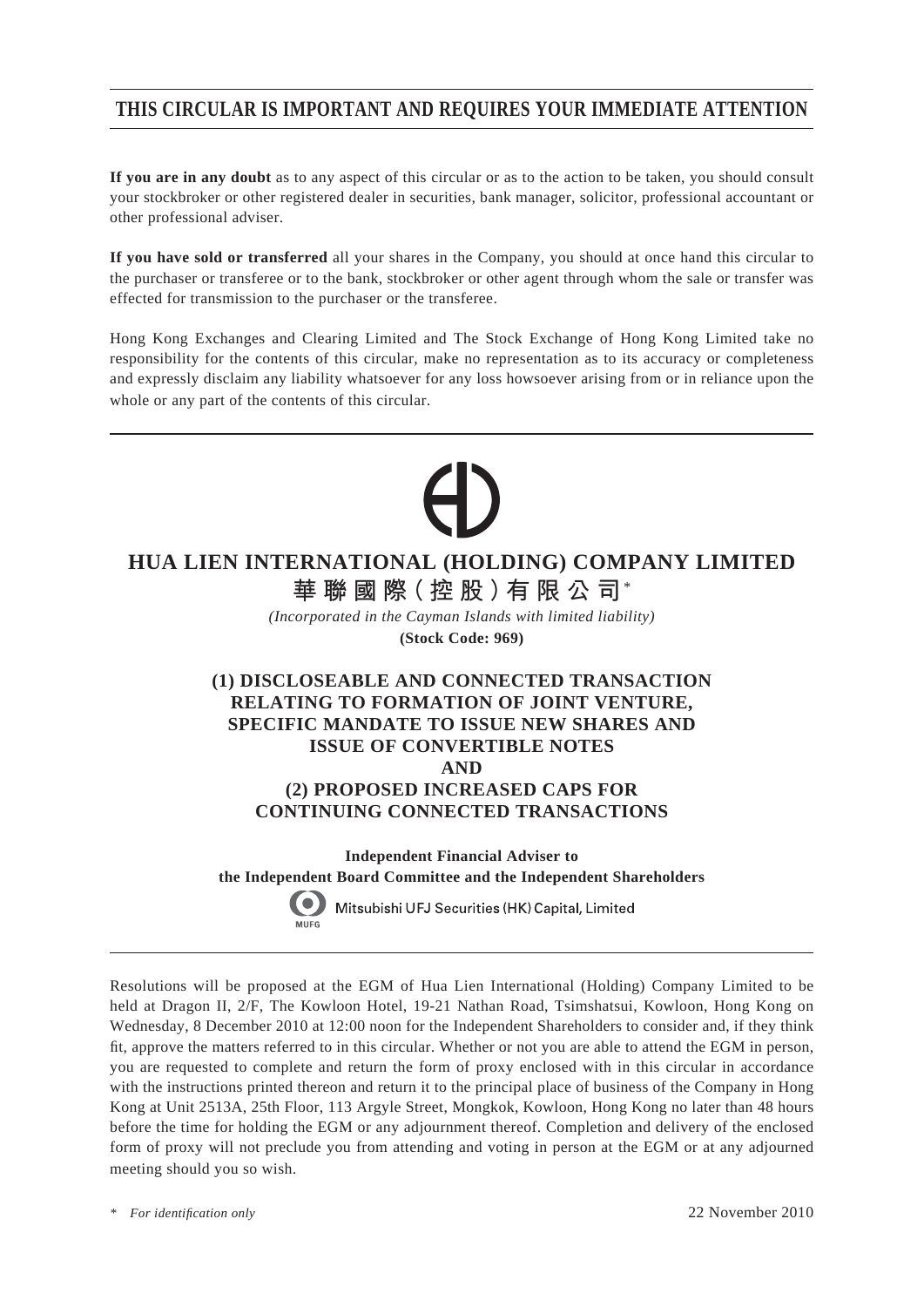# **CONTENTS**

## *Pages*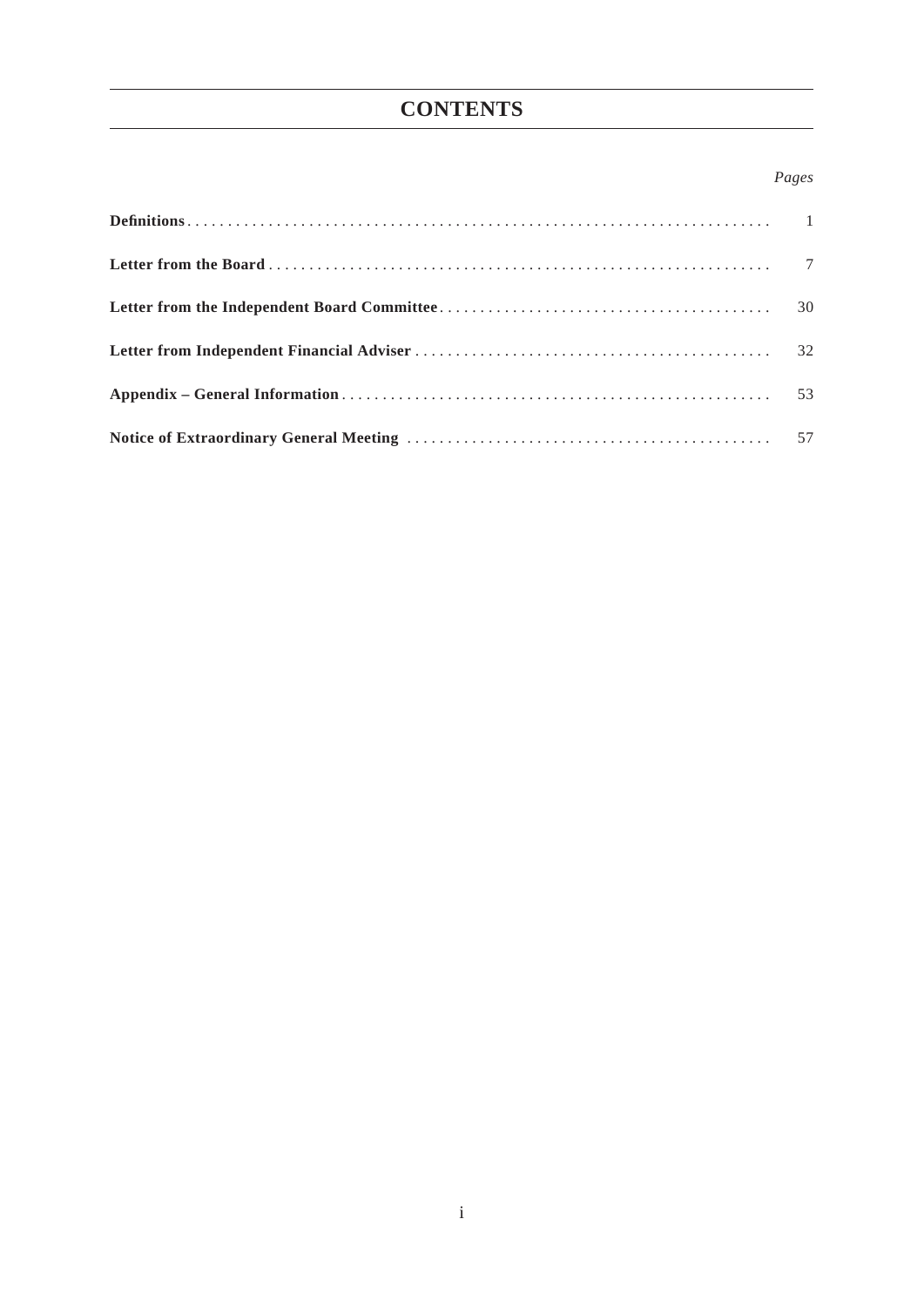*In this circular, the following expressions have the meanings set out below unless the context requires otherwise.*

| "African Companies" | African Company 1, African Company 2, African Company 3 and<br>African Company 4; all of which are subsidiaries of COMPLANT                                                                                                                                                                                                                  |
|---------------------|----------------------------------------------------------------------------------------------------------------------------------------------------------------------------------------------------------------------------------------------------------------------------------------------------------------------------------------------|
| "African Company 1" | La Sucrerie de COMPLANT de Madagascar (中成馬達加斯加<br>糖業股份有限公司), a company incorporated in Republic of<br>Madagascar                                                                                                                                                                                                                             |
| "African Company 2" | COMPLANT Magbass Sugar Complex Company Limited (中成馬<br>格巴斯糖業有限責任公司), a company incorporated in Republic<br>of Sierra Leone                                                                                                                                                                                                                   |
| "African Company 3" | La Sucrerie de COMPLANT du Benin (中成貝寧糖業股份有限<br>$\langle \hat{\mathcal{E}}   \hat{\mathcal{E}} \rangle$ , a company incorporated in Benin                                                                                                                                                                                                    |
| "African Company 4" | Sucrerie Cote Ouest de COMPLANT de Madagascar (Ouest Sucre)<br>(中成馬達加斯加西海岸糖業股份有限公司),<br>a<br>company<br>incorporated in Republic of Madagascar                                                                                                                                                                                               |
| "Announcement"      | the announcement dated 25 October 2010 of the Company in<br>respect of the Transaction and the granting of the Specific Mandate                                                                                                                                                                                                              |
| "Approved Cap(s)"   | the annual cap(s) approved at the extraordinary general meeting of<br>the Company held on 20 February 2009                                                                                                                                                                                                                                   |
| "associate(s)"      | has the meaning ascribed to it under the Listing Rules                                                                                                                                                                                                                                                                                       |
| "Benin"             | the Republic of Benin, a country in West Africa                                                                                                                                                                                                                                                                                              |
| "Benin PC"          | a company intended to be established by Zheng Da and based in<br>Benin to engage in the Ethanol Biofuel Business and the trading in<br>related products                                                                                                                                                                                      |
| "Board"             | the board of directors of the Company                                                                                                                                                                                                                                                                                                        |
| "Business Day"      | any day from 9 am to 5 pm on which licensed banks are open in<br>Hong Kong for general banking business, other than Saturdays,<br>Sundays and public holidays in Hong Kong and days on which<br>a tropical cyclone warning no. 8 or above or a black rainstorm<br>warning signal is issued in Hong Kong at any time between 9 am<br>and 5 pm |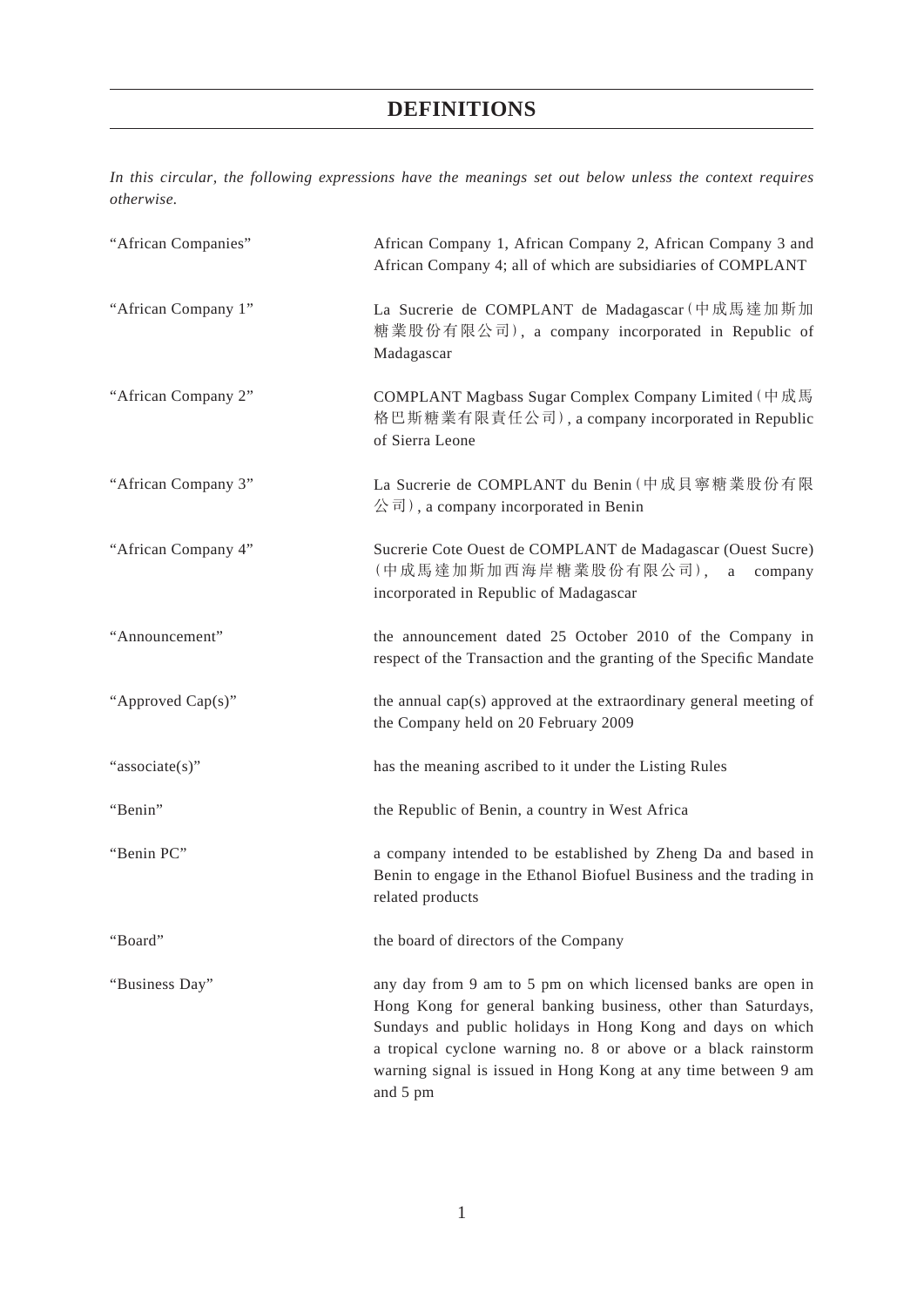| "BVI"                       | British Virgin Islands                                                                                                                                                                                                                                                             |
|-----------------------------|------------------------------------------------------------------------------------------------------------------------------------------------------------------------------------------------------------------------------------------------------------------------------------|
| "CADFund"                   | China-Africa Development Fund (中非發展基金有限公司)                                                                                                                                                                                                                                         |
| "China Complant"            | China National Complete Plant Import & Export Corporation<br>(Group) (中國成套設備進出口(集團)總公司),<br>a<br>state<br>owned company incorporated in the PRC and is a wholly owned<br>subsidiary of State Development & Investment Corp (國家開發投<br>資公司) and owns 70% equity interest in COMPLANT |
| "CN Subscription Agreement" | the agreement entered into between the Company and CADFund<br>on 22 October 2010, pursuant to which the Company has agreed<br>to issue and CADFund has agreed to subscribe for the Convertible<br>Notes in the principal amount of HK\$24,000,000                                  |
| "Company"                   | Hua Lien International (Holding) Company Limited, a company<br>incorporated in the Cayman Islands with limited liability whose<br>issued Shares are listed on the Main Board of the Stock Exchange                                                                                 |
| "COMPLANT"                  | COMPLANT International Sugar Industry Co., Ltd. (中成國際糖<br>業股份有限公司), a company incorporated in the Cayman Islands<br>with limited liability and a substantial shareholder of the Company                                                                                            |
| "connected person"          | has the meaning ascribed to it under the Listing Rules                                                                                                                                                                                                                             |
| "Conversion Period"         | the period commencing from the issue date of the Convertible<br>Notes and ending upon the Maturity Date                                                                                                                                                                            |
| "Conversion Price"          | the price of HK\$0.60 per Share at which the Convertible Notes<br>may be converted into Shares upon exercise of the conversion<br>rights attaching to the Convertible Notes if no adjustment is made                                                                               |
| "Conversion Shares"         | the Shares to be issued upon exercise of the conversion rights<br>attaching to the Convertible Notes                                                                                                                                                                               |
| "Convertible Notes"         | the redeemable convertible notes in the principal amount of<br>HK\$24,000,000 to be issued to CADFund (or its nominees)<br>pursuant to the CN Subscription Agreement                                                                                                               |
| "Director(s)"               | director(s) of the Company                                                                                                                                                                                                                                                         |
| "E&M"                       | equipments, machineries, parts and raw materials with origin of<br>source from the PRC                                                                                                                                                                                             |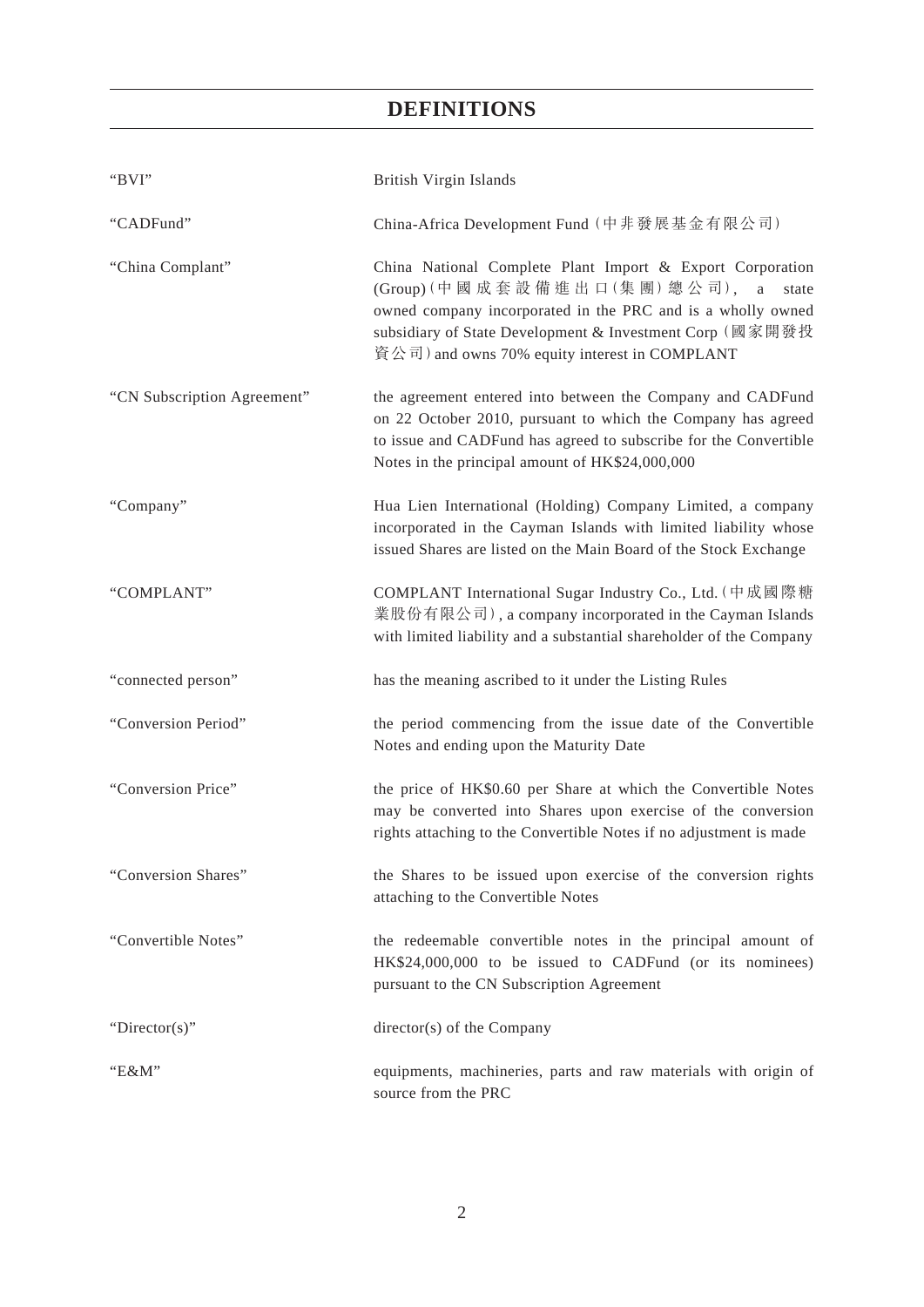| "EGM"                           | an extraordinary general meeting of the Company which will be<br>held for the purpose of approving, inter alia, the Transaction, the<br>Increased Caps and the granting of the Specific Mandate                                                                                                                                                                                                                                                                                                                    |
|---------------------------------|--------------------------------------------------------------------------------------------------------------------------------------------------------------------------------------------------------------------------------------------------------------------------------------------------------------------------------------------------------------------------------------------------------------------------------------------------------------------------------------------------------------------|
| "Ethanol Biofuel Business"      | a business to develop and produce renewable energy by utilising<br>sugar cane and cassava as raw materials                                                                                                                                                                                                                                                                                                                                                                                                         |
| "Further Convertible Note(s)"   | additional convertible note(s) which CADFund shall be entitled,<br>but not obligated, to require the Company to issue to it (or its<br>nominee(s)) under the CN Subscription Agreement up to an<br>aggregate principal amount of HK\$312,000,000 at any time on or<br>prior to the third anniversary of the date of the CN Subscription<br>Agreement, subject to entering into a definitive joint venture<br>agreement(s) among the Company, CADFund and COMPLANT in<br>relation to the establishment of Other JVs |
| "Group"                         | the Company and its subsidiaries                                                                                                                                                                                                                                                                                                                                                                                                                                                                                   |
| "HK\$"                          | Hong Kong dollars, the lawful currency of Hong Kong                                                                                                                                                                                                                                                                                                                                                                                                                                                                |
| "Hong Kong"                     | the Hong Kong Special Administrative Region of the PRC                                                                                                                                                                                                                                                                                                                                                                                                                                                             |
| "Increased Caps"                | the increased caps for the continuing connected transactions<br>under the Supply and Service Agreements for the two years<br>ending 31 December 2011 which are subject to approval by the<br>Independent Shareholders at the EGM                                                                                                                                                                                                                                                                                   |
| "Independent Board Committee"   | the independent committee of the Board comprising three<br>independent non-executive Directors, namely, Dr. Zheng Liu,<br>Mr. Yu Chi Jui and Ms. Li Xiao Wei, which has been formed for<br>the purpose of advising the Independent Shareholders as to the<br>Transaction and the Increased Caps                                                                                                                                                                                                                    |
| "Independent Financial Adviser" | Mitsubishi UFJ Securities (HK) Capital, Limited, a registered<br>institution licensed to carry on Type 1 (dealing in securities),<br>Type 4 (advising on securities) and Type 6 (advising on corporate<br>finance) of the regulated activities under the SFO                                                                                                                                                                                                                                                       |
| "Independent Shareholders"      | Shareholders other than COMPLANT and its associates                                                                                                                                                                                                                                                                                                                                                                                                                                                                |
| "Independent Third Party"       | a third party independent of the Company and connected persons<br>(as defined in the Listing Rules) of the Company                                                                                                                                                                                                                                                                                                                                                                                                 |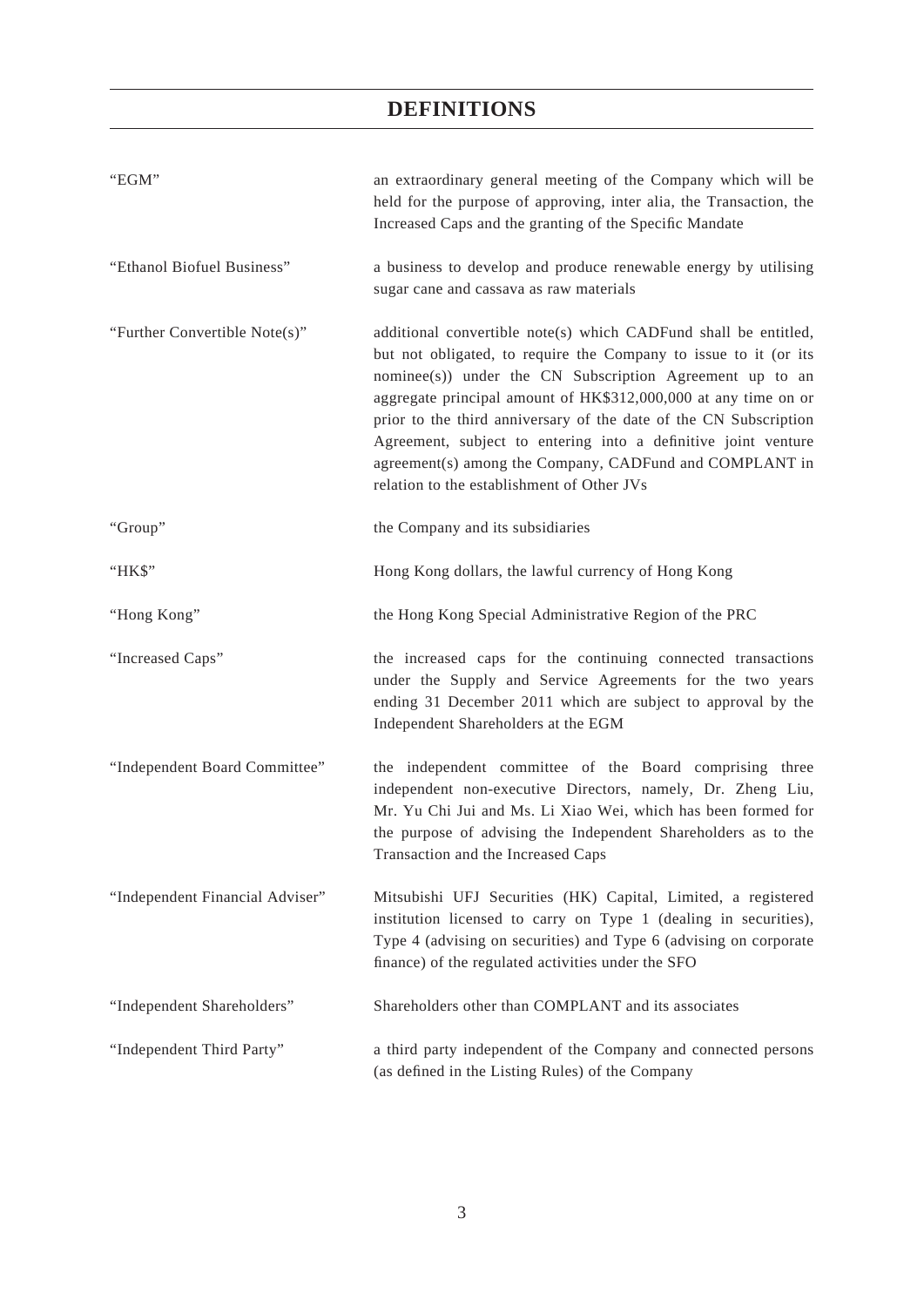| "JV Agreement"            | the joint venture agreement entered into among CADFund,<br>COMPLANT, River Right, Zheng Da and the Company on<br>22 October 2010, pursuant to which CADFund, COMPLANT and<br>River Right have conditionally agreed to establish a joint venture<br>business to carry out the Ethanol Biofuel Business and the trading<br>of related products in Benin                                                                                                                             |
|---------------------------|-----------------------------------------------------------------------------------------------------------------------------------------------------------------------------------------------------------------------------------------------------------------------------------------------------------------------------------------------------------------------------------------------------------------------------------------------------------------------------------|
| "Last Trading Date"       | 22 October 2010, being the last trading date for the Shares before<br>the date of the Announcement                                                                                                                                                                                                                                                                                                                                                                                |
| "Latest Practicable Date" | 17 November 2010, being the latest practicable date prior to the<br>printing of this circular for the purpose of ascertaining certain<br>information for inclusion in this circular                                                                                                                                                                                                                                                                                               |
| "Listing Rules"           | The Rules Governing the Listing of Securities on the Stock<br>Exchange                                                                                                                                                                                                                                                                                                                                                                                                            |
| "Maturity Date"           | the date on which the Company shall repay such principal moneys<br>as outstanding under the Convertible Notes to CADFund, which<br>shall fall on the fifth (5th) anniversary from the date of issue of<br>the Convertible Notes or if such date is not a Business Day, the<br>Business Day immediately following such date                                                                                                                                                        |
| "MOU"                     | the memorandum of understanding signed on 31 January 2010<br>among CADFund, COMPLANT and the Company in respect<br>of the possible transactions consisting of a joint venture among<br>CADFund, COMPLANT and the Company to incorporate a joint<br>venture company and to establish Benin PC, the allotment of new<br>Shares by the Company to CADFund, the issue of Convertible<br>Notes by the Company to CADFund, the formation of Other JVs<br>and other related transactions |
| "Other JVs"               | other possible joint ventures among CADFund, COMPLANT and<br>the Company in Africa which are not yet finalised and subject<br>to further negotiations as to the terms and conditions (including<br>but not limited to the amounts of investments and the forms of<br>cooperation)                                                                                                                                                                                                 |
| "parties"                 | parties to the Transaction, and "party" shall mean any of them                                                                                                                                                                                                                                                                                                                                                                                                                    |
| "PRC"                     | The People's Republic of China                                                                                                                                                                                                                                                                                                                                                                                                                                                    |
| "River Right"             | River Right Limited (正川有限公司), a company incorporated<br>under the law of the British Virgin Islands with limited liability<br>and is directly and wholly owned by the Company                                                                                                                                                                                                                                                                                                     |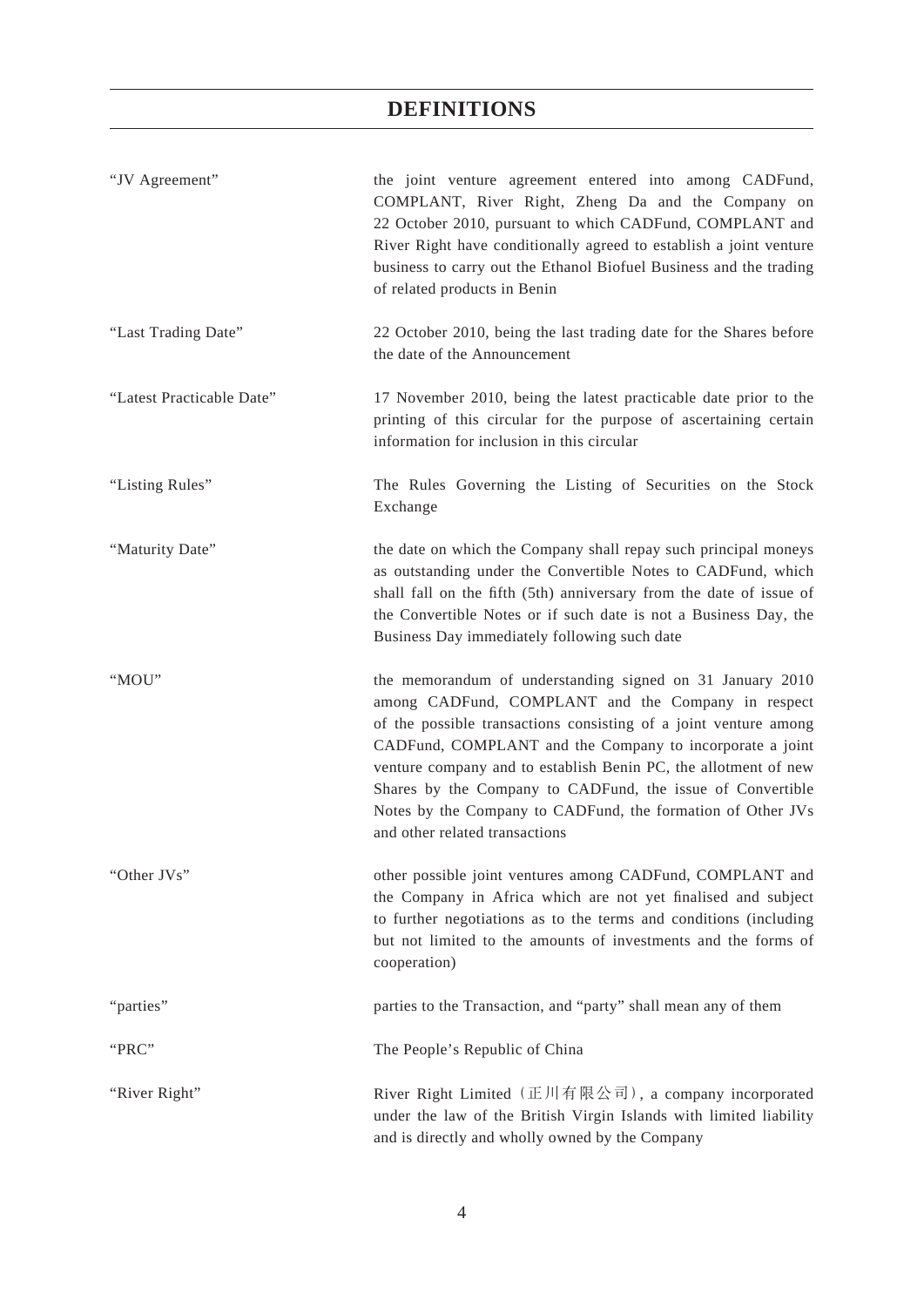| "RMB"                           | Renminbi, the lawful currency of the PRC                                                                                                                                                                                                                                                      |
|---------------------------------|-----------------------------------------------------------------------------------------------------------------------------------------------------------------------------------------------------------------------------------------------------------------------------------------------|
| "SATT"                          | Sino-Africa Technology & Trading Limited (中非技術貿易有限<br>公司), a company incorporated in BVI with limited liability and is<br>a wholly owned subsidiary of the Company                                                                                                                            |
| "SFC"                           | Securities and Futures Commission of Hong Kong                                                                                                                                                                                                                                                |
| "SFO"                           | Securities and Future Ordinance (Chapter 571 of the Laws of Hong<br>Kong) as amended and supplemented from time to time                                                                                                                                                                       |
| "Share $(s)$ "                  | the ordinary share(s) of HK\$0.10 each in the capital of the<br>Company                                                                                                                                                                                                                       |
| "Shareholder(s)"                | $holder(s)$ of the Share $(s)$                                                                                                                                                                                                                                                                |
| "Shares Subscription Agreement" | the shares subscription agreement entered into on 22 October<br>2010 between the Company and CADFund, pursuant to which<br>the Company has conditionally agreed to issue and CADFund has<br>conditionally agreed to subscribe for 90,000,000 Subscription<br>Shares at the Subscription Price |
| "Specific Mandate"              | a specific mandate to be granted to the Directors in relation to the<br>issue and allotment of the Subscription Shares and the Conversion<br>Shares by the Independent Shareholders at the EGM                                                                                                |
| "Stock Exchange"                | The Stock Exchange of Hong Kong Limited                                                                                                                                                                                                                                                       |
| "Subscription Price"            | the subscription price of HK\$0.60 per each of the Subscription<br><b>Shares</b>                                                                                                                                                                                                              |
| "Subscription Shares"           | 90,000,000 new Shares to be issued pursuant to the Shares<br><b>Subscription Agreement</b>                                                                                                                                                                                                    |
| "Substantial Shareholder(s)     | substantial shareholder(s) of the Company, having the meanings<br>ascribed to it in the Listing Rules                                                                                                                                                                                         |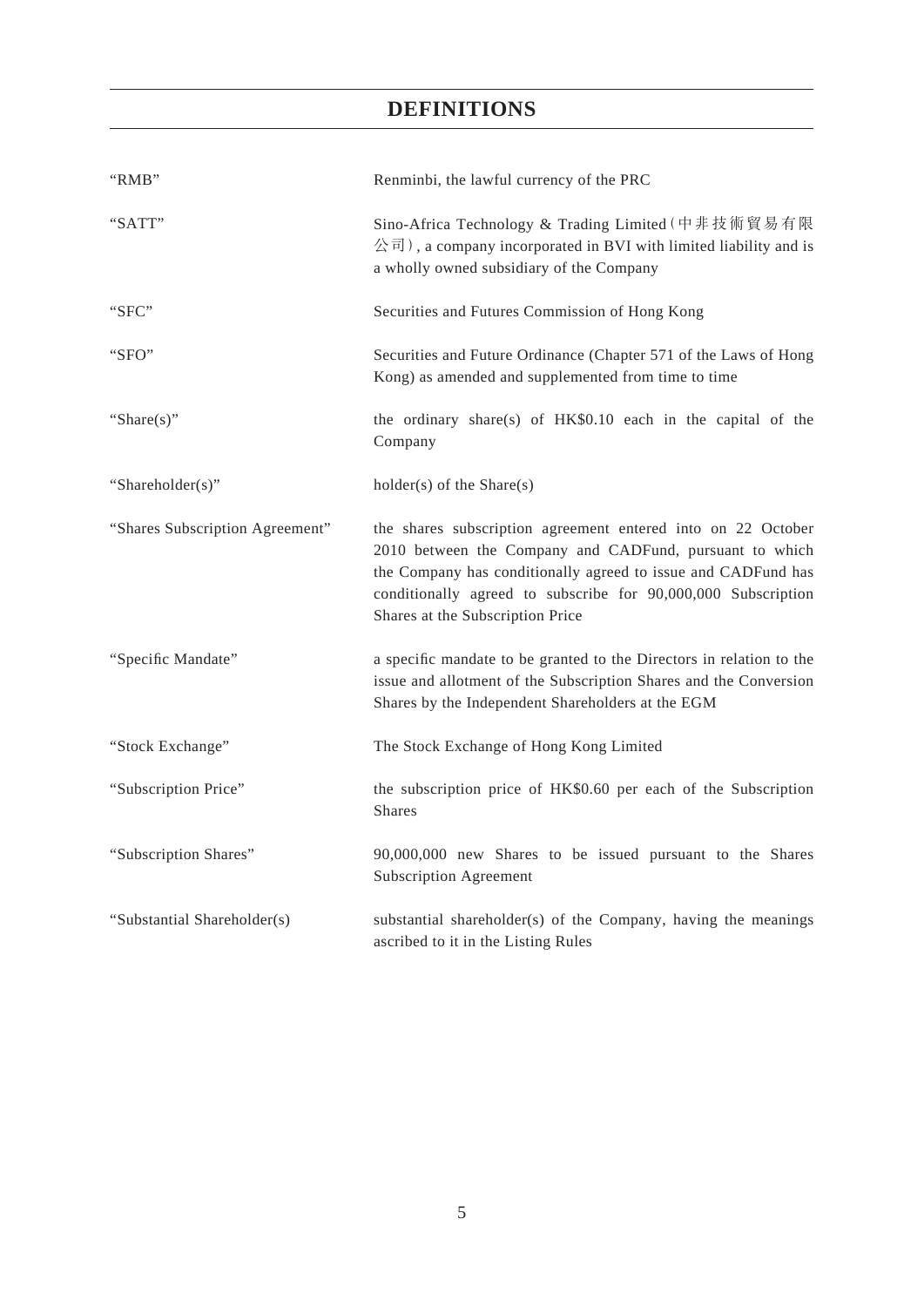| "Supply and Service Agreements" | (i)                                                                                              | the four legally binding supply and service agreements<br>entered into between SATT and each of the African<br>Company 1, African Company 2, African Company 3 and<br>African Company 4 respectively on 15 December 2008 in<br>respect of the provision of E&M and service exclusively by<br>SATT for an initial term of three years commencing from<br>1 January 2009;<br>and    |  |
|---------------------------------|--------------------------------------------------------------------------------------------------|-----------------------------------------------------------------------------------------------------------------------------------------------------------------------------------------------------------------------------------------------------------------------------------------------------------------------------------------------------------------------------------|--|
|                                 | (ii)                                                                                             | a legally binding supply and service agreement entered into<br>between China Complant and SATT on 15 December 2008<br>in respect of the provision of E&M and service by China<br>Complant for an initial term of three years commencing<br>from 1 January 2009                                                                                                                    |  |
|                                 |                                                                                                  | and Supply and Service Agreement mean one of these agreements                                                                                                                                                                                                                                                                                                                     |  |
| "Takeovers Code"                | the Code on Takeovers and Mergers issued by SFC as amended and<br>supplemented from time to time |                                                                                                                                                                                                                                                                                                                                                                                   |  |
| "Transaction"                   |                                                                                                  | all the transactions as a whole contemplated by the JV Agreement,<br>the Shares Subscription Agreement and the CN Subscription<br>Agreement                                                                                                                                                                                                                                       |  |
| "US\$"                          | America                                                                                          | United States dollars, the lawful currency of the United States of                                                                                                                                                                                                                                                                                                                |  |
| "Zheng Da"                      |                                                                                                  | Zheng Da Investments Limited (正達投資有限公司), the<br>company incorporated under the law of BVI with limited liability<br>currently wholly owned by River Right and intended to be the<br>joint venture company among CADFund, COMPLANT and River<br>Right as a vehicle to establish Benin PC in Benin to engage in the<br>Ethanol Biofuel Business and the trading of related products |  |
| $``\%"$                         | percentage                                                                                       |                                                                                                                                                                                                                                                                                                                                                                                   |  |

*For the purpose of illustration only and unless otherwise stated, conversions of RMB and US\$ to HK\$ in this circular is based on the exchange rate of RMB1.00 to HK\$1.16 and US\$1.00 to HK\$7.80. Such conversions should not be construed as a representation that any amounts have been, could have been, or may be, exchanged at this or any other rate.*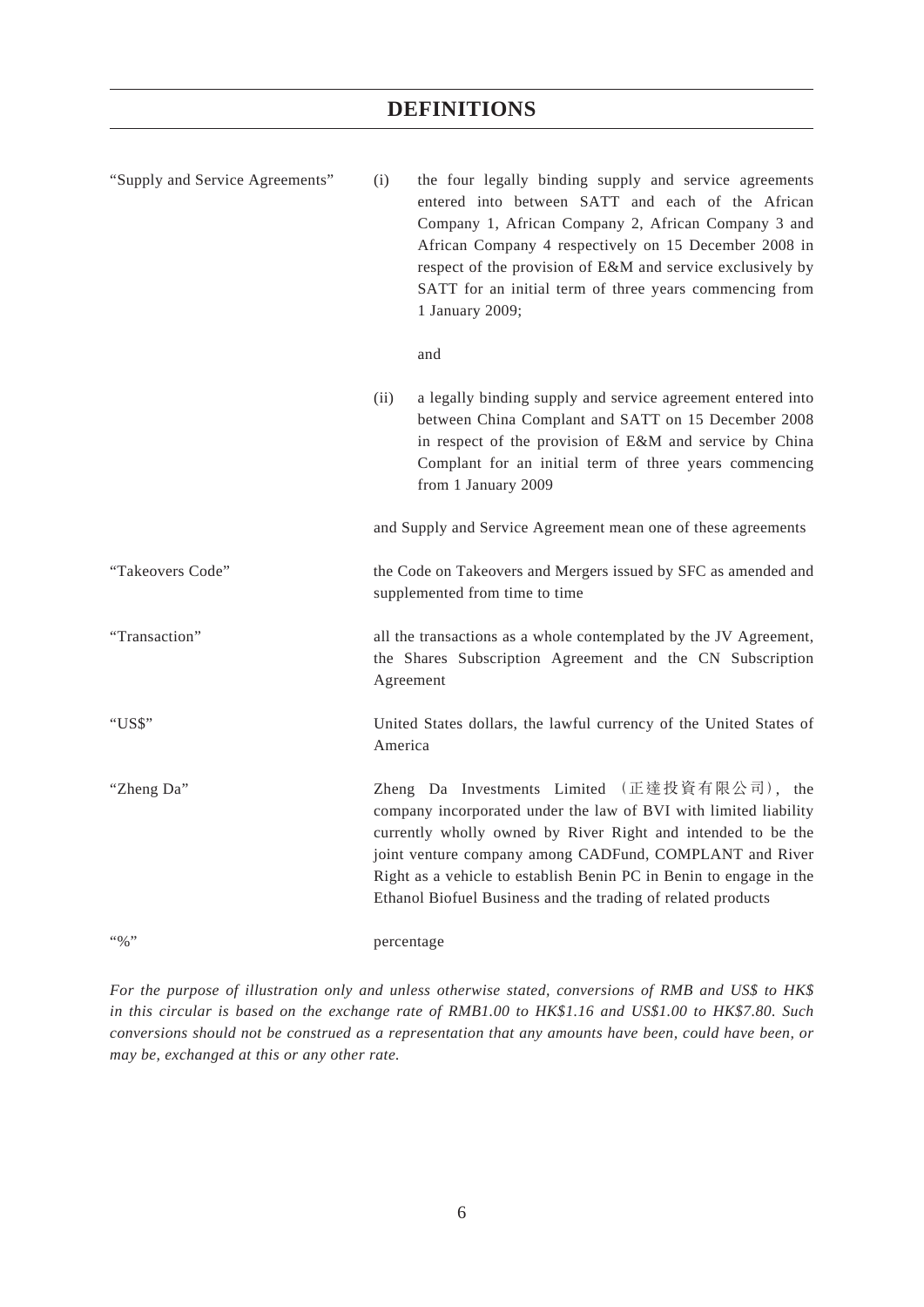# **HUA LIEN INTERNATIONAL (HOLDING) COMPANY LIMITED**

**華聯國際(控股)有限公司**\*

*(Incorporated in the Cayman Islands with limited liability)*

**(Stock Code: 969)**

Mr. Shih Chian Fang *in Hong Kong:* Mr. Han Hong 113 Argyle Street Mr. Xiao Longlong Mongkok (Mongkok Mongkok Mongkok Mongkok Mongkok Mongkok Mongkok Mongkok Mongkok Mongkok Mongkok Mongkok (Mongkok Mongkok Mongkok Mongkok Mongkok Mongkok Mongkok Mongkok (Mongkok Mongkok Mongkok Mongkok M

*Independent non-executive directors:* Hong Kong Dr. Zheng Liu Mr. Yu Chi Jui *Registered offi ce:* Ms. Li Xiao Wei P.O. Box 309

*Executive directors: Principal place of business* Mr. Liaw Yuan Chian Unit 2513A, 25th Floor Kowloon

> Ugland House South Church Street George Town Grand Cayman Cayman Islands British West Indies

22 November 2010

*To the Shareholders*

Dear Sir or Madam,

## **(1) DISCLOSEABLE AND CONNECTED TRANSACTION RELATING TO FORMATION OF JOINT VENTURE, SPECIFIC MANDATE TO ISSUE NEW SHARES AND ISSUE OF CONVERTIBLE NOTES AND (2) PROPOSED INCREASED CAPS FOR CONTINUING CONNECTED TRANSACTIONS**

#### **INTRODUCTION**

#### **Discloseable and Connected Transaction relating to formation of Joint Venture, Specifi c Mandate to Issue New Shares and Issue of Convertible Notes**

The Board announced on 25 October 2010 that on 22 October 2010 (after trading hours), the Company entered into the following agreements:

i. the JV Agreement with CADFund, COMPLANT, River Right and Zheng Da pursuant to which CADFund, COMPLANT and River Right have conditionally agreed to form a joint venture using

*<sup>\*</sup> For identifi cation only*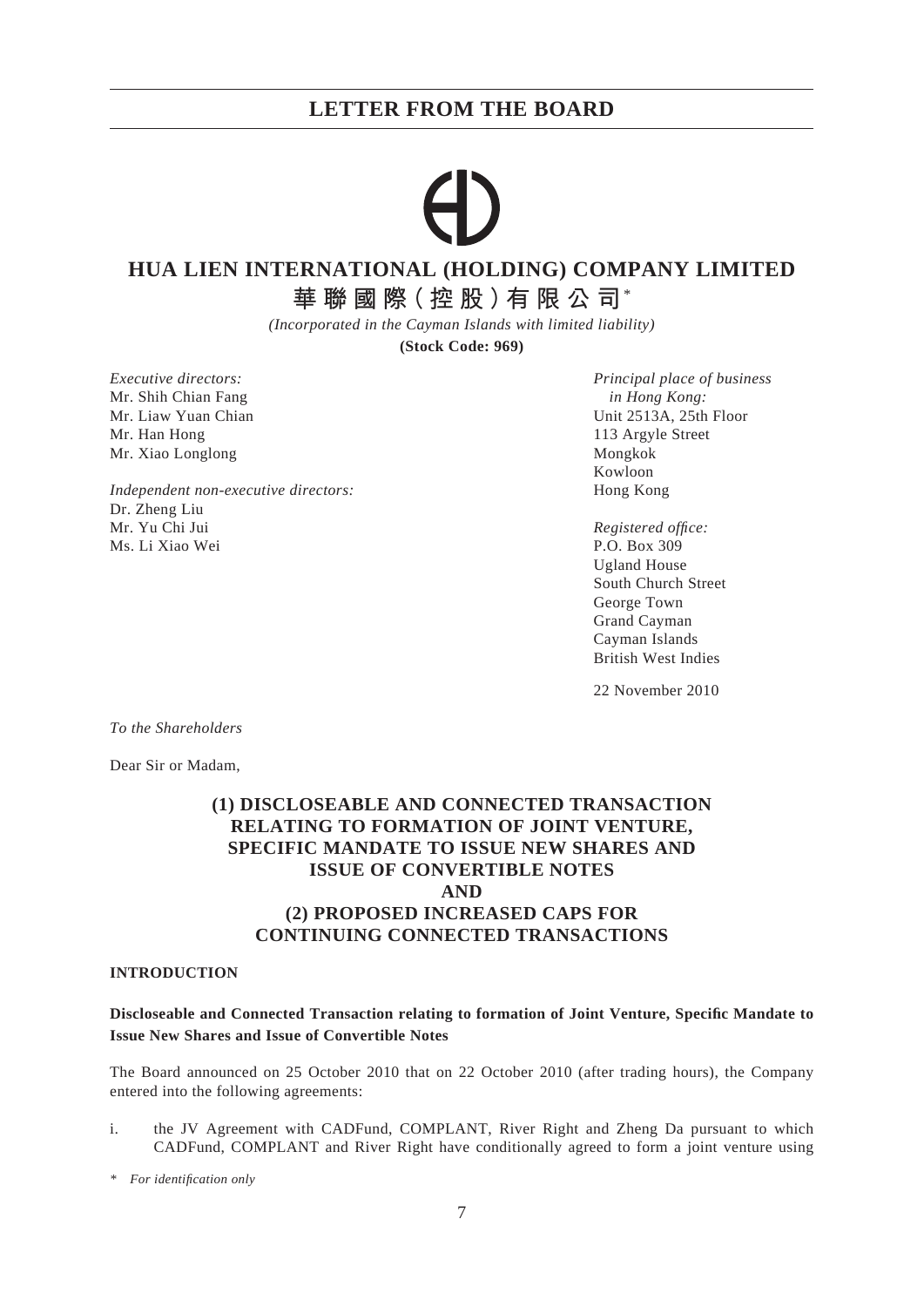Zheng Da as the vehicle to carry on the Ethanol Biofuel Business in Benin, and that CADfund, COMPLANT and River Right shall contribute capital in an aggregate amount of US\$23,720,000 by way of share capital and shareholders' loan in the proportion of 25%, 10% and 65% respectively;

- ii. the Shares Subscription Agreement with CADFund pursuant to which the Company has conditionally agreed to issue and CADFund has conditionally agreed to subscribe for 90,000,000 Subscription Shares at the Subscription Price of HK\$0.60 per Share, which represent approximately 7.21% of the existing issued share capital of the Company as at the Latest Practicable Date and approximately 6.72% of the entire issued share capital of the Company as enlarged by the issue of the Subscription Shares; and
- iii. the CN Subscription Agreement with CADFund pursuant to which the Company has conditionally agreed to issue and CADFund has conditionally agreed to subscribe for the Convertible Notes in the principal amount of HK\$24,000,000 convertible into Shares at a Conversion Price of HK\$0.60 per Share. The outstanding principal amount of the Convertible Notes is repayable on the fifth (5th) anniversary from the date of issue of the Convertible Notes. The Conversion Shares represent approximately 3.20% of the existing issued share capital of the Company as at the Latest Practicable Date and approximately 3.10% of the entire issued share capital of the Company as enlarged by the issue of the Conversion Shares;

The issue and allotment of the Subscription Shares and the Conversion Shares will be made under the Specific Mandate.

The Transaction constitutes a discloseable transaction for the Company under Rule 14.06(2) of the Listing Rules.

Save for the MOU and the Transaction, CADFund is currently an Independent Third Party. COMPLANT currently holds 300,000,000 Shares, which represent approximately 24.03% of the existing issued share capital of the Company as at the Latest Practicable Date. By virtue of this shareholding interest, COMPLANT is a Substantial Shareholder, and is accordingly a connected person of the Company. The Transaction therefore constitutes a connected transaction for the Company under the Listing Rules.

The Transaction is conditional upon approval by the Independent Shareholders at the EGM.

#### **Proposed Increased Caps for Continuing Connected Transactions**

Reference is made to the announcement and circular of the Company dated 16 December 2008 and 23 January 2009 respectively on among other things the continuing connected transactions in respect of the Supply and Services Agreements for an initial term of three years commencing from 1 January 2009.

All the resolutions set out in the notice of extraordinary general meeting of the Company set out in the circular dated 23 January 2009 were duly passed by way of poll at the extraordinary general meeting of the Company held on 20 February 2009. The resolutions passed include among others the approval, ratification and confirmation of the Supply and Service Agreements and the relevant proposed annual caps.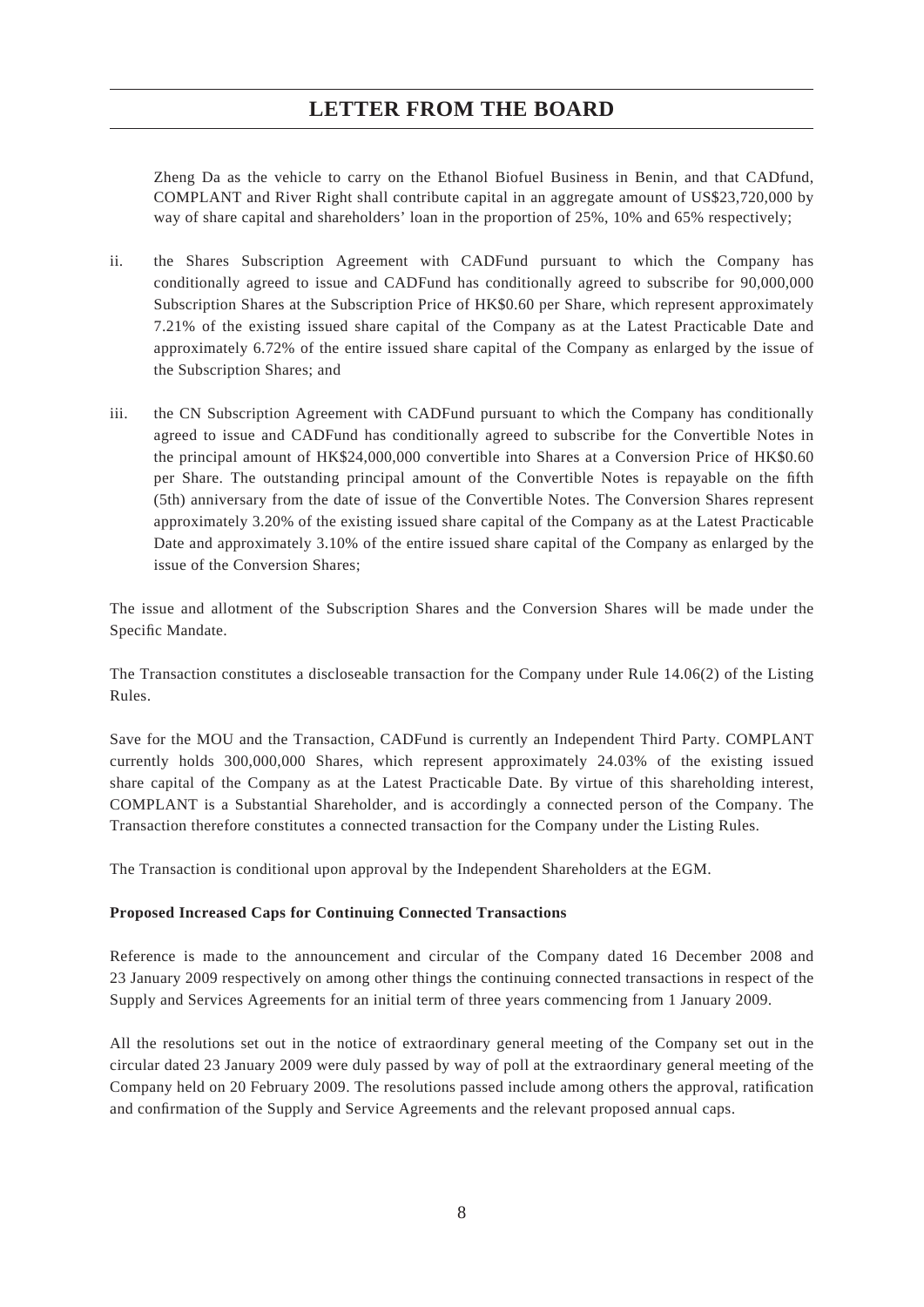Due to successive expansion of the business scale, the Company estimates that the Approved Caps in respect of the Supply and Services Agreements for the year ending 31 December 2010 and 31 December 2011 will not be sufficient to satisfy the operational needs. Accordingly, the Directors recommend that the Approved Caps in respect of Supply and Services Agreements for the year ending 31 December 2010 and 31 December 2011 be increased with the terms and conditions of the Supply and Service Agreements remaining effective and unchanged.

Based on the reasons that:

- (i) the African Companies and China Complant are associates of COMPLANT by virtue of the fact that each of the African Companies is the indirect wholly owned subsidiary of COMPLANT and China Complant is the company holding 70% of the entire issued capital of COMPLANT;
- (ii) COMPLANT is a connected person of the Company by virtue of being a substantial shareholder currently holding 300,000,000 Shares, which represent approximately 24.03% of the existing issued share capital of the Company as at the Latest Practicable Date; and
- (iii) SATT is an indirect wholly owned subsidiary of the Company;

the African Companies and China Complant are connected persons of the Company and the Supply and Service Agreements constitute continuing connected transactions for the Company under the Listing Rules.

As the applicable percentage ratios of the Company as defined under Rule 14.07 of the Listing Rules in respect of the transactions under the Supply and Services Agreements will exceed 5% on an annual basis and the annual consideration will exceed HK\$10,000,000 for the two years ending 31 December 2011, the Supply and Services Agreements and the transactions contemplated thereunder are subject to the reporting, annual review, announcement and Independent Shareholders' approval requirements under Chapter 14A of the Listing Rules. For these non-exempt continuing connected transactions, the Company must re-comply with rules 14A.35(3) and (4) of the Listing Rules if the Approved Caps are exceeded, namely the reporting, announcement and Independent Shareholders' approval requirements.

The purpose of this circular is to provide, among other things:

- i. information on the Transaction and the Increased Caps;
- ii. the letter from the Independent Board Committee to the Independent Shareholders;
- iii. the letter from the Independent Financial Adviser to the Independent Board Committee and the Independent Shareholders; and
- iv. the notice of EGM.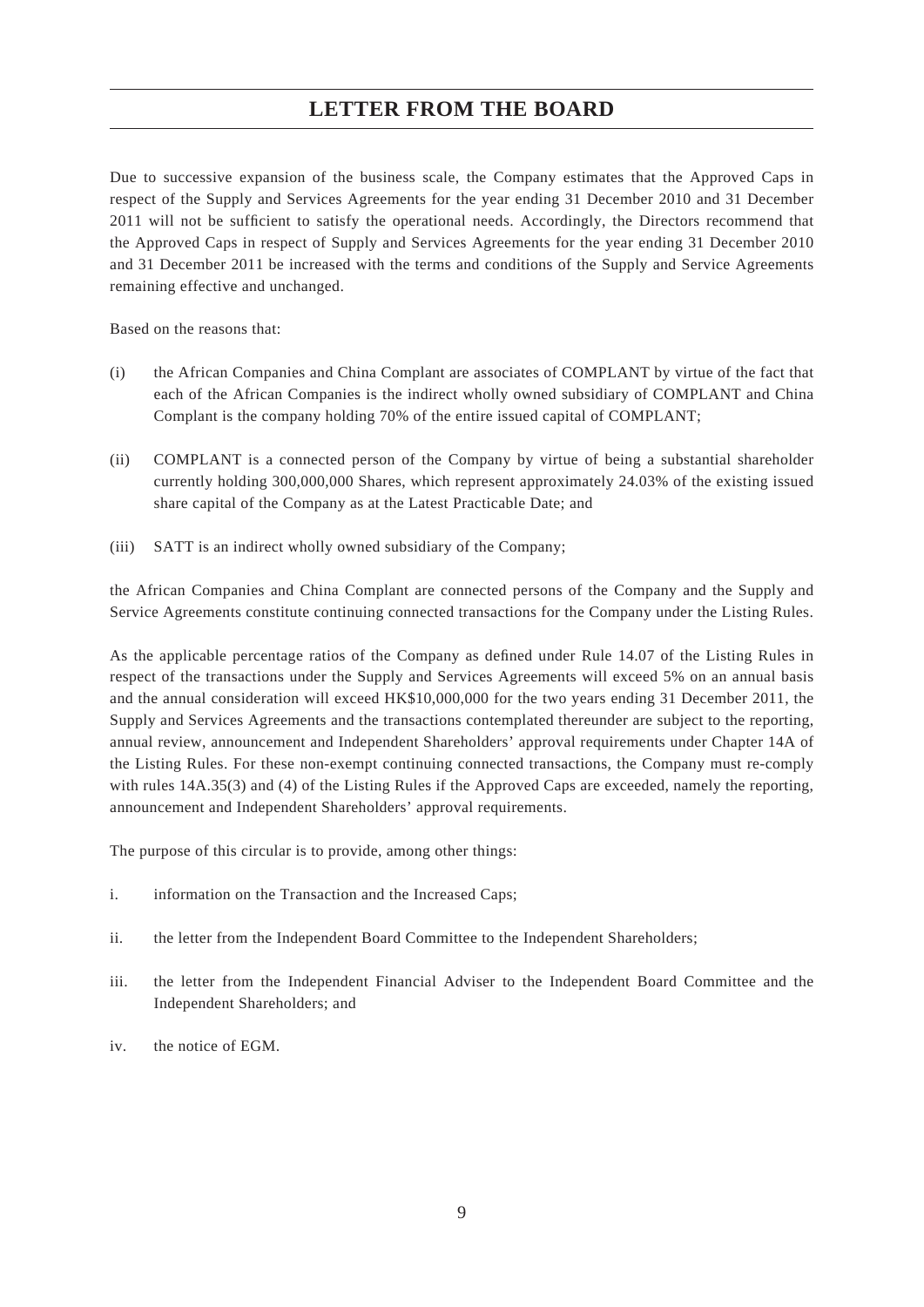### **JV AGREEMENT**

**Date**

22 October 2010

#### **Parties**

- (1) CADFund;
- (2) COMPLANT;
- (3) River Right;
- (4) Zheng Da; and
- (5) the Company.

To the best of the Directors' knowledge, information and belief, and having made all reasonable enquiry, CADFund is an Independent Third Party save for the MOU and the Transaction. CADFund confirmed that it has no prior transaction or relationship with any member of the Group.

COMPLANT currently holds 300,000,000 Shares, which represent approximately 24.03% of the existing issued share capital of the Company as at the Latest Practicable Date. By virtue of this shareholding interest, COMPLANT is a Substantial Shareholder, and is accordingly a connected person of the Company.

River Right is a direct wholly owned subsidiary of the Company.

Zheng Da is currently wholly owned by River Right, and is thus an indirectly and wholly owned subsidiary of the Company.

#### **Subject of the transaction**

Pursuant to the JV Agreement, CADFund, COMPLANT and River Right have conditionally agreed to form a joint venture using Zheng Da as the vehicle to carry on the Ethanol Biofuel Business in Benin. CADFund, COMPLANT and River Right will subscribe for 25, 10 and 65 shares in Zheng Da, which shall represent 25%, 10% and 65% respectively of the entire share capital of Zheng Da upon completion of the JV Agreement. It is intended that Zheng Da will serve as the investment holding vehicle to establish, manage, and support the development of Benin PC. Benin PC will be established and base its operations in Benin, and engage in the Ethanol Biofuel Business and the trading of related products.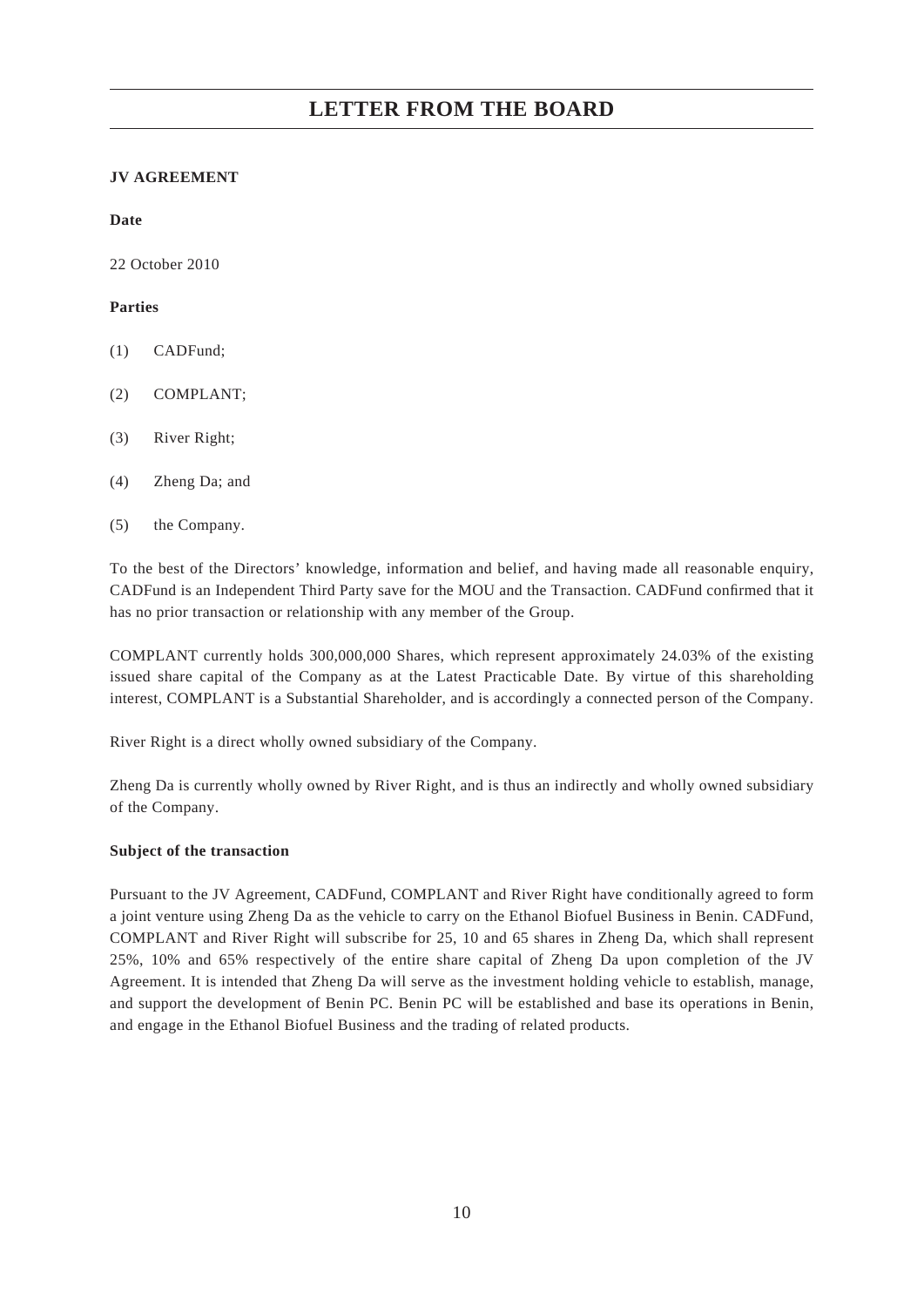#### **Capital Contribution**

Pursuant to the JV Agreement, CADFund, COMPLANT and River Right have conditionally agreed to contribute capital in an aggregate amount of US\$23,720,000 into Zheng Da by way of share capital and shareholders' loan in the proportion of 25%, 10% and 65% respectively. The detailed breakdown of the capital contribution by the parties is set out in the table below:

| Party           | Percentage of<br>total capital<br>contribution | <b>Subscription</b><br>money for shares<br>in Zheng Da | Shareholder's<br>loan to<br><b>Zheng Da</b> | <b>Total capital</b><br>contribution |
|-----------------|------------------------------------------------|--------------------------------------------------------|---------------------------------------------|--------------------------------------|
| CADFund         | 25%                                            | <b>US\$25</b>                                          | US\$5,929,975                               | US\$5,930,000                        |
| <b>COMPLANT</b> | 10%                                            | <b>US\$10</b>                                          | US\$2,371,990                               | US\$2,372,000                        |
| River Right     | 65%                                            | US\$65                                                 | US\$15,417,935                              | US\$15,418,000                       |
| Total           | 100\%                                          | US\$100                                                | US\$23,719,900                              | US\$23,720,000                       |

*Note:* Each of CADFund and COMPLANT is entitled to nominate its wholly owned (whether directly or indirectly) subsidiary to take up the shares of Zheng Da that it is entitled to subscribe for upon completion of the JV Agreement, and such nominee shall be entitled to the benefits and shall bear the responsibilities of its nominating party under the JV Agreement.

The capital contribution will be satisfied by the parties on completion of the Transaction. CADFund and COMPLANT will satisfy their respective capital contribution obligation by cash. River Right will satisfy its capital contribution obligation by cash, which will be funded by the proceeds from the issue of the Subscription Shares and the issue of the Convertible Notes and the Group's internal resources.

#### **Conditions Precedent**

Completion of the JV Agreement is conditional upon:

- (a) CADFund, COMPLANT and River Right having contributed capital into Zheng Da by means of subscription of shares in Zheng Da and advancement of shareholders' loan to Zheng Da;
- (b) the Independent Shareholders having approved by poll at the EGM the JV Agreement, the Shares Subscription Agreement, the CN Subscription Agreement, the terms and conditions of the Convertible Notes and the related transactions contemplated by those agreements (if necessary);
- (c) the Company having obtained all necessary consents and approvals, and having complied with and fully observed the relevant laws or regulations (including but not limited to the Listing Rules, the relevant Hong Kong laws and the approvals, consents, registration requirements and permits by the relevant authorities in the PRC) for the transactions contemplated by the JV Agreement PROVIDED THAT if the granting of such consents and approvals are subject to conditions, those conditions shall be reasonably acceptable by CADFund at its discretion;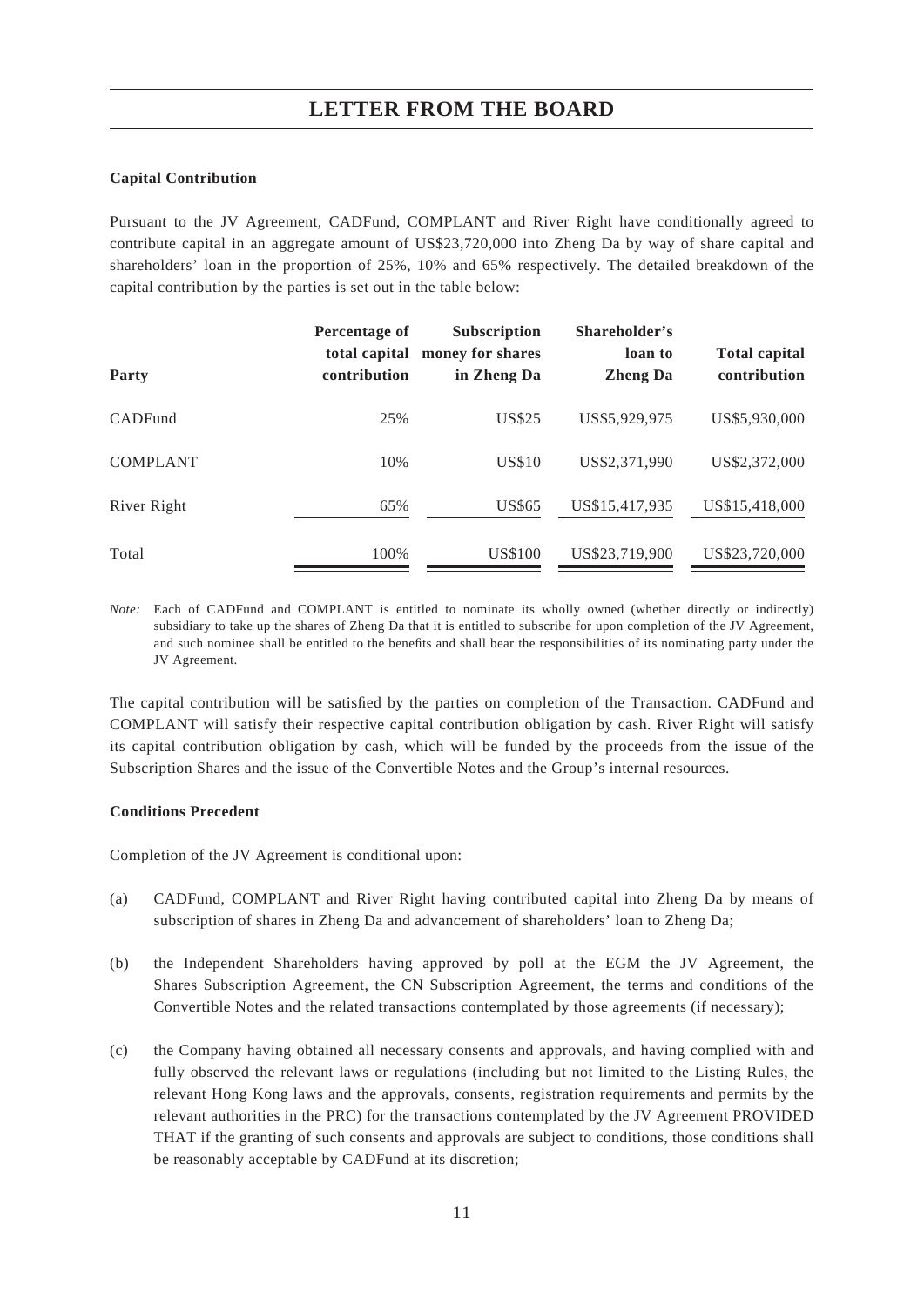- (d) CADFund having completed the due diligence review on the business, assets, liabilities and financial position of the Group (including the properties owned by the Group), and the Company having not received notification from CADFund of its non-satisfaction with the result of the due diligence review;
- (e) no material adverse change or prospective material adverse change in the Group's business, operation and financial condition having occurred since the signing of the JV Agreement;
- (f) the Shares remaining listed and traded on the Main Board of the Stock Exchange (save for any temporary suspension not exceeding five (5) consecutive trading days and any suspension pending the publication of the Announcement);
- (g) no delisting or suspension of the trading of the Shares having been imposed by the Stock Exchange or any other stock exchanges, and those stock exchanges having not indicated prior to completion of the JV Agreement verbally or in writing that the listing of the Company will be cancelled or suspended;
- (h) the Listing Committee of the Stock Exchange having granted the listing of and the permission to deal in the Subscription Shares and the Conversion Shares;
- (i) the warranties given by the parties under the JV Agreement having remained true and accurate in all material respects; and
- (j) all the conditions precedent under the Shares Subscription Agreement and the CN Subscription Agreement having been fulfilled or waived (save for the conditions in those agreements relating to the signing of the JV Agreement and the fulfilment or waiver of the conditions precedent of the JV Agreement).

If any of the above conditions is not satisfied on or before 31 December 2011 (save for condition (a) above which can be fulfilled simultaneously upon completion of the JV Agreement), the JV Agreement shall lapse.

#### **Completion**

Completion of the JV Agreement will take place on the 10th Business Day after the fulfilment or wavier of all of the conditions precedent of the JV Agreement or such other date as agreed by the parties.

On completion of the JV Agreement, the parties shall, among other things, complete the following matters:

- (a) the parties to the JV Agreement shall procure that the following shareholders' resolutions of Zheng Da be passed:
	- i. the authorised share capital of Zheng Da shall be US\$50,000 divided into 50,000 ordinary shares of a nominal value of US\$1.00 each;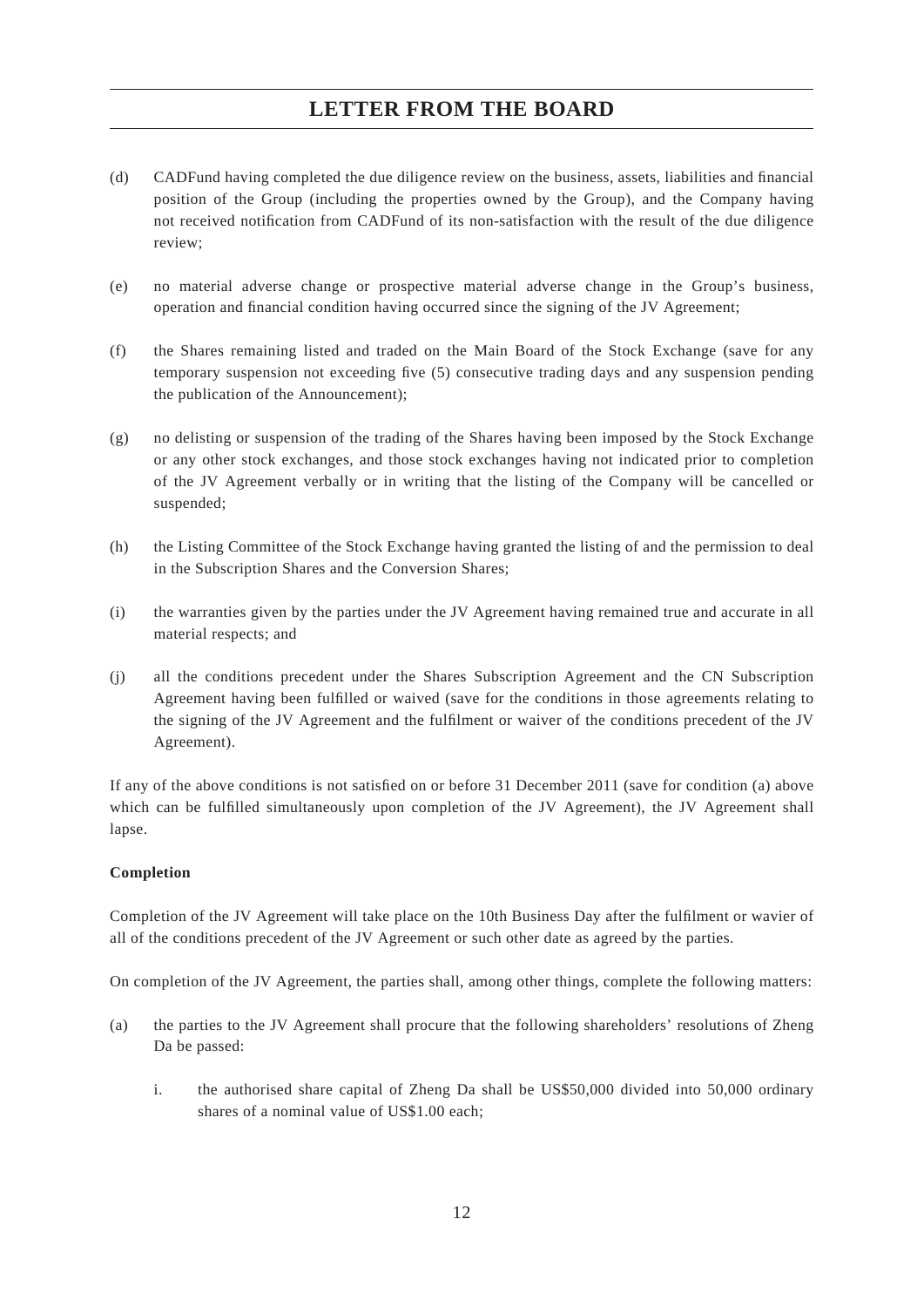- ii. the board of directors of Zheng Da shall comprise 5 directors, of which CADFund shall be entitled to nominate 2 directors, and River Right shall be entitled to nominate 3 directors. River Right shall be entitled to appoint one of the directors it nominates as the chairman of Zheng Da's board of directors;
- iii. the financial year of Zheng Da shall end on 31 December; and
- iv. HLM & Co. shall be appointed as the auditors of Zheng Da.
- (b) CADFund, COMPLANT and River Right shall submit applications for shares to the board of directors of Zheng Da and pay its share of capital contribution.

#### **Guarantee**

The Company will guarantee River Right's performance of its obligations under the JV Agreement. Each of CADFund and COMPLANT is entitled to nominate its wholly owned (whether directly or indirectly) subsidiary to take up the shares of Zheng Da that it is entitled to subscribe for upon completion of the JV Agreement, and such nominee shall be entitled to the benefits and shall bear the responsibilities of its nominating party under the JV Agreement. In such event CADFund and COMPLANT will guarantee their respective nominee's performance of its obligations under the JV Agreement.

#### **Incorporation of Benin PC**

If approval of the incorporation of Benin PC has not been obtained from the relevant authorities in the PRC and Benin before 31 December 2011 (or such other date as agreed by the shareholders of Zheng Da), then the shareholders of Zheng Da shall, upon the recommendation of the board of directors of Zheng Da, pass a resolution to effectively wind up Zheng Da.

#### **THE SHARES SUBSCRIPTION AGREEMENT**

**Date**

22 October 2010

#### **Parties**

- (1) CADFund; and
- (2) the Company.

#### **Subject of the transaction**

Pursuant to the Shares Subscription Agreement, among other things, CADFund has conditionally agreed to subscribe for and the Company has conditionally agreed to issue 90,000,000 Subscription Shares free from all encumbrances and together with all rights attaching thereto on or after the completion of the Shares Subscription Agreement.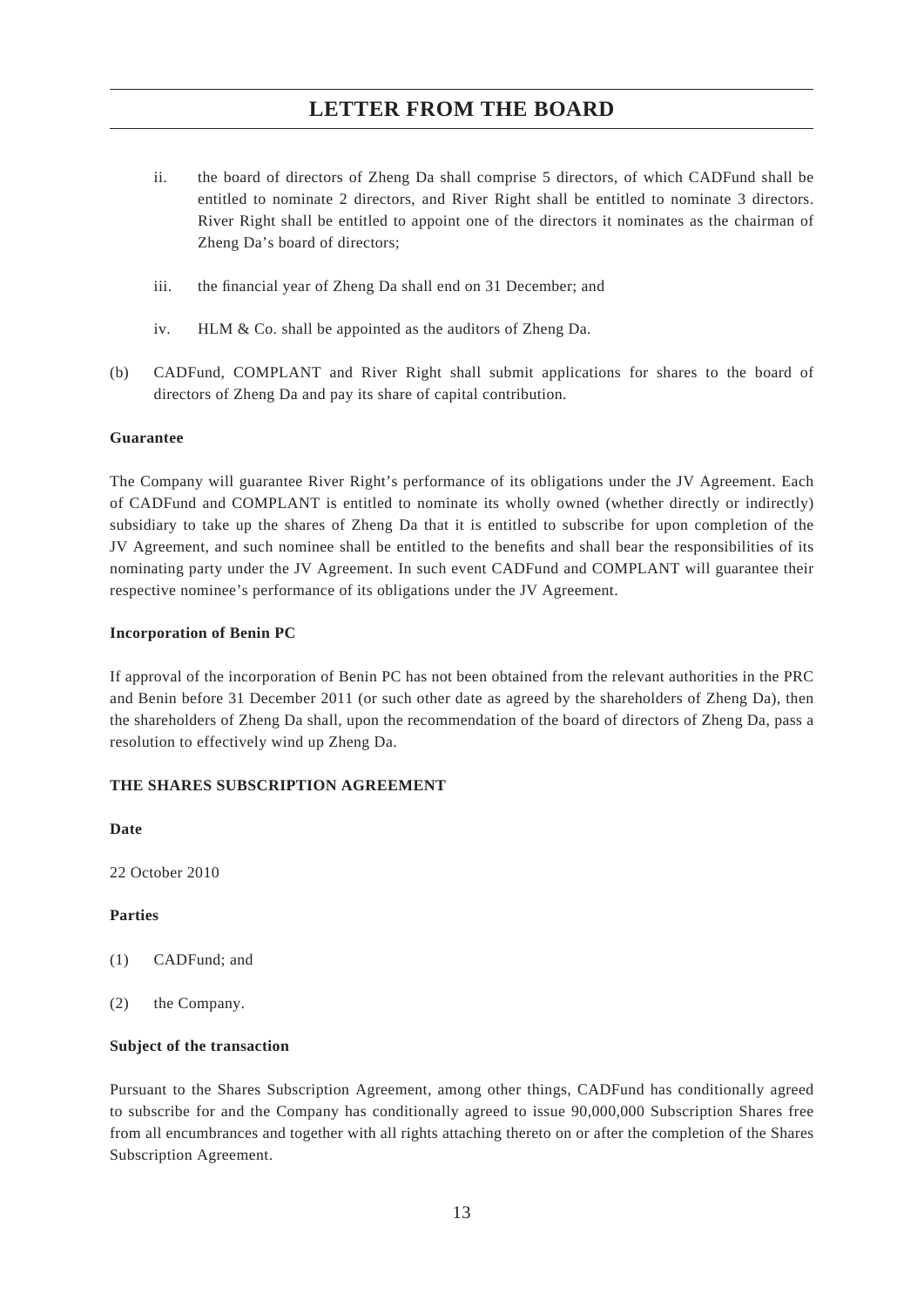The 90,000,000 Subscription Shares represent approximately 7.21% of the existing issued share capital of the Company as at the Latest Practicable Date and approximately 6.72% of the entire issued share capital of the Company as enlarged by the issue of Subscription Shares.

The issue and allotment of the Subscription Shares will be made under the Specific Mandate.

The Subscription Shares to be issued will rank pari passu in all respects with all Shares in issue at the date of issue of the Subscription Shares.

#### **Subscription Price**

The total Subscription Price is HK\$54,000,000 and will be satisfied in cash in Hong Kong dollars upon completion of the Shares Subscription Agreement. It will be directly paid to a bank account designated by Zheng Da in writing to satisfy the Company's capital contribution obligations under the JV Agreement.

The Subscription Price is HK\$0.60 per each of the Subscription Shares, which represents:

- (i) a discount of approximately 14.29% to the closing price of HK\$0.70 per Share as quoted on the Stock Exchange on the Last Trading Date;
- (ii) a discount of approximately 14.29% to the average closing price of HK\$0.70 per Share quoted on the Stock Exchange for the last five trading days up to and including the Last Trading Date;
- (iii) a discount of approximately 16.67% to the average closing price of HK\$0.72 per Share quoted on the Stock Exchange for the last ten trading days up to and including the Last Trading Date;
- (iv) a discount of approximately 23.08% to the closing price of HK\$0.78 per Share quoted on the Stock Exchange on the Latest Practicable Date; and
- (v) a premium of approximately 46.34% to the unaudited consolidated net assets value per Share of approximately HK\$0.41 as at 30 June 2010 (as calculated from the total net assets of approximately HK\$510,568,000 as at 30 June 2010 and the number of Shares in issue of 1,248,680,000).

The Subscription Price was determined after arm's length negotiations between the parties on normal commercial terms with reference to the market conditions at the time when the MOU was entered into.

#### **Conditions Precedent**

Completion of the Shares Subscription Agreement is conditional upon:

- (a) CADFund, COMPLANT and the Company having entered into the JV Agreement and the JV Agreement having become unconditional (save for the condition precedent in the JV Agreement that the Shares Subscription Agreement having become unconditional);
- (b) CADFund and the Company having entered into the CN Subscription Agreement and the CN Subscription Agreement having become unconditional;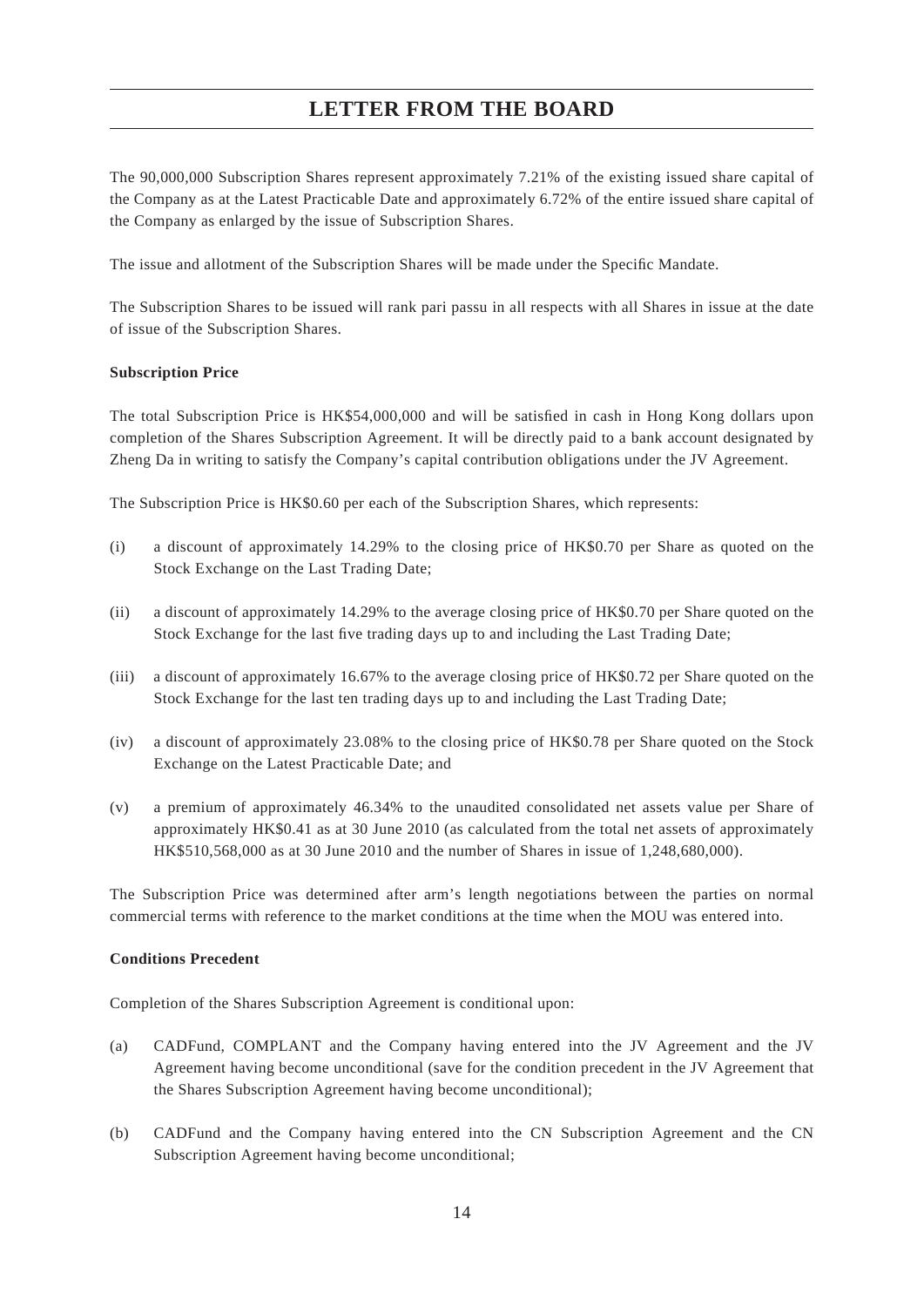- (c) the Shareholders or (if necessary) the Independent Shareholders having passed resolutions at the EGM to approve the JV Agreement, the Shares Subscription Agreement and the CN Subscription Agreement, the terms and conditions of the Convertible Notes and the transactions contemplated by those agreements;
- (d) the Listing Committee of the Stock Exchange having granted the listing of and the permission to deal in the Subscription Shares and the Conversion Shares;
- (e) the Company having obtained all necessary consent and approval, and having complied with and fully observed relevant laws or regulations (including but not limited to the Listing Rules, the Hong Kong laws and the approvals, consents, registration requirements and permits by the relevant authorities in the PRC as well as the internal approval of CADFund and/or the subscriber) in relation to (i) the transactions contemplated by the Shares Subscription Agreement, (ii) the issue and subscription of the Convertible Notes; and (iii) the formation of Zheng Da PROVIDED THAT if such consents and approvals are granted subject to conditions, those conditions shall be reasonably acceptable by CADFund;
- (f) the Company having not received any notification from CADFund of its non-satisfaction with the result of the due diligence review on the Group;
- (g) (if applicable) the Cayman Islands Monetary Authority having consented to the issue of the Subscription Shares;
- (h) the Shares remaining listed and traded on the Main Board of the Stock Exchange (save for any temporary suspension not exceeding five (5) consecutive trading days and the suspension pending the publication of the Announcement);
- (i) no material adverse change or prospective material adverse change in the Group's business, operation and financial condition having occurred before the completion of the Shares Subscription Agreement; and
- (j) the warranties given by the parties under the Shares Subscription Agreement having remained true and accurate in all material respects.

CADFund is entitled to waive conditions precedent  $(e)$ ,  $(f)$ ,  $(h)$ ,  $(i)$  and  $(j)$  above and where it so waives to impose such conditions as it deems fit.

If any of the above conditions is not satisfied or waived on or before 31 December 2011 (or such later date as the Company and CADFund shall mutually agree in writing), the Shares Subscription Agreement shall lapse.

#### **Completion**

Completion of the Shares Subscription Agreement will take place on the 10th Business Day after the fulfilment or wavier of all of the above conditions precedent (or such other date as agreed in writing by CADFund and the Company).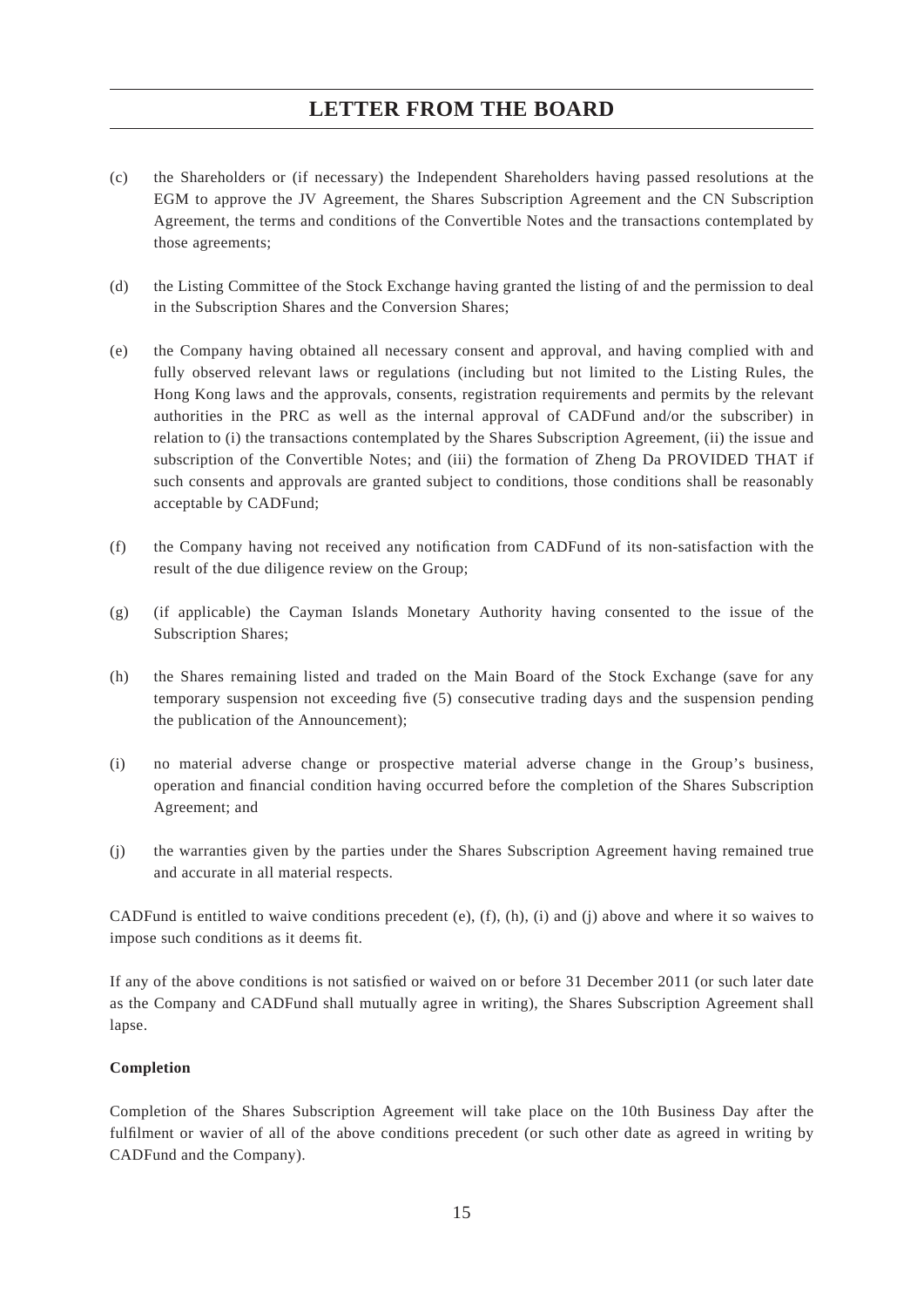#### **THE CN SUBSCRIPTION AGREEMENT**

**Date**

22 October 2010

#### **Parties**

- (1) CADFund; and
- (2) the Company.

#### **Subject of the transaction**

Pursuant to the CN Subscription Agreement, among other things, the Company has conditionally agreed to issue and CADFund has conditionally agreed to subscribe for the Convertible Notes in the principal amount of HK\$24,000,000 at the total subscription price of HK\$24,000,000.

The Convertible Notes are zero coupon convertible notes. Subject as provided in the terms and conditions of the Convertible Notes, on the Maturity Date, the outstanding principal amount of the Convertible Notes shall be automatically due and payable. The Company shall pay to CADFund 100% of the outstanding principal amount of the Convertible Notes and all other sums payable pursuant to the terms of the Convertible Notes.

Upon occurrence of events of default, all outstanding principal amounts of the Convertible Notes shall be mandatorily redeemed by the Company at the request of the holders of the Convertible Notes.

The holders of the Convertible Notes shall have the right at any time before the Maturity Date to request the Company to redeem the whole or part of the outstanding principal amount of the Convertible Notes at a price equal to 100% of the amount to be redeemed, provided that:

- (i) the holders of the Convertible Notes shall have obtained the written consent of CADFund in relation to the early redemption and the amount to be redeemed;
- (ii) the holders of the Convertible Notes shall have given to the Company not less than 15 Business Days' prior written notice of its intention to request such redemption, specifying the amount to be redeemed and the date of the proposed redemption together with CADFund's written consent referred to in (i) above;
- (iii) the amount to be redeemed shall be at least HK\$300,000 or its integral multiples; and
- (iv) the amount to be redeemed is not already the subject of a proposed conversion as stipulated in a conversion notice.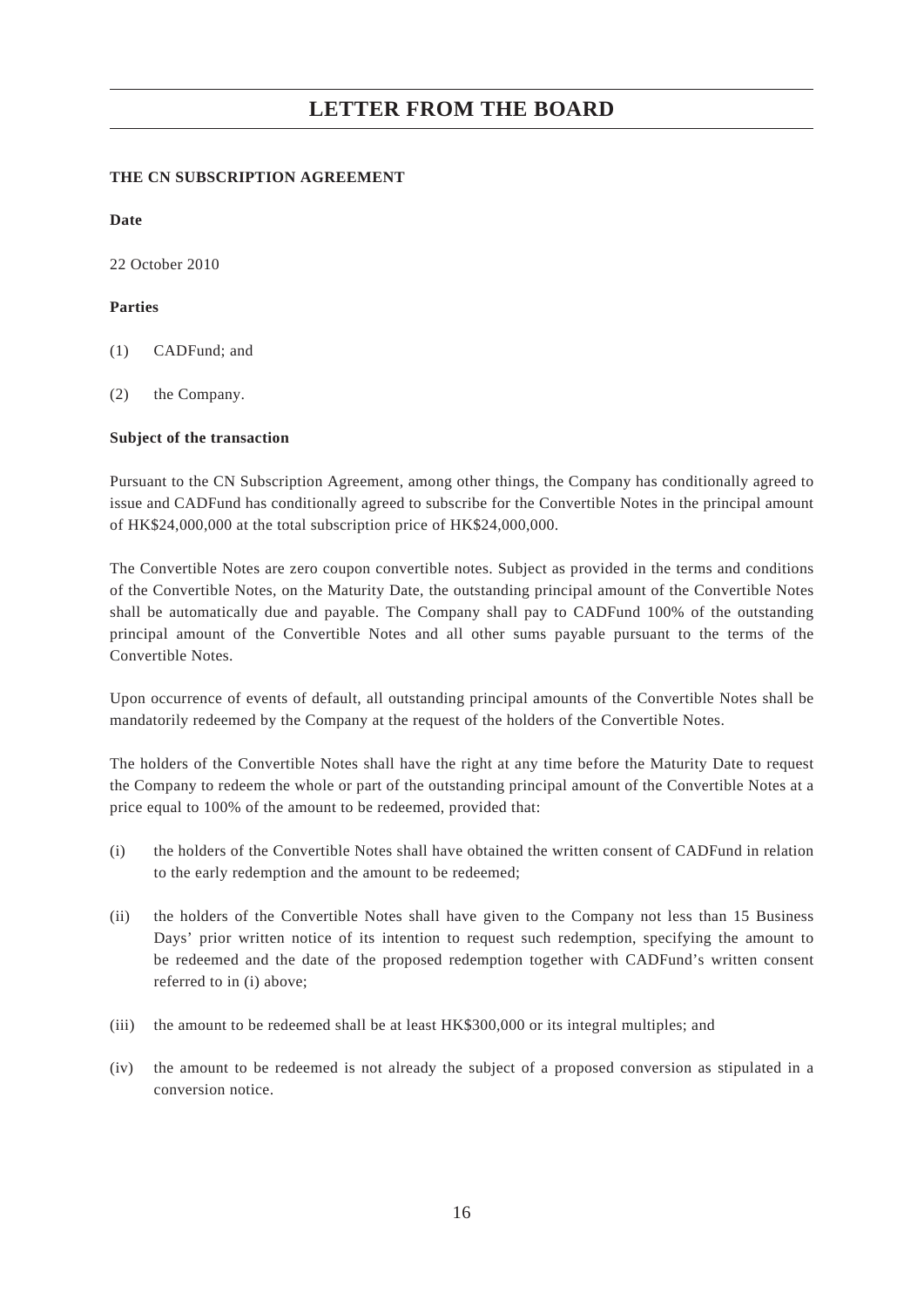At the time of early redemption, the Company shall also pay, if any, all other sums then due and payable by the Company under the Convertible Notes.

Subject to the terms and conditions of the Convertible Notes, CADFund shall have the right to convert at the Conversion Price (subject to usual adjustment mechanism as contained in the Convertible Notes) the whole or part of the outstanding principal amount of the Convertible Notes (which shall be in the principal amount of HK\$300,000 or its integral multiples) into Conversion Shares at any time and from time to time during the Conversion Period. The maximum number of Conversion Shares which may be converted is thus 40,000,000, which represents approximately 3.20% of the existing issued share capital of the Company as at the Latest Practicable Date and approximately 3.10% of the entire issued share capital of the Company as enlarged by the issue of the Conversion Shares.

The issue and allotment of the Conversion Shares will be made under the Specific Mandate.

The Conversion Price is subject to adjustment provisions which are standard for convertible securities of similar type. The adjustment events will arise as a result of certain changes in the share capital of the Company including consolidation or sub-division of the Shares, capitalization of profits or reserves, capital distribution in cash or specie, offer of new Shares for subscription by way of rights, open offer, grant of options or warrants, issue of convertible securities, issue of Shares or other events ("Other Events") where the Company reasonably determines that an adjustment should be made. Should such Other Events occur, the Company shall request its auditors for the time being or an approved merchant bank to determine (acting as experts) what adjustment (if any) to the Conversion Price is fair and reasonable.

The holders of the Convertible Notes shall not have the right to convert the whole or part of the outstanding principal amount of the Convertible Notes into Conversion Shares to the extent that immediately after such conversion, the holders of the Convertible Notes together with parties acting in concert with it, taken together, will, directly or indirectly, control or be interested in 30% or more of the voting rights of the Company (or in such percentage as may from time to time be specified in the Takeovers Code being the level for triggering a mandatory general offer) or otherwise:

(i) a general offer shall be given; or

(ii) a waiver should be obtained in accordance with the requirement of the Takeovers Code.

The holders of the Convertible Notes shall not have the right to convert the whole or part of the outstanding principal amount of the Convertible Notes into Conversion Shares to the extent that immediately after such conversion, there will not be sufficient public float of the Shares as required under the Listing Rules.

No application will be made for the listing of the Convertible Notes on the Stock Exchange or any other stock exchange.

The holders of the Convertible Notes will not be entitled to receive notices of, attend or vote at any meetings of the Company by reason only of any of them being a holder of the Convertible Notes.

The Convertible Notes are freely transferable.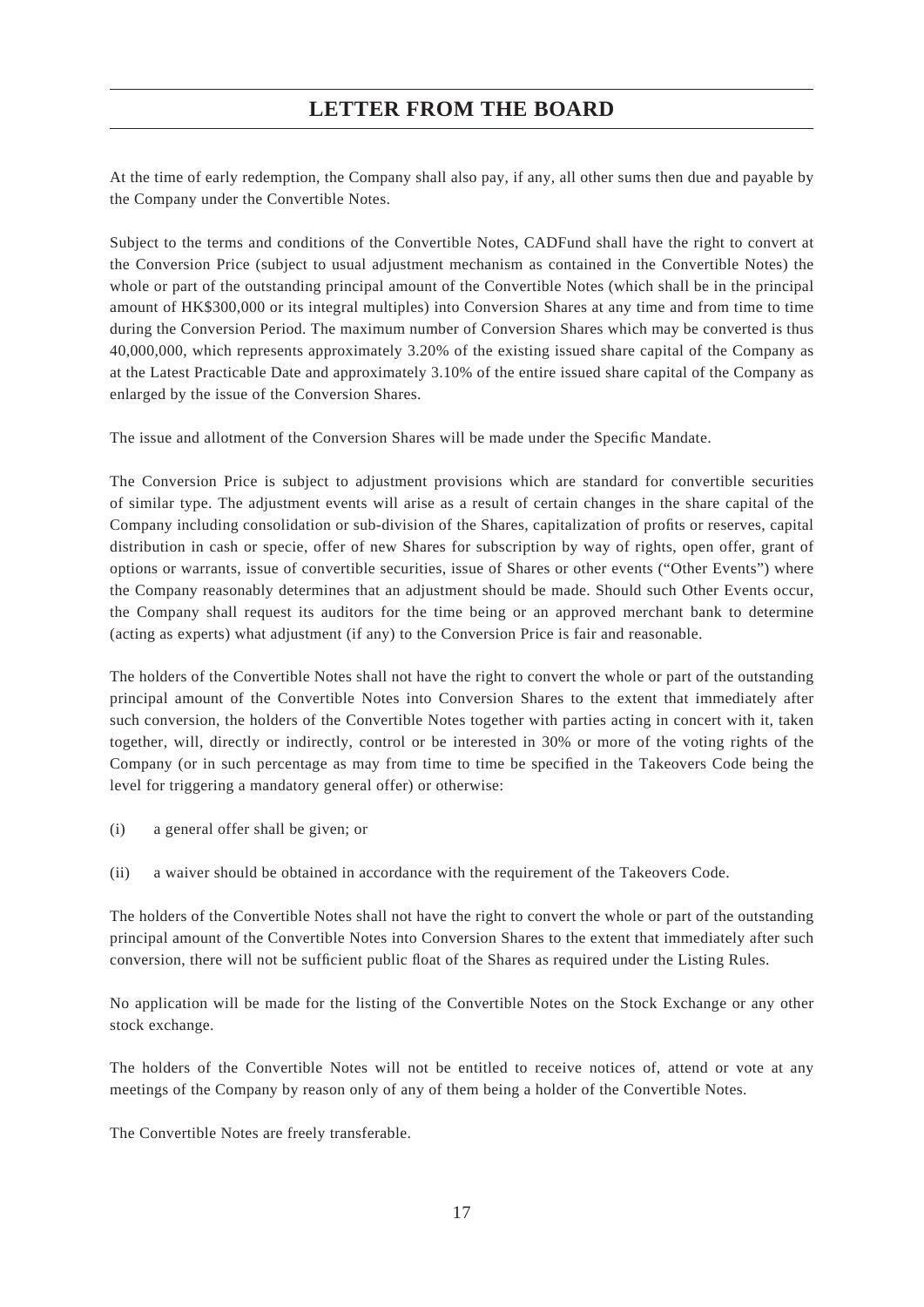Unless otherwise agreed by the CADFund in writing, the Company undertakes that the proceeds from the subscription of the Convertible Notes shall solely be used to (i) finance the Company's capital contribution to Zheng Da; and (ii) the operation of Zheng Da and/or Benin PC.

At any time on or prior to the third anniversary of the date of the CN Subscription Agreement, subject to entering into a definitive joint venture agreement(s) among the Company, CADFund and COMPLANT in relation to the establishment of Other JVs, CADFund shall be entitled, but not obligated, to require the Company to issue to it (or its nominee(s)) additional convertible note(s) up to an aggregate principal amount of HK\$312,000,000 (the "**Further Subscription**"), which are to be secured by the Company's interest in Other JVs and any other securities requested by CADFund and agreed by the Company. If CADFund elects to participate in the Further Subscription, each of the Company and CADFund agrees that it shall enter into a subscription agreement substantially in the form of the CN Subscription Agreement to effectuate the Further Subscription. Save as aforesaid and for the Conversion Price as already agreed under the MOU, no legally binding agreement has been entered into on the Further Subscription or on any of its terms or conditions as at the Latest Practicable Date. The Company will comply with the applicable Listing Rules, including the requirement of Shareholders' approval, should the Further Subscription proceed.

To secure the Company's due performance of all its obligations under the Convertible Notes, the Company shall grant or cause to be granted security to CADFund by way of pledging all its interest in the entire issued share capital of Zheng Da and the other joint venture vehicles to CADFund pursuant to a share charge (a first mortgage) to be executed which will be expressed to be supplemental to the CN Subscription Agreement and the Convertible Notes.

The Conversion Shares to be issued as a result of the exercise of the conversion rights attaching to the Convertible Notes will rank pari passu in all respects with all other existing Shares in issue on the date of the conversion notice to be issued by CADFund on the exercise of its conversion rights.

#### **Consideration**

The total subscription price for the Convertible Notes is HK\$24,000,000, which will be satisfied upon completion of the CN Subscription Agreement in cash in Hong Kong dollars. The Company and CADFund agree that the proceeds from the subscription of the Convertible Notes shall be paid directly to the designated bank account of Zheng Da to satisfy the Company's capital contribution obligations under the JV Agreement.

The Conversion Price of HK\$0.60 per Share represents:

- (i) a discount of approximately 14.29% to the closing price of HK\$0.70 per Share as quoted on the Stock Exchange on the Last Trading Date;
- (ii) a discount of approximately 14.29% to the average closing price of HK\$0.70 per Share quoted on the Stock Exchange for the last five trading days up to and including the Last Trading Date;
- (iii) a discount of approximately 16.67% to the average closing price of HK\$0.72 per Share quoted on the Stock Exchange for the last ten trading days up to and including the Last Trading Date;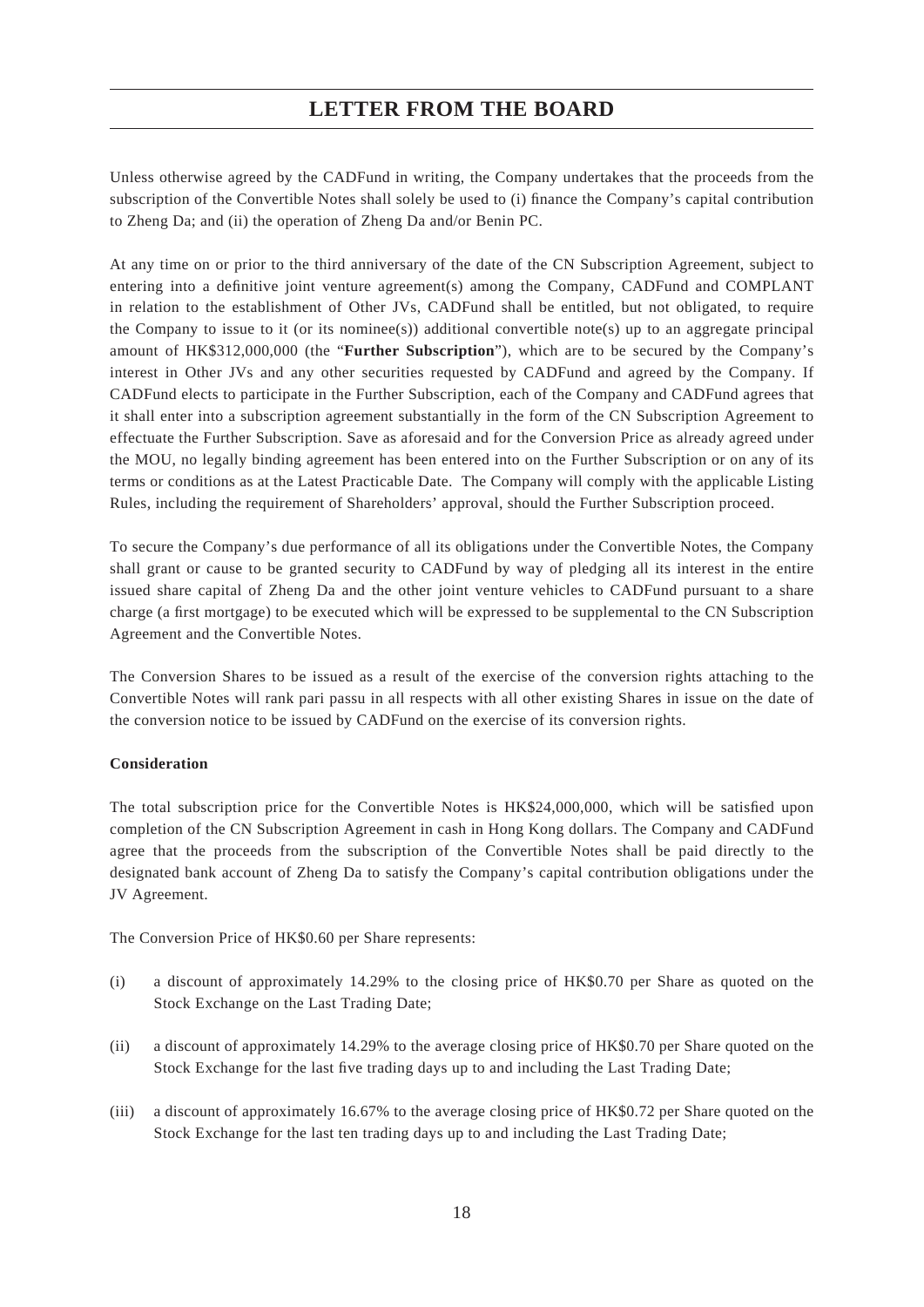- (iv) a discount of approximately 23.08% to the closing price of HK\$0.78 per Share quoted on the Stock Exchange on the Latest Practicable Date; and
- (v) a premium of approximately 46.34% to the unaudited consolidated net assets value per Share of approximately HK\$0.41 as at 30 June 2010 (as calculated from the total net assets of approximately HK\$510,568,000 as at 30 June 2010 and the number of Shares in issue of 1,248,680,000).

The Conversion Price was determined after arm's length negotiations between the parties on normal commercial terms with reference to the market conditions at the time when the MOU was entered into.

#### **Conditions Precedent**

The closing of the subscription for the Convertible Notes is conditional upon:

- (a) the Company, CADFund and COMPLANT (or their respective nominees) having entered into the JV Agreement;
- (b) CADFund and the Company having entered into the Shares Subscription Agreement;
- (c) if necessary, all approvals by the Shareholders and the shareholders of CADFund, their respective holding companies, government and regulatory authorities (including but not limited to the Stock Exchange), corporate approvals and consents for the transactions contemplated under the CN Subscription Agreement, the JV Agreement and the Shares Subscription Agreement being obtained; and if any of such Shareholders' approvals, governmental and regulatory and/or corporate approvals and consents are given subject to conditions, then PROVIDED THAT such conditions are reasonably acceptable to CADFund;
- (d) CADFund having completed the due diligence review on the business, assets, liabilities and financial position of the Group (including title investigation on the owned properties, if any) and having notified the Company that CADFund is fully or substantially satisfied with the result of the due diligence review;
- (e) in relation to the transactions contemplated in the CN Subscription Agreement, all relevant regulatory requirements (including but not limited to those under the Listing Rules and all relevant regulatory requirements in Hong Kong) having been complied with and satisfied;
- (f) no material adverse change or prospective material adverse change in the Group's business, operations, financial conditions or prospects has occurred since the date of signing of the CN Subscription Agreement;
- (g) no moratorium, suspension or material restriction on trading in the Shares (and if applicable, the securities of other Group companies) has been imposed by the Stock Exchange and any stock exchange at all times from the date of the CN Subscription Agreement up to (and including) the date of completion of the CN Subscription Agreement (save for any temporary suspension not exceeding five (5) consecutive trading days, and any suspension pending the publication of the Announcement):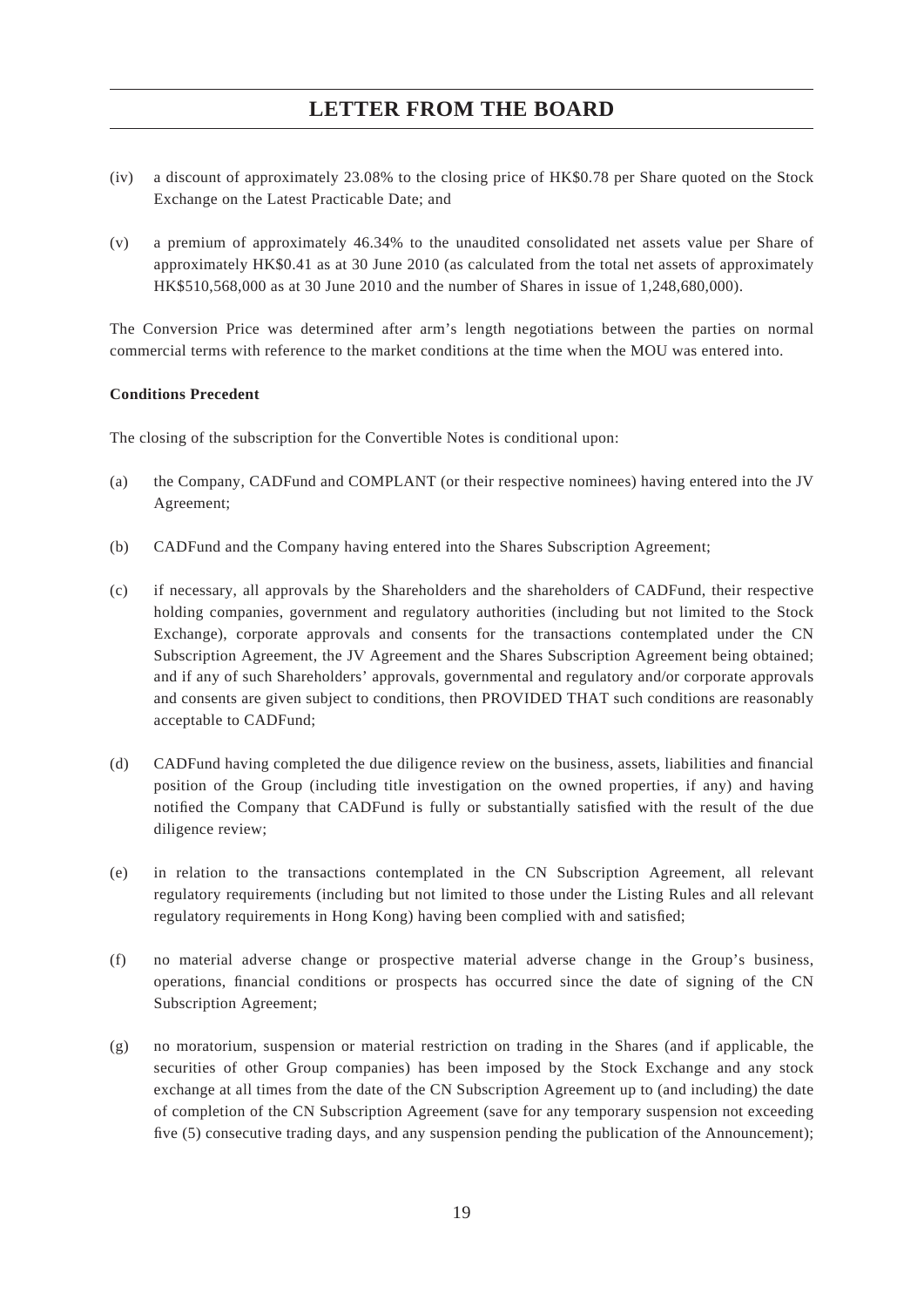- (h) the current listing of the Shares (and if applicable, the securities of other Group companies) not having been withdrawn or suspended and the Stock Exchange and any stock exchange not having indicated at any time prior to completion (whether verbally or in writing) that such listing is likely or being considered to be withdrawn or suspended;
- (i) the Listing Committee of the Stock Exchange having granted:
	- i. the listing of and the permission to deal in the Conversion Shares;
	- ii. the listing of and the permission to deal in the Subscription Shares; and
	- iii. if required, approval for the issue of the Convertible Notes;
- (j) the Company's warranties having remained true and accurate and not misleading in all respects as at the completion of the CN Subscription Agreement;
- (k) CADFund's warranties remaining true and accurate and not misleading in all respects as at the completion of the CN Subscription Agreement; and
- (l) each of the JV Agreement and the Shares Subscription Agreement having become unconditional.

#### **Closing Date**

Closing under the CN Subscription Agreement will take place on the completion date of the JV Agreement (or such other date as may be agreed between the parties) and subject nevertheless to the fulfilment or otherwise waiver of the conditions precedent of the CN Subscription Agreement.

If any of the conditions precedent of the CN Subscription Agreement is not fulfilled (or waived by the relevant party in writing, which waiver if granted may be subject to such conditions as such party deems fit) at or before 5:00 pm (Hong Kong time) on or before 31 December 2011 or such other time and/or date as the Company and CADFund shall mutually agree, the CN Subscription Agreement shall lapse.

#### **INFORMATION ON ZHENG DA**

Zheng Da is a company incorporated on 29 September 2010 under the law of BVI with limited liability. It is currently wholly owned by River Right and is intended to be the joint venture company under the JV Agreement as a vehicle to establish Benin PC in Benin to engage in the Ethanol Biofuel Business and the trading of related products. It has not carried out any business activities since its incorporation.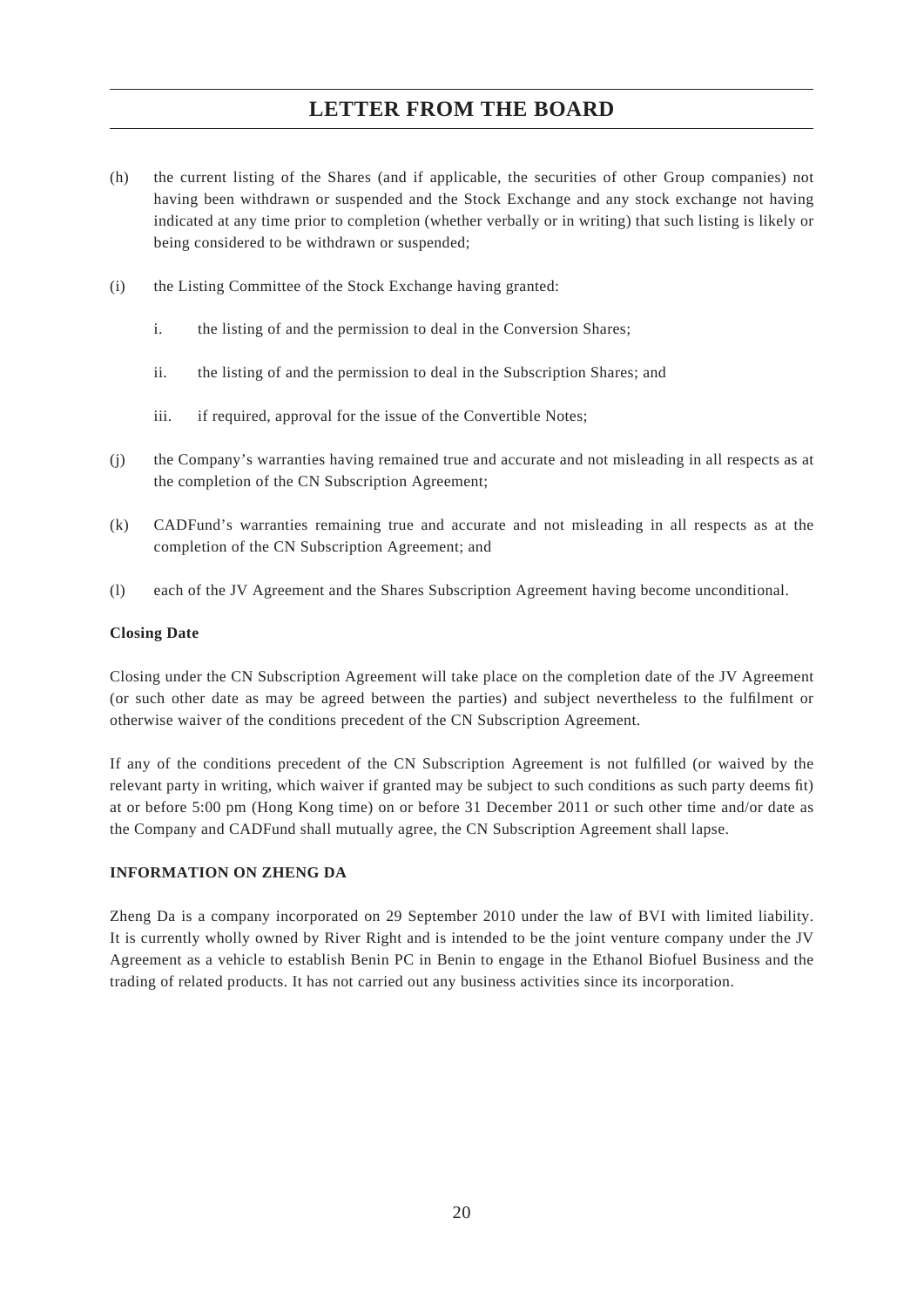#### **INFORMATION ON CADFUND**

CADFund is an investment fund set up in the PRC with a view to encouraging and providing support to PRC enterprises in their initiatives and developments in Africa. As for now, CADFund is wholly owned by the China Development Bank Corporation (國家開發銀行股份有限公司) of the PRC, which is a development-oriented financial institution of the PRC under the direct jurisdiction of the State Council of the PRC. CADFund focuses its investments in Africa under the PRC government's new initiative to develop strategic partnership with African nations. It aims at forging bridges and ties in trade and commerce between the PRC and African nations.

#### **INFORMATION ON COMPLANT**

COMPLANT is a subsidiary of China Complant, a state-owned company incorporated in the PRC. COMPLANT, through its subsidiaries, is principally engaged in sugar cane planting and production of sugar products and ethanol in Africa. It is a Substantial Shareholder holding approximately 24.03% of the issued capital of the Company.

#### **INFORMATION ON THE GROUP**

The Group is principally engaged in provision of supporting services to sweetener and ethanol businesses in African and other countries.

River Right is a company incorporated on 29 September 2009 under the law of BVI with limited liability. It is directly and wholly owned by the Company. Since its incorporation, River Right has not carried out any business activities except for the incorporation and holding of the shareholding interest in Zheng Da.

#### **REASONS FOR THE TRANSACTION**

The Board considers that the Transaction would avail the Company of an opportunity to further develop its business in Africa taking advantage of the PRC government's policy in Africa under the current global political and economic conditions.

The Directors (including the independent non-executive Directors) consider that the Transaction has been entered into on normal commercial terms, and is fair and reasonable and in the interests of the Company and its Shareholders as a whole.

The net proceeds from the Shares Subscription Agreement and the CN Subscription Agreement is expected to be approximately HK\$77,000,000 which will be used for financing (i) the Company's capital contribution to Zheng Da; and (ii) the operation of Zheng Da and/or Benin PC.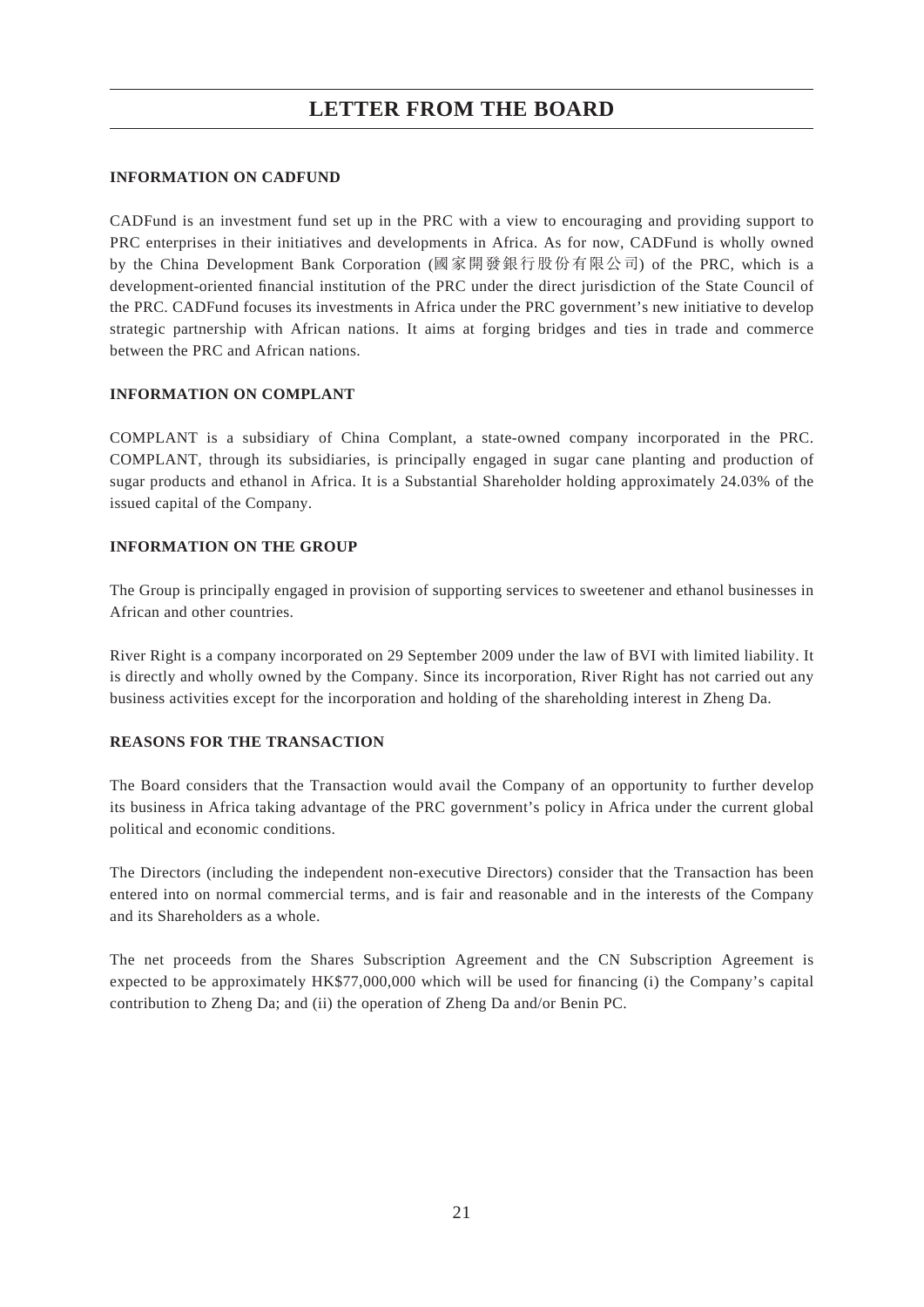#### **EFFECTS ON SHAREHOLDING**

The effects of the Transaction on the shareholding structure of the Company is illustrated in the following table:

|                                  |                         |        |                            |        |                              |        | Immediately after the issue  |        |
|----------------------------------|-------------------------|--------|----------------------------|--------|------------------------------|--------|------------------------------|--------|
|                                  |                         |        |                            |        |                              |        | of the Subscription Shares   |        |
|                                  |                         |        |                            |        | Immediately after the issue  |        | and the full exercise of the |        |
|                                  |                         |        |                            |        | of the Subscription Shares   |        | conversion rights attaching  |        |
|                                  |                         |        | <b>Immediately after</b>   |        | and the full exercise of the |        | to the Convertible Notes     |        |
|                                  | As at the Latest        |        | the issue of the           |        | conversion rights attaching  |        | and the Further              |        |
| <b>Shareholders</b>              | <b>Practicable Date</b> |        | <b>Subscription Shares</b> |        | to the Convertible Notes     |        | <b>Convertible Notes</b>     |        |
|                                  | No. of Shares           | $\%$   | No. of Shares              | %      | No. of Shares                | $\%$   | No. of Shares                | $\%$   |
| COMPLANT (Note 1)                | 300,000,000             | 24.03  | 300,000,000                | 22.41  | 300,000,000                  | 21.76  | 300,000,000                  | 15.80  |
| CADFund                          | $\pmb{0}$               | 0.00   | 90,000,000                 | 6.72   | 130,000,000                  | 9.43   | 650,000,000                  | 34.24  |
|                                  |                         |        | (Note 2)                   |        |                              |        |                              |        |
|                                  |                         |        |                            |        |                              |        |                              |        |
| Subtotal                         | 300,000,000             | 24.03  | 390,000,000                | 29.13  | 430,000,000                  | 31.19  | 950,000,000                  | 50.04  |
| Hu Yebi and Li Ling Xiu (Note 3) | 215,943,083             | 17.29  | 215,943,083                | 16.13  | 215,943,083                  | 15.66  | 215,943,083                  | 11.37  |
| Other Public shareholders        | 732,736,917             | 58.68  | 732,736,917                | 54.74  | 732,736,917                  | 53.15  | 732,736,917                  | 38.59  |
| <b>Total issued shares</b>       | 1,248,680,000           | 100.00 | 1,338,680,000              | 100.00 | 1,378,680,000                | 100.00 | 1,898,680,000                | 100.00 |

#### *Notes:*

- 1. As at the Latest Practicable Date, in addition to the 300,000,000 Shares, COMPLANT holds convertible notes of principal amount of HK\$533.7 million convertible into 889,500,000 Shares representing approximately 71.24% of the existing issued capital of the Company.
- 2. In addition to the 90,000,000 Shares, CADFund will hold the Convertible Notes of principal amount of HK\$24 million convertible into 40,000,000 Shares representing approximately 3.20% of the existing issued capital of the Company as at the Latest Practicable Date.
- 3. Hu Yebi and his spouse, Li Ling Xiu are deemed (by virtue of the SFO) to be interested in 340,943,083 Shares. Their interests include 3,448,000 Shares held by Li Ling Xiu and convertible note of principal amount of HK\$75,000,000 held by Hollyview International Limited, a company beneficially owned by Hu Yebi, which can be converted into 125,000,000 Shares during its conversion period. The above table is based on the assumption that Hollyview International Limited would not exercise the rights of conversion.
- 4. The shareholding interests of each of COMPLANT and CADFund in the Company as set out in the above shareholding table include shareholding interests held by persons acting in concert (as defined under the Takeovers Code) with such party.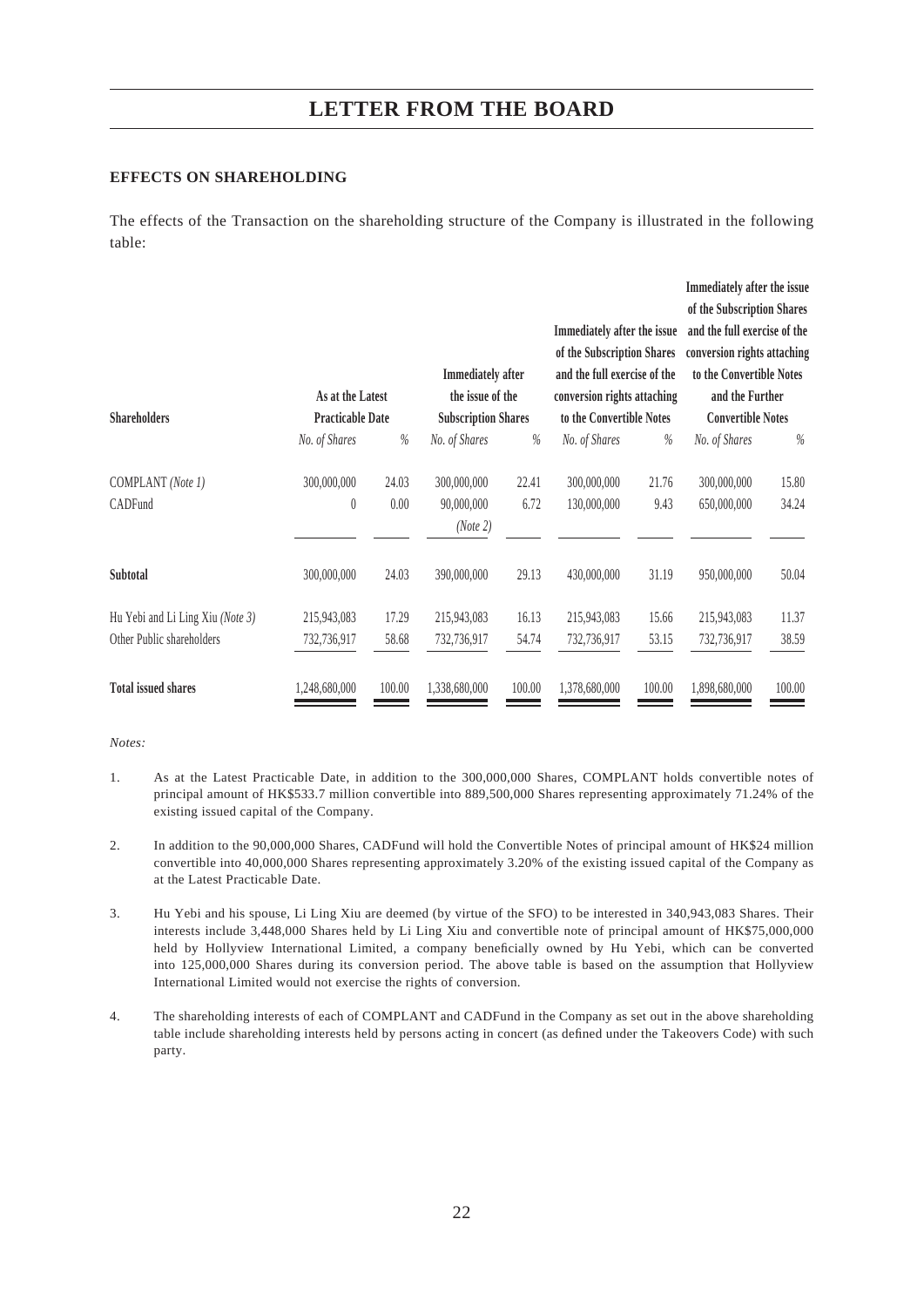#### **LISTING RULES IMPLICATIONS**

Application will be made to the Stock Exchange for the listing of and the permission to deal in the Subscription Shares and the Conversion Shares.

The Transaction constitutes a discloseable transaction for the Company under Rule 14.06(2) of the Listing Rules.

As at the Latest Practicable Date, COMPLANT holds 300,000,000 Shares, which represent approximately 24.03% of the issued share capital of the Company. By virtue of this shareholding interest, COMPLANT is a Substantial Shareholder and is accordingly a connected person of the Company. COMPLANT has control or is entitled to exercise control over the voting rights of its Shares.

The execution and implementation of the JV Agreement therefore constitutes a connected transaction for the Company under the Listing Rules. Since the Shares Subscription Agreement and the CN Subscription Agreement are closely linked to the JV Agreement and are inter-conditional with each other, and they altogether are parts of an integral transaction, the Transaction as a whole is considered a connected transaction under the Listing Rule.

Completion of the Transaction will be subject to, amongst other things, approval by the Independent Shareholders at the EGM.

#### **TAKEOVERS CODE IMPLICATIONS**

On 10 May 2010, the Company made an application to SFC for a ruling that, among other things, the presumption that CADFund, COMPLANT and their respective associates are parties acting in concert in respect of the Company pursuant to class (1) of the definition of acting in concert in the Takeovers Code as a result of the completion of the transactions under the MOU be rebutted.

The SFC ruled on 16 July 2010 that, among other things, the presumption that CADFund and COMPLANT and their respective associates are parties acting in concert under class (1) of the definition of acting in concert as a result of the completion of the transactions under the MOU is rebutted.

Based on the SFC's ruling, the Directors consider that CADFund and COMPLANT are not parties acting in concert in respect of the Transaction under the Takeovers Code, and the Transaction will not trigger a mandatory general offer in respect of the Shares under the Takeovers Code.

#### **THE SUPPLY AND SERVICES AGREEMENTS**

On 15 December 2008, each of African Companies entered into an exclusive Supply and Service Agreement with SATT, pursuant to which, each of them agreed to order E&M and service exclusively from SATT for an initial term of three years commencing from 1 January 2009. Furthermore, on 15 December 2008, China Complant entered into a Supply and Service Agreement with SATT, pursuant to which, China Complant agreed to supply E&M and service to SATT for an initial term of three years commencing from 1 January 2009.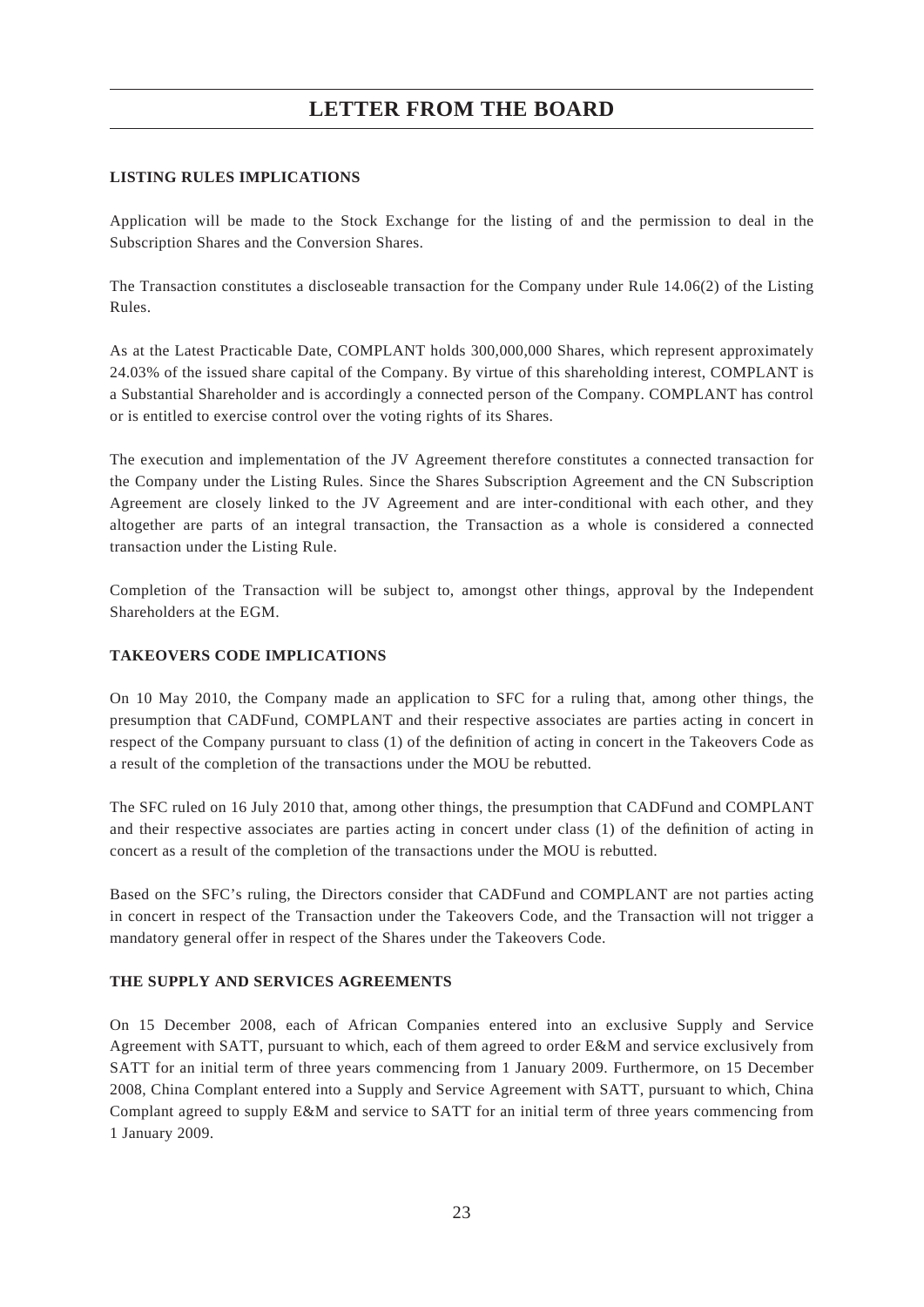#### **THE SUPPLY AND SERVICES AGREEMENT BETWEEN SATT AND CHINA COMPLANT**

### **Approved Caps**

The Approved Caps in respect of the Supply and Service Agreement between SATT and China Compliant for each of the three years ending 31 December 2011 are US\$13,140,000 (approximately HK\$102,492,000), US\$14,191,000 (approximately HK\$110,690,000) and US\$14,901,000 (approximately HK\$116,228,000) respectively.

### **Historical Amounts**

For the year ended 31 December 2009, the actual transaction amount under the Supply and Service Agreement between SATT and China Complant amounted to approximately HK\$65,372,000, which was within the Approved Cap for the year ended 31 December 2009.

Based on the Group's latest published unaudited interim financial statements for the six months ended 30 June 2010, the purchase under the Supply and Service Agreement between SATT and China Complant from 1 January 2010 to 30 June 2010 amounted to approximately HK\$75,211,000, representing approximately 68% of the Approved Cap for the current year.

As at the Latest Practicable Date, based on the Group's unaudited interim financial statements, the actual transaction amounts in relation to the Supply and Service Agreement between SATT and China Complant have not exceeded the Approved Cap.

#### **Reasons for Proposed Increased Caps**

Based on the Group's latest published unaudited interim financial statements for the six months ended 30 June 2010, the Company expects that the Approved Caps will not be sufficient for the expected purchases of the Group. The Board therefore proposes to increase the annual caps in relation to the Supply and Service Agreement between SATT and China Complant for the two years ending 31 December 2011.

The Board proposes to increase the cap by an amount of US\$2,531,000 (approximately HK\$19,742,000) for the year ending 31 December 2010 which is an approximately 17.84% increase of the Approved Cap for purchase from China Complant. In view of the increasing commodity price in the recent period, the customer in Madagascar has increased the orders for E&M to speed up the overhaul and refurbishment of one of its production facilities and subsequently increased orders for the commercial production of this production facility which started this year. Those orders came much earlier than the original estimation in respect of the Approved Caps in early 2009. The increase in demand caused the purchase from China Complant to increase and the Approved Cap therefore needed to increase.

The Board also proposes to increase the Approved Cap for an amount of US\$7,147,000 (approximately HK\$55,747,000) for the year ending 31 December 2011 which is an approximately 48% increase of the Approved Cap. The proposed increase in 2011 is mainly due to budgeted increase in purchase of E&M for Ethanol Biofuel Business contemplated under the JV Agreement. The Board expects the order from this joint venture may start next year if among other things the conditions precedent in the JV Agreement are fulfilled.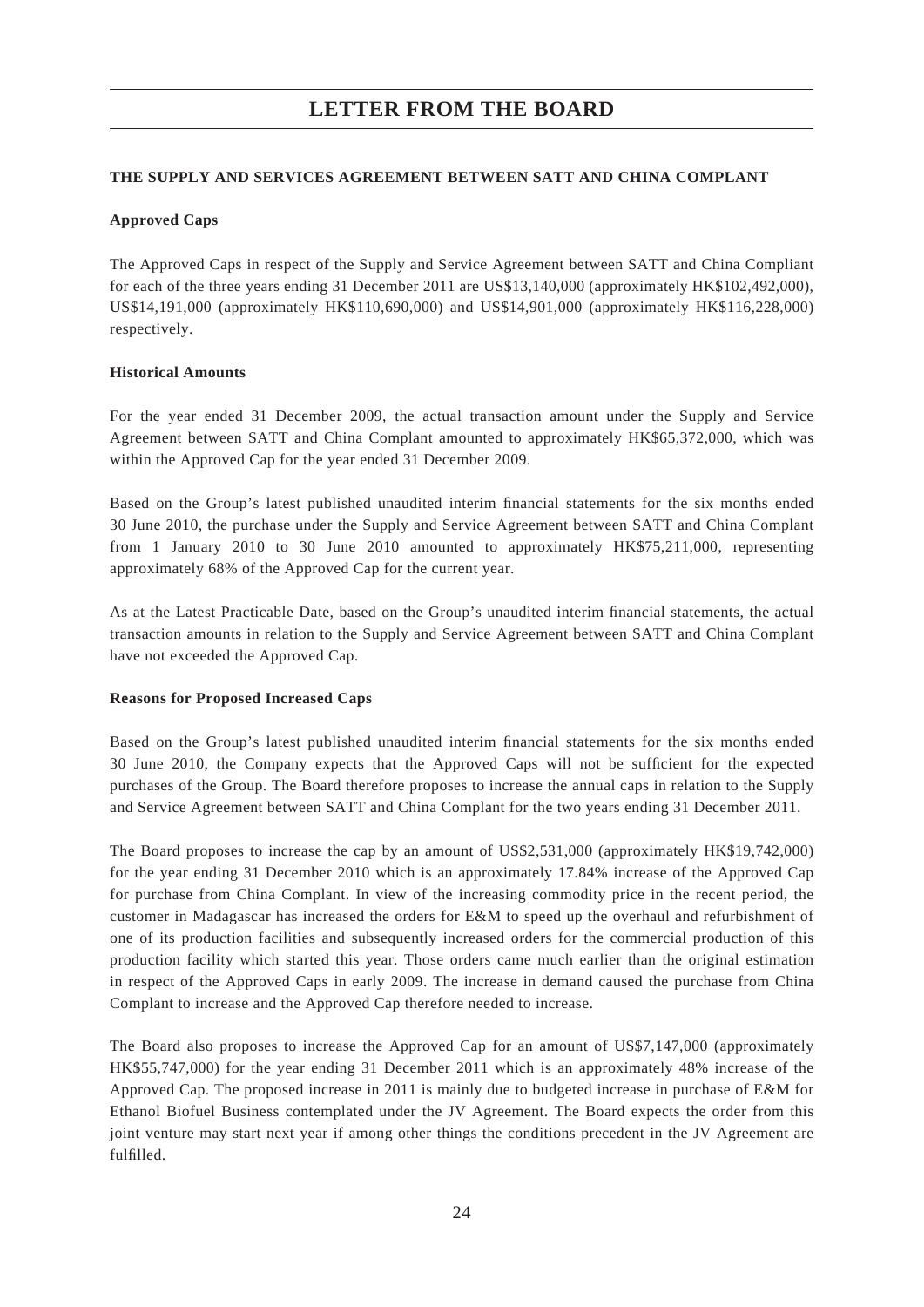#### **Proposed Increased Caps**

|                                      | <b>Approved Caps</b> | <b>Proposed</b><br>increase | <b>Proposed</b><br><b>Increased Caps</b> |
|--------------------------------------|----------------------|-----------------------------|------------------------------------------|
| For the year ending 31 December 2010 | US\$14,191,000       | US\$2,531,000               | US\$16,722,000                           |
|                                      | (approximately)      | (approximately)             | (approximately)                          |
|                                      | HK\$110,690,000)     | HK\$19,742,000)             | HK\$130,432,000)                         |
| For the year ending 31 December 2011 | US\$14,901,000       | US\$7,147,000               | US\$22,048,000                           |
|                                      | (approximately)      | (approximately              | (approximately)                          |
|                                      | HK\$116,228,000)     | HK\$55,747,000)             | HK\$171,975,000)                         |

#### **Benefi ts**

China Complant has been supplying, among other things, E&M and service to SATT for its supply in turn to African Companies since 1 January 2009. The Group intends to purchase more from China Complant under the Supply and Services Agreement given that China Complant has offered a competitive price and has been able to consistently meet the Group's requirement in terms of quantity, quality control and logistic supports. The increase in annual caps will allow the Group to have a reliable supply source to expand its business with the African Companies and other companies such as the joint venture company contemplated under the JV Agreement.

### **THE SUPPLY AND SERVICES AGREEMENTS BETWEEN SATT AND THE AFRICAN COMPANIES**

#### **Approved Caps**

The Approved Caps in respect of the Supply and Service Agreements between SATT and the African Companies for each of the three years ending 31 December 2011 are US\$21,899,000 (approximately HK\$170,812,000), US\$23,651,000 (approximately HK\$184,478,000) and US\$24,834,000 (approximately HK\$193,705,000) respectively.

#### **Historical Amounts**

For the year ended 31 December 2009, the actual transaction amount under the Supply and Services Agreements between SATT and the African Companies amounted to approximately HK\$154,317,000, which was within the Approved cap for the year ended 31 December 2009.

Based on the Group's latest published unaudited interim financial statements for the six months ended 30 June 2010, the sales under the Supply and Services Agreements between SATT and the African Companies from 1 January 2010 to 30 June 2010 amounted to approximately HK\$131,635,000, representing approximately 71% of the Approved Cap for the current year.

As at the Latest Practicable Date, based on the Group's unaudited interim financial statements, the actual transaction amounts in relation to the Supply and Services Agreements between SATT and African Counties have not exceeded the Approved Cap.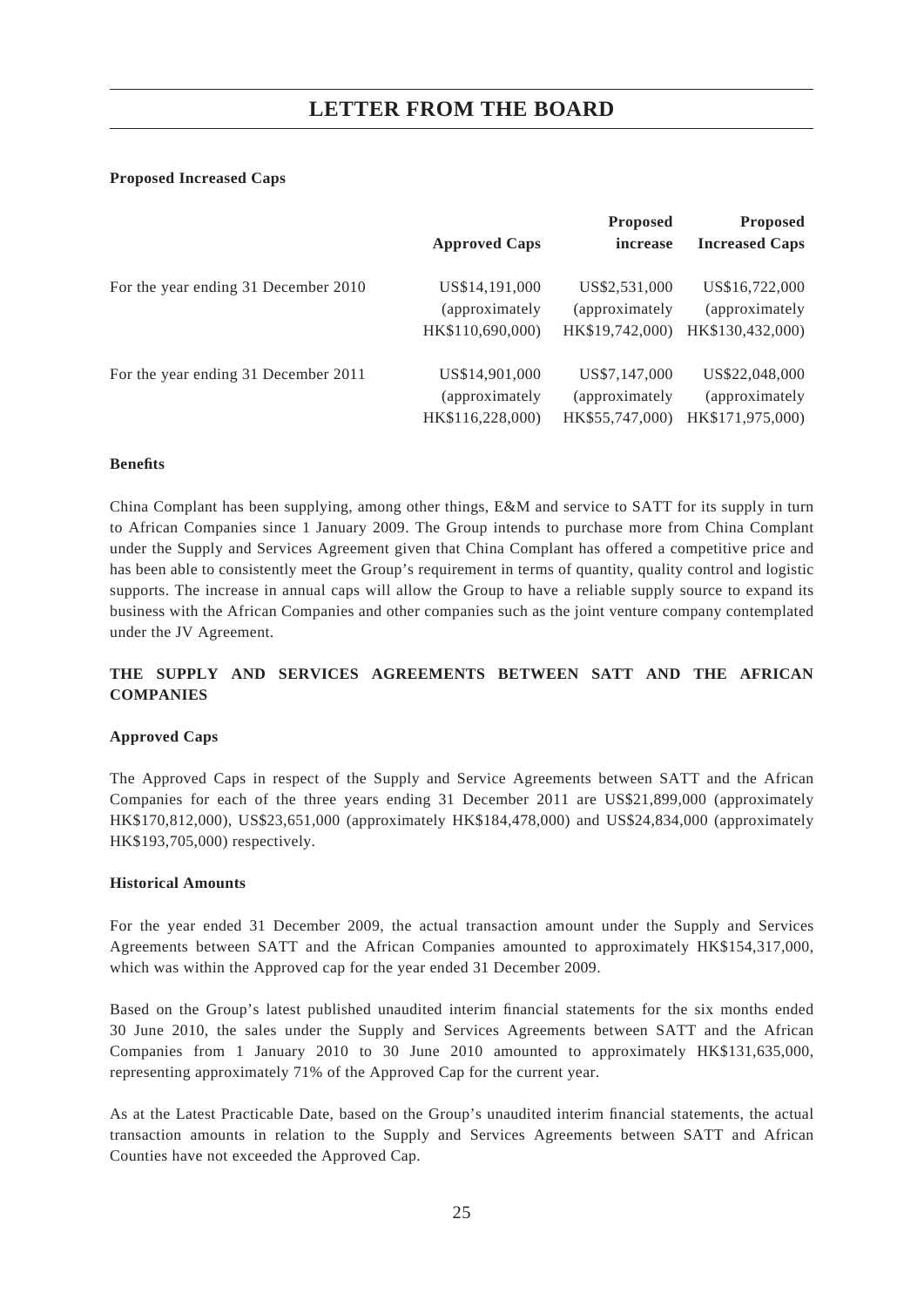#### **Reasons for Proposed Increased Caps**

Based on the Group's latest published unaudited interim financial statements for the six months ended 30 June 2010, the Company expects that the Approved Caps will not be sufficient for the expected sales of the Group. The Board therefore proposes to increase the annual caps in relation to the Supply and Services Agreements between SATT and the African Companies for the two years ending 31 December 2011.

The Board proposes to increase the cap by an amount of US\$3,280,000 (approximately HK\$25,584,000) for the year ending 31 December 2010 which is an approximately 13.86% increase of the Approved Cap. In view of the increasing commodity price in the recent period, the customer in Madagascar has increased the orders for E&M to speed up its overhaul and refurbishment of one of its production facilities and subsequently increased orders for the commercial production of this production facility which started this year. Those orders came much earlier than the original estimation in respect of the Approved Caps in early 2009. As a result, the sales has been significantly driven up and therefore the Approved Caps to the African Companies need to increase.

The Board also proposes to increase the Approved Cap for sales to the African Companies in the year ending 31 December 2011 for an amount of US\$7,726,000 (approximately HK\$60,263,000) which is an approximately 31.11% increase of the Approved Cap. The proposed increase was determined mainly based on the historical sales growth rate (with sales growth rate of 62.30% during the 2010 interim period) and the new 2011 sales target that is driven up by budgeted increase in sales of E&M to meet the needs of the Ethanol Biofuel Business contemplated under the JV Agreement.

#### **Proposed Increased Caps**

|                                      | <b>Approved Caps</b> | <b>Proposed</b><br>increase | <b>Proposed</b><br><b>Increased Caps</b> |
|--------------------------------------|----------------------|-----------------------------|------------------------------------------|
| For the year ending 31 December 2010 | US\$23,651,000       | US\$3,280,000               | US\$26,931,000                           |
|                                      | (approximately)      | (approximately              | (approximately                           |
|                                      | HK\$184,478,000)     | HK\$25,584,000)             | HK\$210,062,000)                         |
| For the year ending 31 December 2011 | US\$24,834,000       | US\$7,726,000               | US\$32,560,000                           |
|                                      | (approximately)      | (approximately)             | (approximately)                          |
|                                      | HK\$193,705,000)     | HK\$60,263,000)             | HK\$253,968,000)                         |

#### **Benefi ts**

In view of the increase in business co-operation between the Group and the African Companies and the Board being satisfied with the order quantity and payment history of the African Companies as well as the gross profit generated from the Supply and Services Agreements for the year ended 31 December 2009 and the six months ended 30 June 2010 of approximately HK\$87,312,000 and HK\$51,479,000 respectively, the increase in annual caps of the Supply and Services Agreements with the African Countries can allow SATT to accept more orders from them. This would boost the sales and may increase the profitability and cash flow of the Group.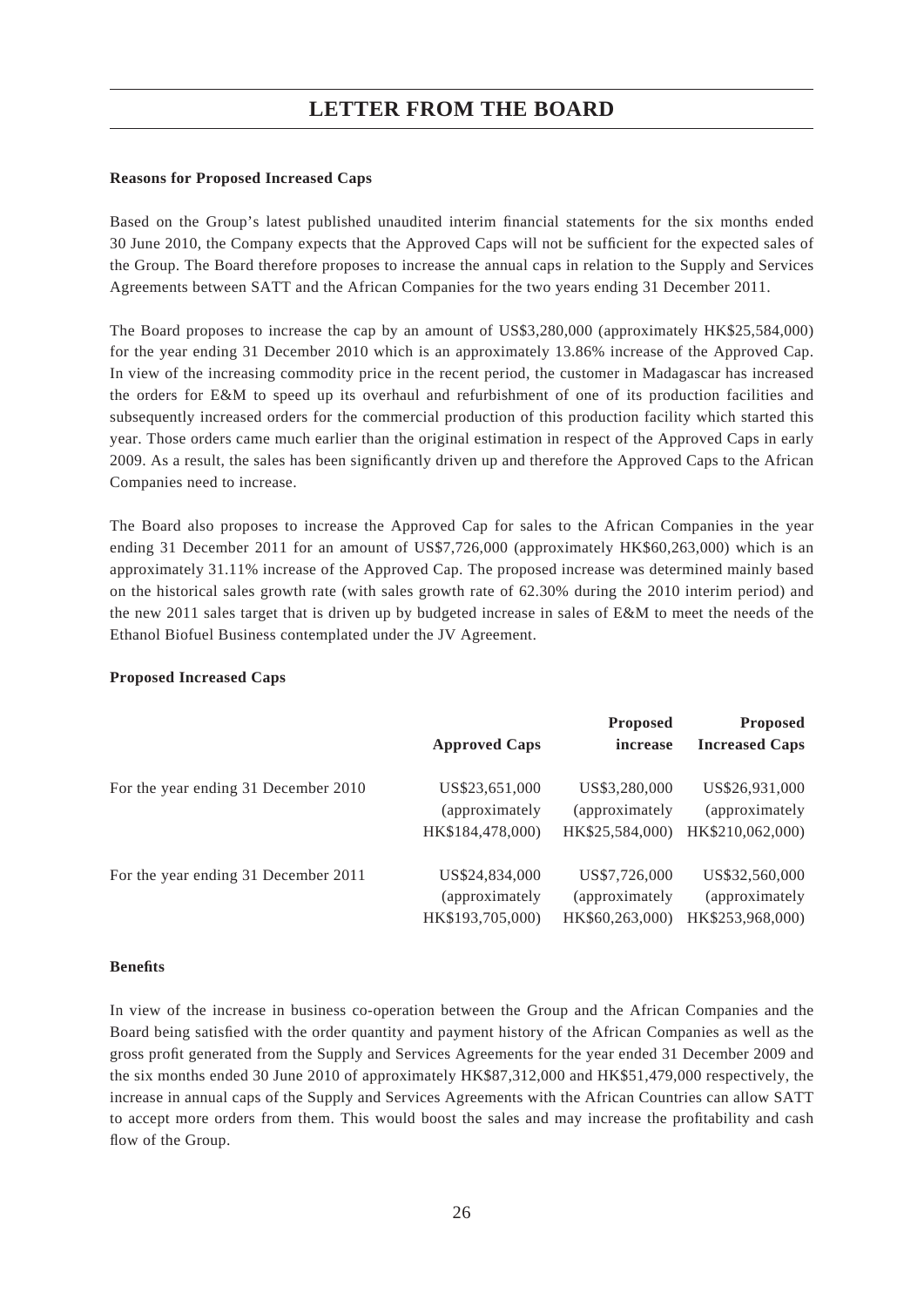#### **DIRECTORS' VIEW ON THE INCREASED CAPS**

The Directors (including the independent non-executive Directors) consider that the Supply and Service Agreements have been entered into on normal commercial terms in the ordinary and usual course of business of the Company, and are fair and reasonable and in the interests of the Company and its Shareholders as a whole.

The Directors (including the independent non-executive Directors) consider that the Increased Caps are for the ordinary and usual course of business of the Company, are fair and reasonable and in the interests of the Company and its Shareholders as a whole.

#### **INFORMATION ON THE GROUP**

The Group is principally engaged in provision of supporting services to sweetener and ethanol business.

#### **INFORMATION ON SATT**

SATT, a company incorporated in BVI with limited liability, is a wholly owned subsidiary of the Company. It is principally engaged in provision of supporting services to sweetener and ethanol business.

#### **INFORMATION ON CHINA COMPLANT**

China Complant, a state-owned company incorporated in the PRC, is a wholly-owned subsidiary of State Development & Investment Corp (國家開發投資公司), and owns 70% equity interest in COMPLANT.

#### **INFORMATION ON COMPLANT**

COMPLANT is owned as to 70% by China Complant and as to 30% by Africa-Asia Investment Limited. It is a Substantial Shareholder holding approximately 24.03% of the issued share capital of the Company.

## **INFORMATION ON AFRICAN COMPANY 1; AFRICAN COMPANY 2; AFRICAN COMPANY 3 AND AFRICAN COMPANY 4**

African Company 1 is a company incorporated in the Republic of Madagascar and its issued share capital is owned by two wholly-owned subsidiaries of COMPLANT. It is principally engaged in manufacturing of sugar/sweetener/ethanol products in Africa.

African Company 2 is a company incorporated in the Republic of Sierra Leone and its issued share capital is owned by two wholly-owned subsidiaries of COMPLANT. It is principally engaged in manufacturing of sugar/sweetener/ethanol products in Africa.

African Company 3 is a company incorporated in Benin and its issued share capital is owned by two wholly-owned subsidiaries of COMPLANT. It is principally engaged in manufacturing of sugar/sweetener/ ethanol products in Africa.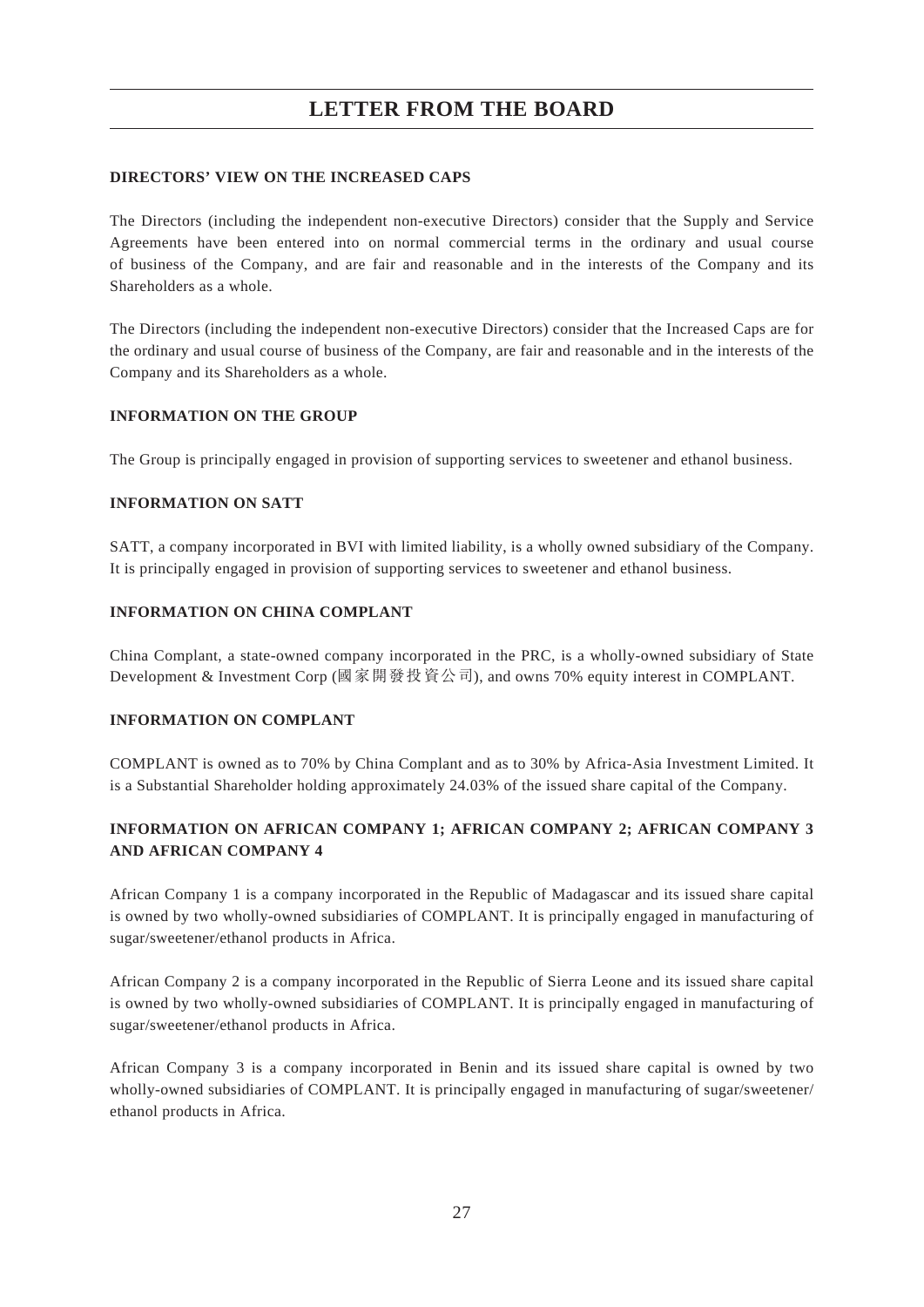African Company 4 is a company incorporated in the Republic of Madagascar and its issued share capital is owned by two wholly-owned subsidiaries of COMPLANT. It is principally engaged in manufacturing of sugar/sweetener/ethanol products in Africa.

#### **IMPLICATIONS UNDER THE LISTING RULES**

Based on the reasons that:

- (i) the African Companies and China Complant are associates of COMPLANT by virtue of the fact that each of the African Companies are the indirect wholly owned subsidiaries of COMPLANT and China Complant is holding 70% of the entire issued capital of COMPLANT;
- (ii) COMPLANT is a connected person of the Company by virtue of being a Substantial Shareholder currently holding 300,000,000 Shares, which represent approximately 24.03% of the existing issued share capital of the Company as at the date of the Latest Practicable Date; and
- (iii) SATT is an indirect wholly owned subsidiary of the Company;

the African Companies and China Complant are connected persons of the Company and the Supply and Service Agreements constitute continuing connected transactions for the Company.

As the applicable percentage ratios of the Company as defined under Rule 14.07 of the Listing Rules in respect of the transactions under the Supply and Services Agreements will exceed 5% on an annual basis and the annual consideration will exceed HK\$10,000,000 for the two years ending 31 December 2011, the Supply and Services Agreements and the transactions contemplated thereunder are subject to the reporting, annual review, announcement and Independent Shareholders' approval requirements under Chapter 14A of the Listing Rules. For these non-exempt continuing connected transactions, the Company must re-comply with rules 14A.35(3) and (4) of the Listing Rules if the Approved Caps are exceeded, namely the reporting, announcement and Independent Shareholders' approval requirements.

Since there is no change to the Supply and Service Agreements which remain in full force and effect, only the Increased Caps are subject to approval by the Independent Shareholders at the EGM.

#### **VOTES OF DIRECTORS AND CONNECTED PERSONS**

Mr. Xiao Longlong and Mr. Han Hong are Directors and are therefore controllers of the Company as defined under rule 14A.10(3) of the Listing Rules. Mr. Xiao Longlong is a director of COMPLANT, while Mr. Han Hong is the deputy general manager of COMPLANT. By virtue of such relationships with COMPLANT, Mr. Xiao Longlong and Mr. Han Hong are considered to have a material interest in the Transaction and the Increased Caps. Their votes have not been counted in respect of the resolutions in connection with the Transaction and the Increased Caps at the relevant board meetings of the Company.

Save as disclosed above, no other Director has material interests in the Transaction and the Increased Caps disclosed herein.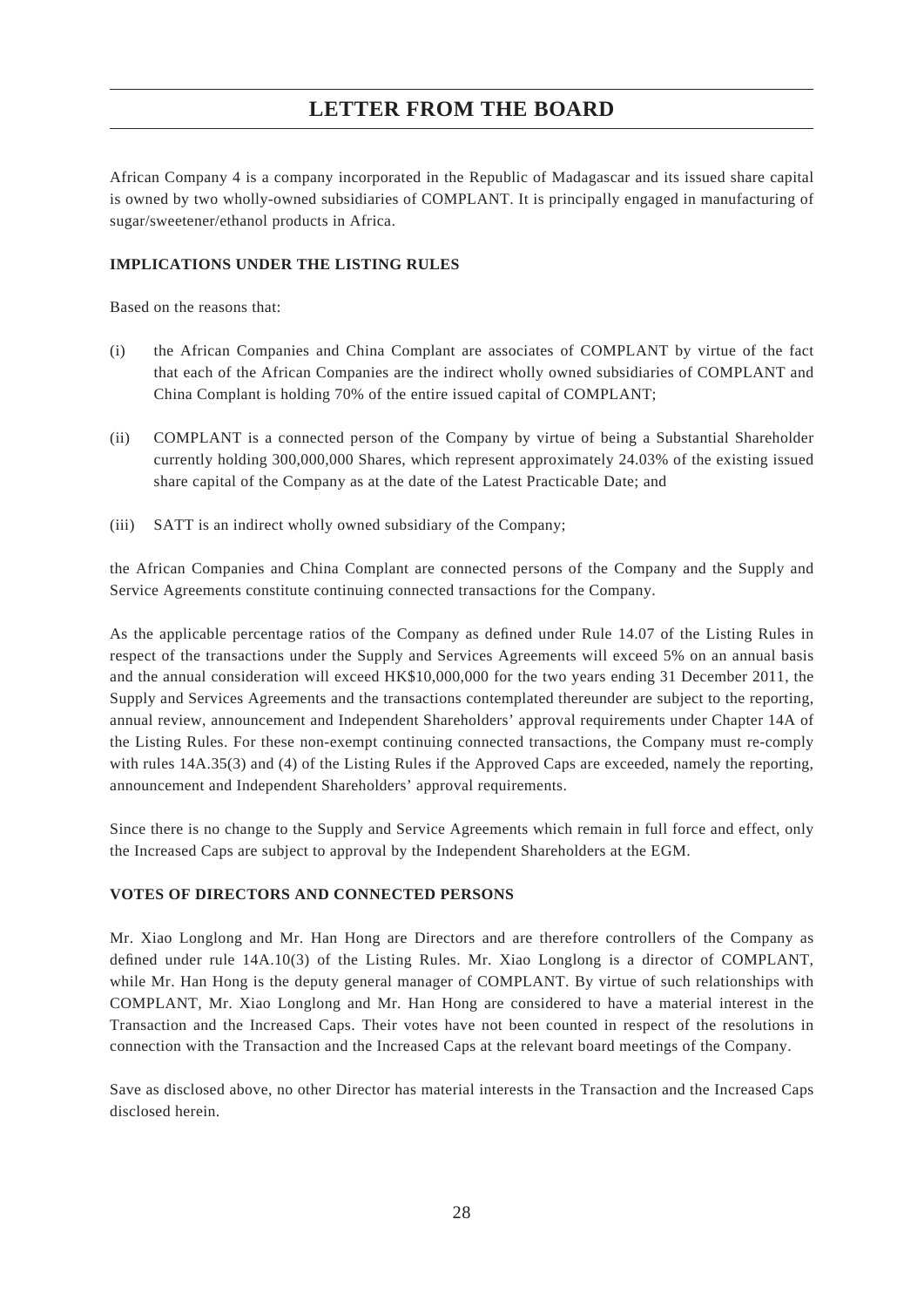COMPLANT is a connected person of the Company with material interest in the Transaction and the Increased Caps. COMPLANT has control or is entitled to exercise control over the voting rights of its Shares and will abstain from voting at the EGM.

The Independent Board Committee has been formed to advise the Independent Shareholders in respect of the Transaction and the Increased Caps. The Company has appointed Mitsubishi UFJ Securities (HK) Capital, Limited as the Independent Financial Adviser to advise the Independent Board Committee and the Independent Shareholders in respect of the Transaction and the Increased Caps.

To the best of the Directors' knowledge, information and belief after having made all reasonable enquiries, save and except COMPLANT, no other Shareholder is required to abstain from voting on the resolutions in relation to the Transaction and the Increased Caps to be approved at the EGM.

#### **RECOMMENDATION**

For the reasons stated under paragraphs headed "Reasons for the Transaction", "Reasons for Proposed Increased Caps" and "Directors' View on the Increased Caps" in this circular, the Directors recommend the Independent Shareholders to vote in favour of the ordinary resolutions to be proposed at the EGM.

#### **EGM**

A notice convening the EGM to be held at Dragon II, 2/F, The Kowloon Hotel, 19-21 Nathan Road, Tsimshatsui, Kowloon, Hong Kong on Wednesday, 8 December 2010 at 12:00 noon for the purpose of considering and, if thought fit, passing the resolutions has been set out in this circular. A form of proxy for use at the EGM is enclosed. Whether or not you are able to attend the EGM or any adjourned meeting, you are requested to complete the enclosed form of proxy in accordance with the instructions printed on it and return it to the principal place of business of the Company in Hong Kong, no later than 48 hours before the time for holding the EGM or any adjournment thereof. Completion and return of the enclosed form of proxy will not preclude you from attending and voting in person at the EGM or at any adjourned meeting should you so wish.

#### **FURTHER INFORMATION**

Your attention is also drawn to the letter from the Independent Board Committee which sets out its recommendation to the Independent Shareholders, the letter from the Independent Financial Adviser which contains its advice to the Independent Board Committee and the Independent Shareholders, the additional information set out in the appendix to this circular and the notice of EGM.

> Yours faithfully, For and on behalf of the Board of **Hua Lien International (Holding) Company Limited Shih Chian Fang** *Chairman*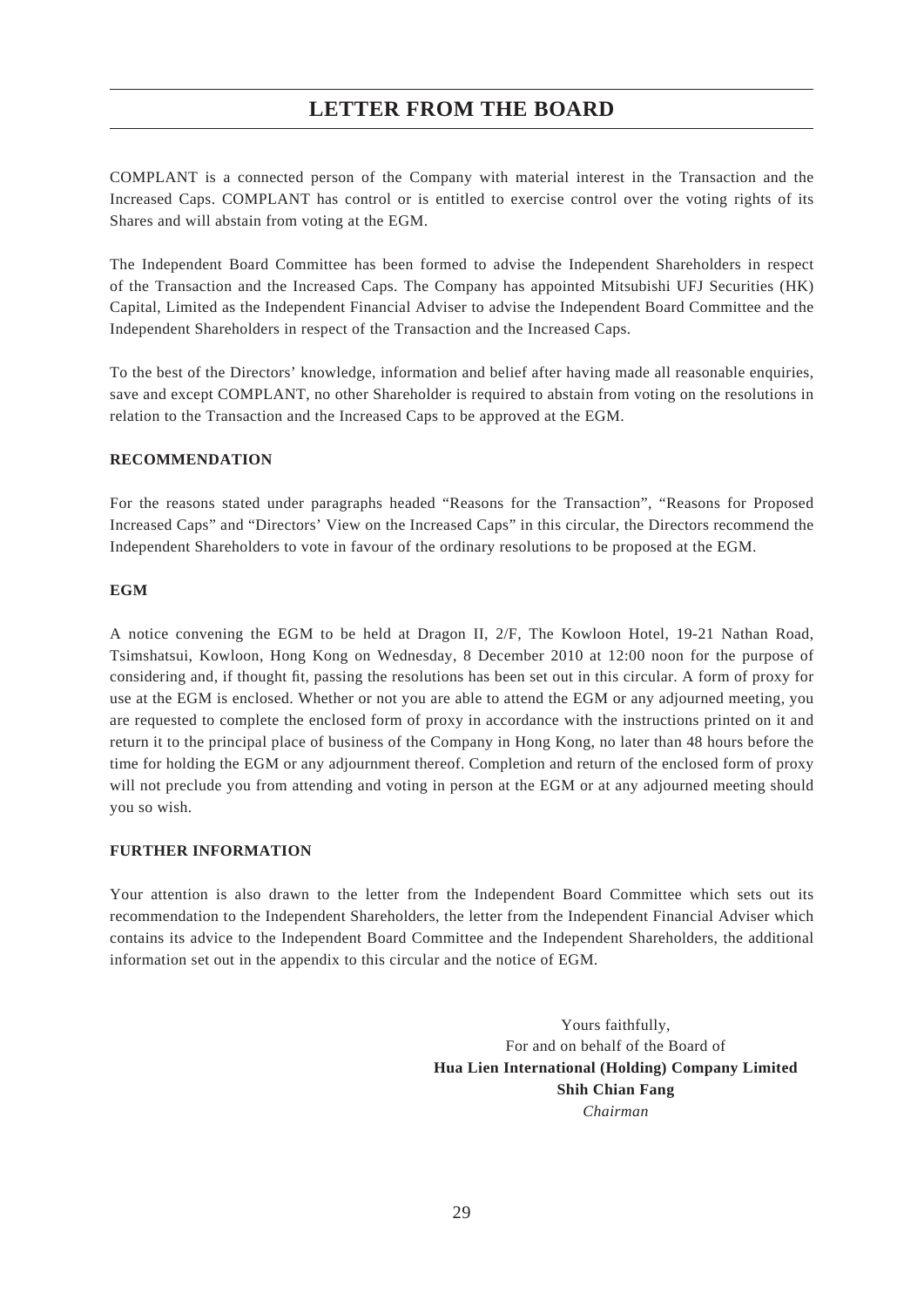## **LETTER FROM THE INDEPENDENT BOARD COMMITTEE**

# **HUA LIEN INTERNATIONAL (HOLDING) COMPANY LIMITED**

**華聯國際(控股)有限公司**\*

*(Incorporated in the Cayman Islands with limited liability)*

**(Stock Code: 969)**

Mr. Shih Chian Fang *in Hong Kong:* Mr. Han Hong 113 Argyle Street Mr. Xiao Longlong Mongkok Mongkok Mongkok Mongkok Mongkok Mongkok Mongkok Mongkok Mongkok Mongkok Mongkok Mongkok Mongkok Mongkok Mongkok Mongkok Mongkok Mongkok Mongkok Mongkok Mongkok Mongkok Mongkok Mongkok Mongkok Mong

*Independent non-executive directors:* Hong Kong Dr. Zheng Liu Mr. Yu Chi Jui *Registered offi ce:* Ms. Li Xiao Wei P.O. Box 309

*Executive directors: Principal place of business* Mr. Liaw Yuan Chian Unit 2513A, 25th Floor Kowloon

> Ugland House South Church Street George Town Grand Cayman Cayman Islands British West Indies

22 November 2010

*To the Independent Shareholders*

Dear Sir or Madam,

## **(1) DISCLOSEABLE AND CONNECTED TRANSACTION RELATING TO FORMATION OF JOINT VENTURE, SPECIFIC MANDATE TO ISSUE NEW SHARES AND ISSUE OF CONVERTIBLE NOTES AND (2) PROPOSED INCREASED CAPS FOR CONTINUING CONNECTED TRANSACTIONS**

We refer to the circular to the Shareholders dated 22 November 2010 (the "**Circular**") of which this letter forms part. Terms defined in the Circular shall have the same meanings when used herein unless the context otherwise requires.

*\* For identifi cation only*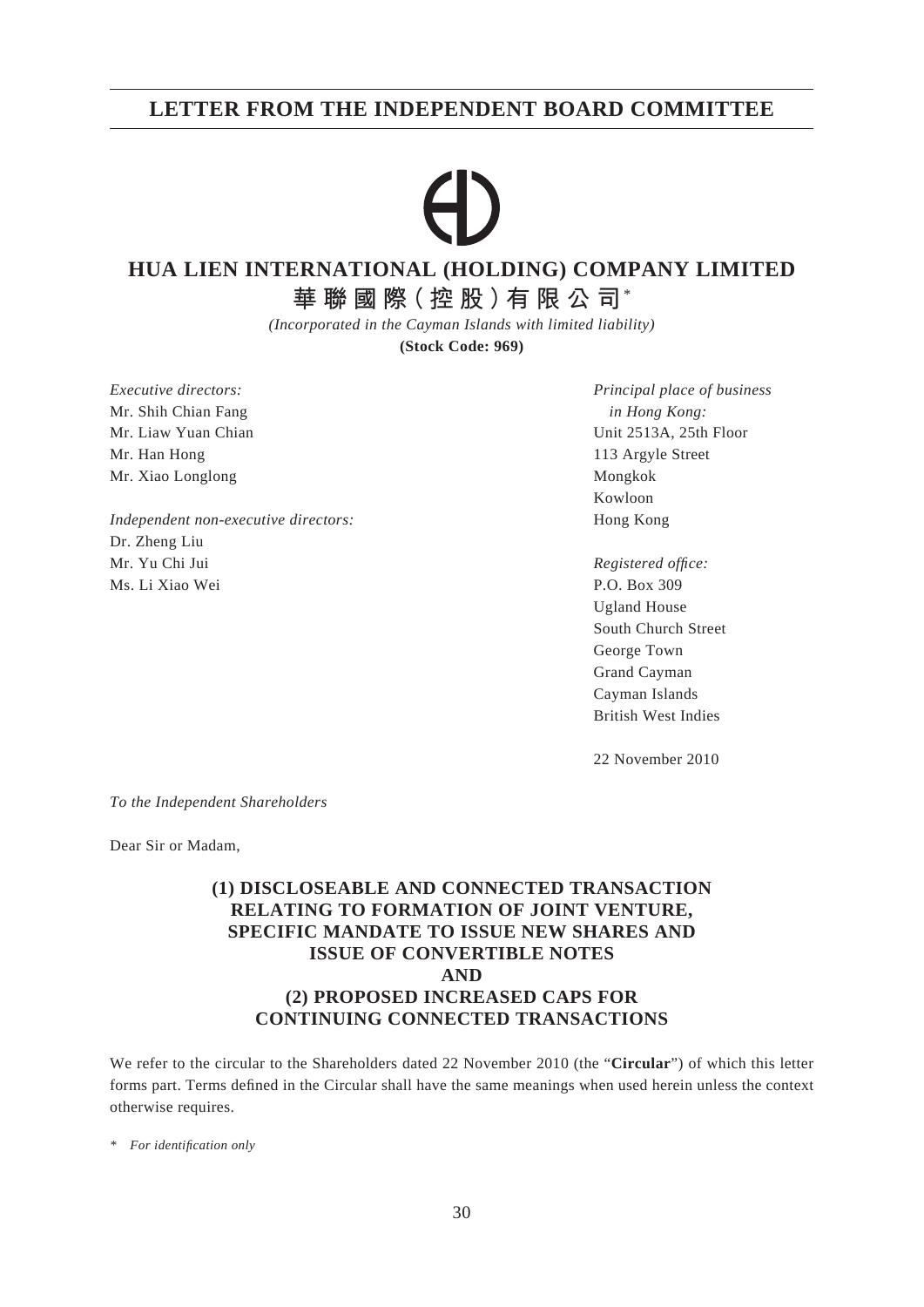# **LETTER FROM THE INDEPENDENT BOARD COMMITTEE**

The Independent Board Committee has been formed to advise the Independent Shareholders as to whether, in our opinion, the transactions contemplated in the Circular are in the interests of the Company and its Shareholders as a whole and the terms of which are fair and reasonable so far as the Independent Shareholders are concerned. The Independent Financial Adviser has been appointed to advise the Independent Board Committee and the Independent Shareholders.

We wish to draw your attention to the "Letter from Independent Financial Adviser" as set out on pages 32 to 52 of the Circular. We have considered the terms and conditions of the transactions, the advice of the Independent Financial Adviser and the other factors contained in the "Letter from the Board" as set out on pages 7 to 29 of the Circular.

In our opinion, so far as the Independent Shareholders are concerned, the terms of the transactions and the Increased Caps contemplated in the Circular are fair and reasonable, on normal commercial terms and in the interests of the Company and its Shareholders as a whole. Accordingly, we recommend the Independent Shareholders to vote in favour of the ordinary resolutions to be proposed to approve the Transaction and the transactions contemplated thereunder and the Increased Caps and to grant the Specific Mandate.

> Yours faithfully, Independent Board Committee of **Hua Lien International (Holding) Company Limited Dr. Zheng Liu Mr. Yu Chi Jui Ms. Li Xiao Wei**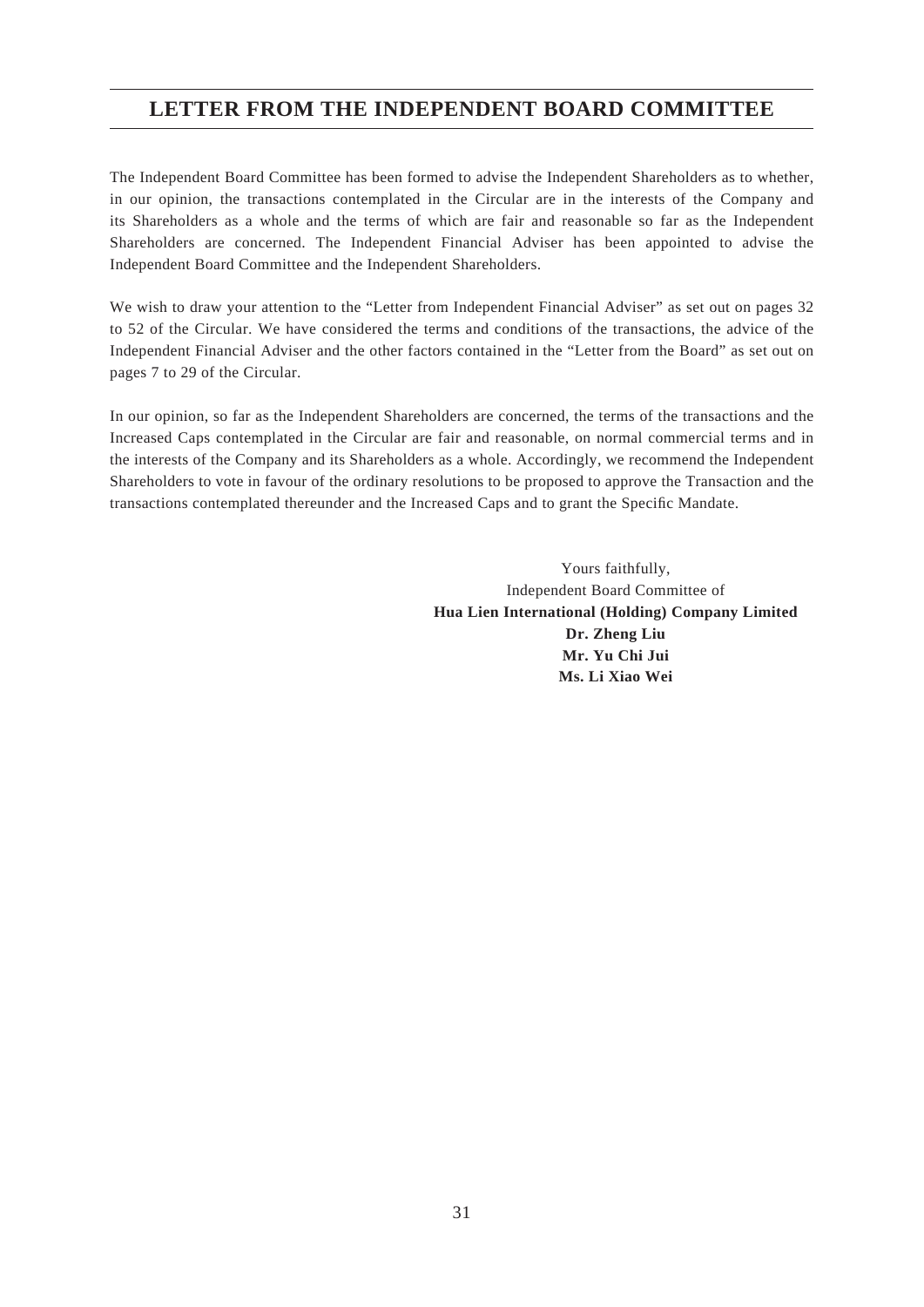

Mitsubishi UFJ Securities (HK) Capital, Limited

22 November 2010

*To the Independent Board Committee and the Independent Shareholders*

Dear Sirs,

## **(1) DISCLOSEABLE AND CONNECTED TRANSACTION RELATING TO FORMATION OF JOINT VENTURE, SPECIFIC MANDATE TO ISSUE NEW SHARES AND ISSUE OF CONVERTIBLE NOTES AND (2) PROPOSED INCREASED CAPS FOR CONTINUING CONNECTED TRANSACTIONS**

#### **INTRODUCTION**

We refer to our engagement to advise the Independent Board Committee and the Independent Shareholders in respect of the terms of the Transaction and the proposed Increased Caps for the Supply and Services Agreements, particulars of which are set out in the letter from the Board (the "Letter from the Board") of this circular to the Shareholders dated 22 November 2010 (the "Circular") and in which this letter is reproduced. Unless the context requires otherwise, capitalised terms used in this letter shall have the same meanings as given to them under the definitions section of the Circular.

- (1) On 22 October 2010, the Company entered into the following agreements:
	- (i) the JV Agreement with CADFund, COMPLANT, River Right and Zheng Da pursuant to which CADFund, COMPLANT and River Right have conditionally agreed to form a joint venture using Zheng Da as the vehicle to carry on the Ethanol Biofuel Business in Benin;
	- (ii) the Shares Subscription Agreement with CADFund pursuant to which the Company has conditionally agreed to issue and CADFund has conditionally agreed to subscribe for 90,000,000 Subscription Shares at the Subscription Price of HK\$0.60 per Share; and
	- (iii) the CN Subscription Agreement with CADFund pursuant to which the Company has conditionally agreed to issue and CADFund has conditionally agreed to subscribe for the Convertible Notes in the principal amount of HK\$24,000,000 convertible into Shares at a Conversion Price of HK\$0.60 per Share.

COMPLANT is a Substantial Shareholder, and is accordingly a connected person of the Company. The Transaction therefore constitutes a connected transaction for the Company under the Listing Rules and is conditional upon approval by the Independent Shareholders at the EGM.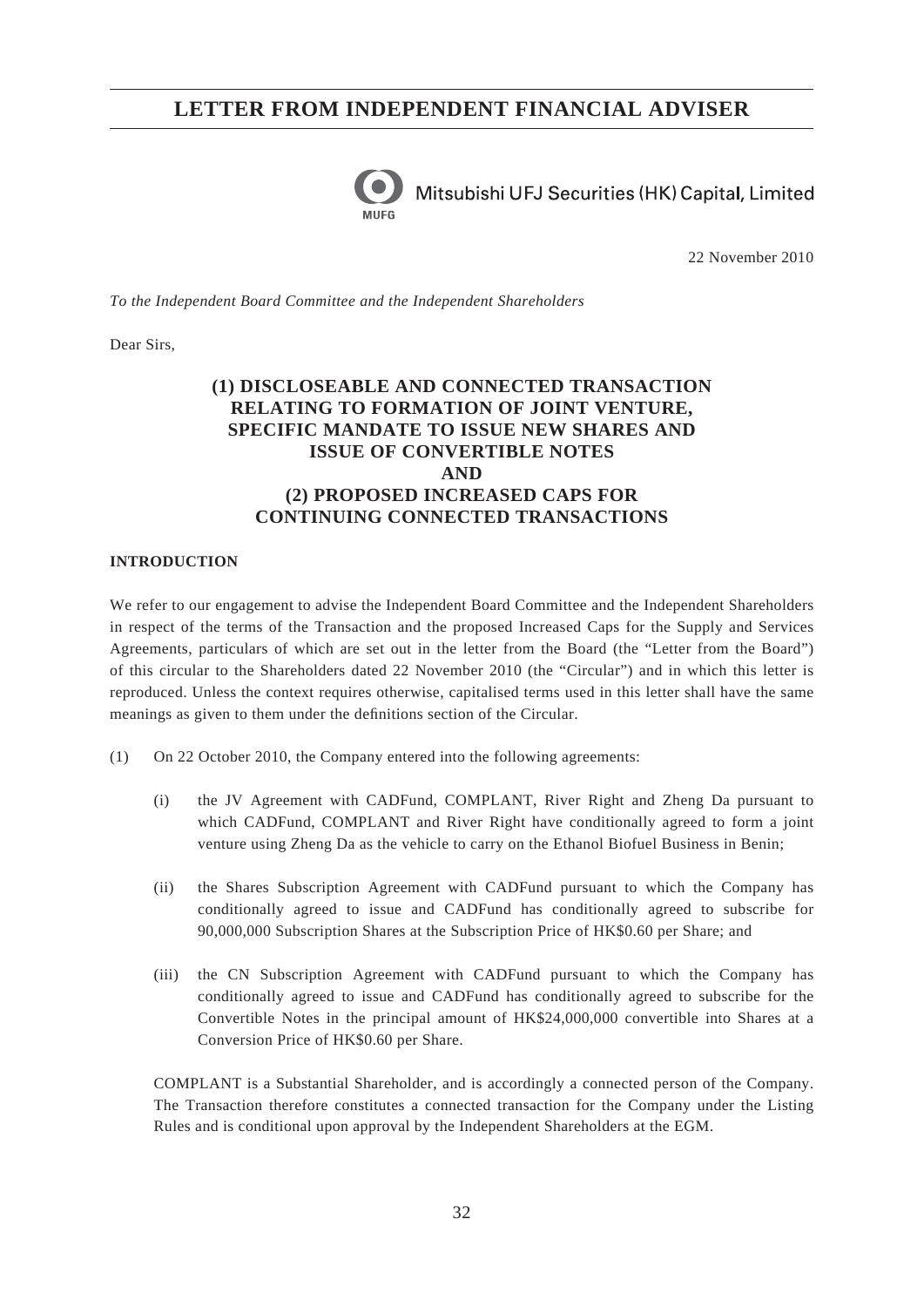(2) On 8 November 2010, the Directors recommend that the Approved Caps in respect of Supply and Services Agreements for the year ending 31 December 2010 and 31 December 2011 be increased with the terms and conditions of the Supply and Service Agreements remaining effective and unchanged.

As the African Companies and China Complant are associates of COMPLANT by virtue of the fact that (1) each of the African Companies is the indirect wholly owned subsidiary of COMPLANT and (2) China Complant is the company holding 70% of the entire issued capital of COMPLANT, each of the African Companies and China Complant is also a connected person of the Company. The Supply and Service Agreements constitute non-exempt continuing connected transactions for the Company under the Listing Rules, and the Company must re-comply with rules 14A.35(3) and (4) of the Listing Rules if the Approved Caps are exceeded, namely the reporting, announcement and Independent Shareholders' approval requirements.

In formulating our opinion, we have relied on the accuracy of the information and representations contained in the Circular and have assumed that all information and representations made or referred to in the Circular were true at the time they were made and continue to be true as at the date of the Circular. We have also relied on our discussion with the management of the Company regarding the Group and the terms of the Transaction and the proposed Increased Caps for the Supply and Services Agreements, including the information and representations contained in the Circular. We have also assumed that all statements of belief, opinion and intention made by the Directors and the Company in the Circular were reasonably made after due enquiry. We consider that we have reviewed sufficient information to reach an informed view, to justify our reliance on the accuracy of the information contained in the Circular and to provide a reasonable basis for our advice. We have no reason to suspect that any material facts have been omitted or withheld from the information contained or opinions expressed in the Circular nor to doubt the truth, accuracy and completeness of the information and representations provided to us by the Directors. We have not, however, conducted an independent in-depth investigation into the business and affairs of the Group, CADFund, COMPLANT, River Right, Zheng Da, China Complant, African Companies and their respective associates nor have we carried out any independent verification of the information supplied.

#### **PRINCIPAL FACTORS AND REASONS CONSIDERED**

In arriving at our opinion regarding the terms of the Transaction and the Increased Caps for the Supply and Services Agreements, we have considered the following principal factors and reasons:

### **1. Reasons for entering into the Transaction and the Increased Caps for the Supply and Services Agreements**

#### *the Transaction*

The Group is principally engaged in provision of supporting services to sweetener and ethanol businesses in African and other countries. In line with such business direction, we concur with the Board's view that the Transaction would avail the Company of an opportunity to further develop its business in Africa taking advantage of the PRC government's policy in Africa under the current global political and economic conditions. We consider it commercially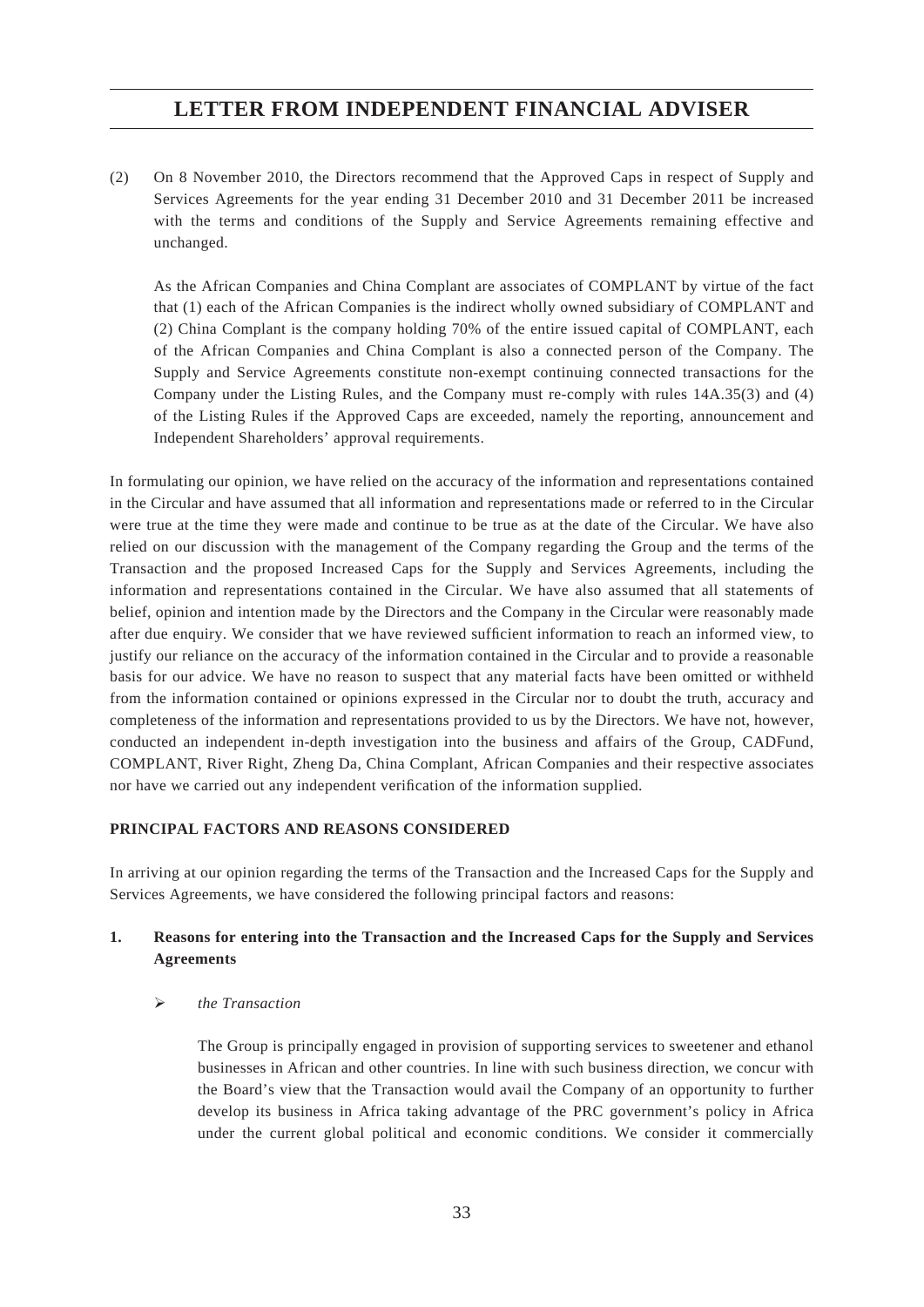justifiable for the Group to strengthen its investment in Ethanol Biofuel Business by way of entering into of the JV Agreement with the other two joint venture partners which are specialised in and experienced with investment/business in Africa.

We have enquired the Company as to why not considering to acquire an established company (already in operation in Africa) as an alternative to setting up of Zheng Da (being a new joint venture) to serve the same business purpose. As replied from the Company, the Group needs to build its own refinery factory (via Zheng Da and Benin PC) so as to utilise the proprietary technology developed by the PRC on cassava based ethanol. The raw material for ethanol of Benin PC is sugar cane and cassava. Therefore, most of the E&M will be sourced in the PRC and shipped to Benin (and it also the reason for the Increased Caps for continuing connected transactions for the year ending 31 December 2011).

In order to fund most of the Group's capital contribution as required under the JV Agreement, we understand that it is inter-conditional for the Group to also enter into of the Shares Subscription Agreement and the CN Subscription Agreement, which are expected to raise aggregate net proceeds of approximately HK\$77,000,000. Such cash sum is intended for financing (i) the Company's capital contribution to Zheng Da; and (ii) the operation of Zheng Da and/or Benin PC.

#### *the Increased Caps*

Reference is made to the announcement and circular of the Company dated 16 December 2008 and 23 January 2009 respectively on among other things the continuing connected transactions in respect of the Supply and Services Agreements for an initial term of three years commencing from 1 January 2009. The resolution in the notice of extraordinary general meeting of the Company held on 20 February 2009 on the approval, ratification and confirmation of the Supply and Service Agreements and the relevant proposed annual caps (as set out in the circular dated 23 January 2009) was duly passed.

Due to successive expansion of the business scale, the Company estimates that the Approved Caps in respect of the Supply and Services Agreements for the year ending 31 December 2010 and 31 December 2011 will not be sufficient to satisfy the operational needs. Accordingly, the Directors recommend that the Approved Caps in respect of Supply and Services Agreements for the year ending 31 December 2010 and 31 December 2011 be increased with the terms and conditions of the Supply and Service Agreements remaining effective and unchanged.

China Complant has been supplying, among other things, E&M and service to SATT for its supply in turn to African Companies since 1 January 2009. The Group intends to purchase more from China Complant under the Supply and Services Agreement given that China Complant has offered a competitive price and has been able to consistently meet the Group's requirement in terms of quantity, quality control and logistic supports. The increase in annual caps will allow the Group to have a reliable supply source to expand its business with the African Companies and other companies such as the joint venture company contemplated under the JV Agreement.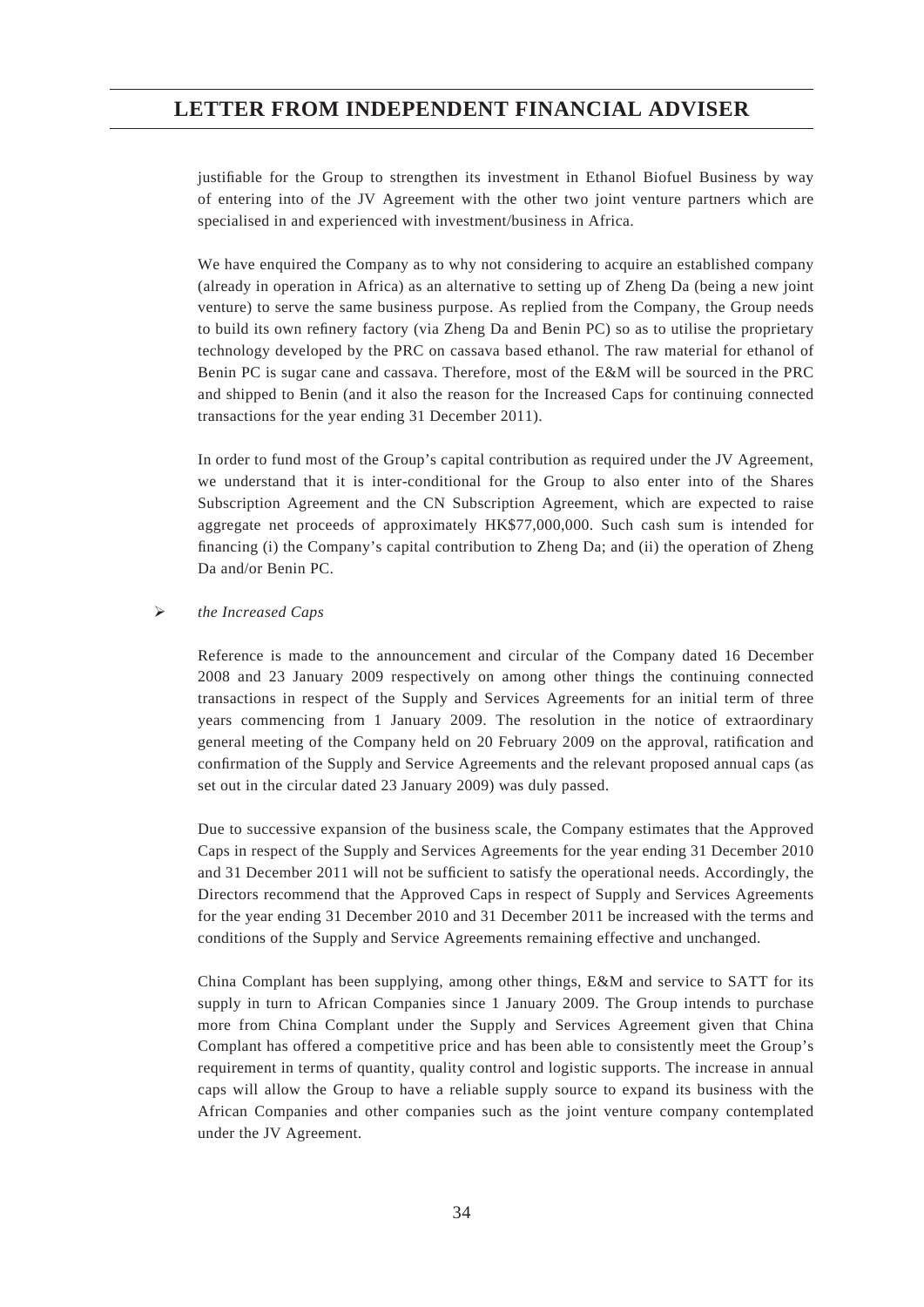In view of the increase in business co-operation between the Group and the African Companies and the Board being satisfied with the order quantity and payment history of the African Companies as well as the gross profit generated from the Supply and Services Agreements for the year ended 31 December 2009 and the six months ended 30 June 2010 of approximately HK\$87,312,000 and HK\$51,479,000 respectively, the increase in annual caps of the Supply and Services Agreements with the African Countries can allow SATT to accept more orders from them. This would boost the sales and may increase the profitability and cash flow of the Group.

Based on the above background and reason, we consider that there is a commercial justification for the Company to revise the relevant annual caps, after taking into account of our further analysis to be discussed below.

#### **2. Key terms of the Transaction and the Increased Caps for the Supply and Services Agreements**

- *the Transaction*
- (i) Shareholding (under the JV Agreement)

We summarise below the shareholding structure of Zheng Da, which is the joint venture to be established pursuant to the JV Agreement:

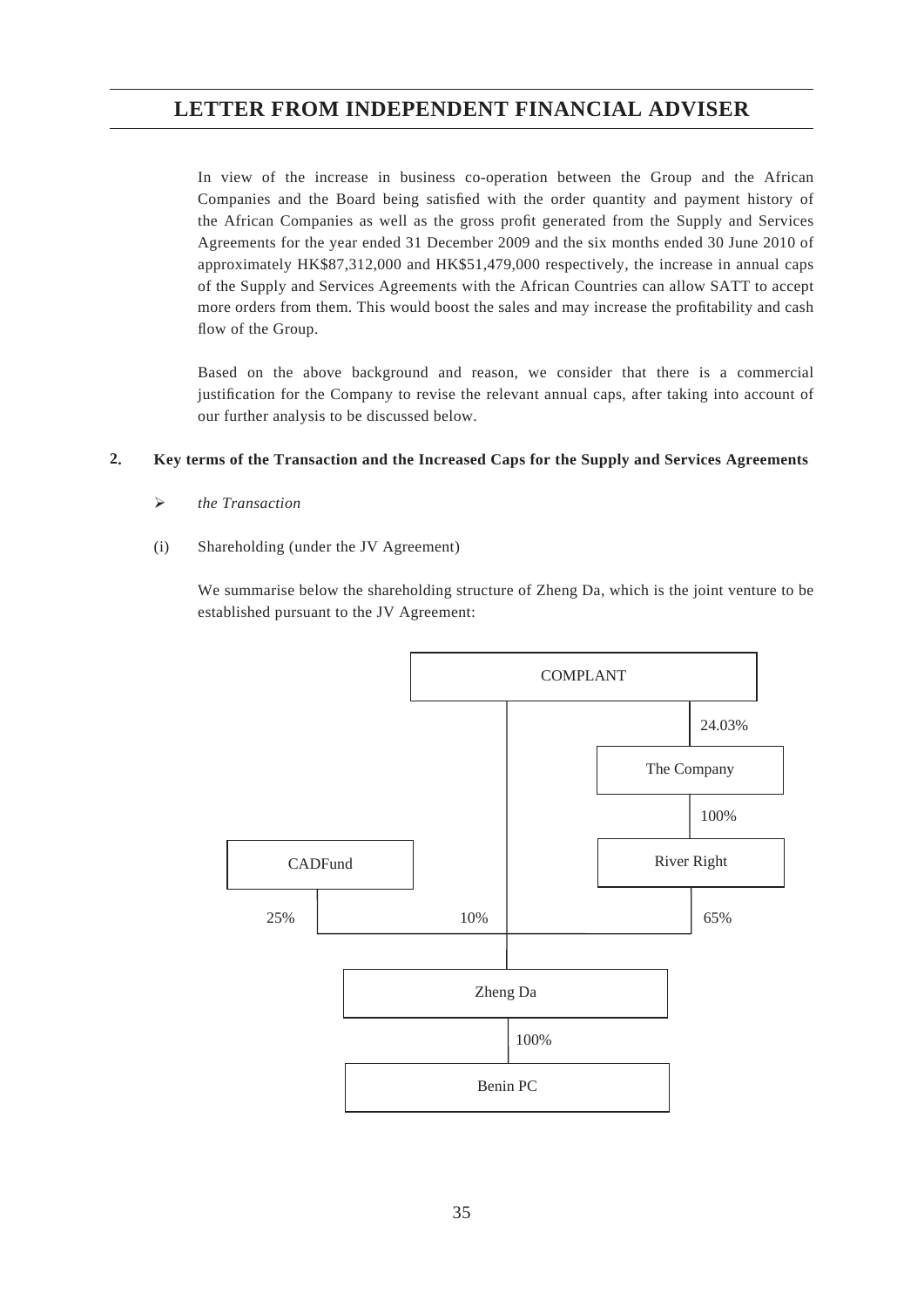#### (ii) Capital (under the JV Agreement)

We summarise below the breakdown of the capital contribution by the joint venture parties in the table below pursuant to the JV Agreement:

| <b>Parties</b>  | Percentage of<br>total capital<br>contribution | Subscription<br>money for<br>shares in<br><b>Zheng Da</b> | Shareholders'<br>loan to<br><b>Zheng Da</b> | <b>Total capital</b><br>contribution |
|-----------------|------------------------------------------------|-----------------------------------------------------------|---------------------------------------------|--------------------------------------|
| CADFund         | 25%                                            | US\$25                                                    | US\$5,929,975                               | US\$5,930,000                        |
| <b>COMPLANT</b> | 10%                                            | <b>US\$10</b>                                             | US\$2,371,990                               | US\$2,372,000                        |
| River Right     | 65%                                            | <b>US\$65</b>                                             | US\$15,417,935                              | US\$15,418,000                       |
| <b>Total</b>    | 100%                                           | US\$100                                                   | US\$23,719,900                              | US\$23,720,000                       |

The capital contribution will be satisfied by the parties on completion of the Transaction. CADFund and COMPLANT will satisfy their respective capital contribution obligation by cash.

River Right will satisfy its capital contribution obligation by cash, which will be funded by the proceeds from the issue of the Subscription Shares and the issue of the Convertible Notes and internal resources.

#### (iii) Operation (under the JV Agreement)

It is intended that Zheng Da will serve as the investment holding vehicle to establish, manage, and support the development of Benin PC. Benin PC will be established and base its operations in Benin, and engage in the Ethanol Biofuel Business and the trading of related products.

We note that the three joint venture partners of Zheng Da share the common goal of endeavouring to support and develop the business of Benin PC based on viable commercial principles.

(iv) Management (under the JV Agreement)

The board of director of Zheng Da shall comprise 5 directors, of which CADFund shall be entitled to nominate 2 directors, and River Right shall be entitled to nominate 3 directors. River Right shall be entitled to appoint one of the directors it nominates as the chairman of Zheng Da's board of directors.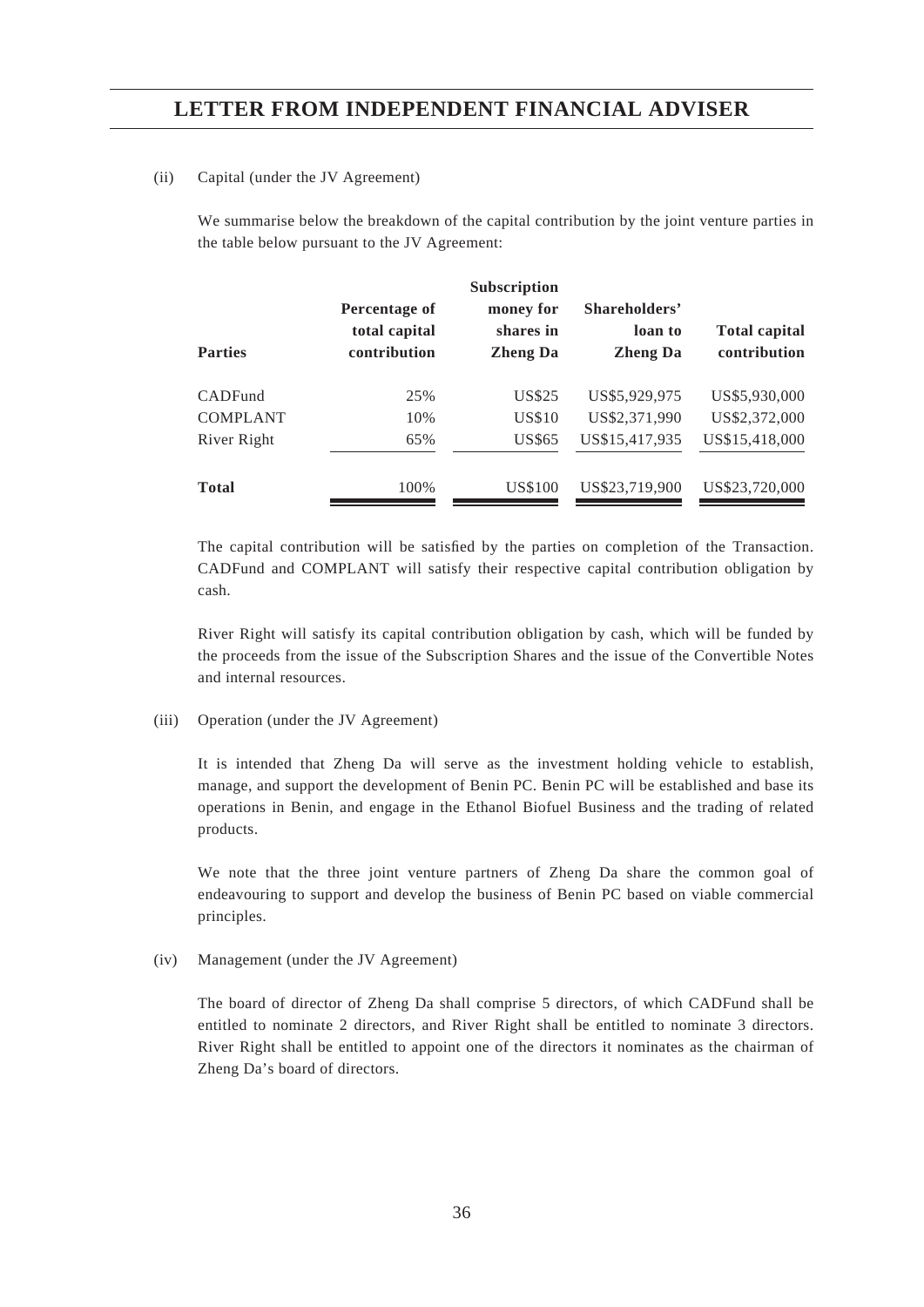Upon review of the JV Agreement, we note that such chairman (to be nominated by River Right) shall not be entitled to any casting vote or second vote. Notwithstanding that, we consider that the Group (via River Right) has been offered an acceptable (60%) level of representation on the board of director of Zheng Da on a roughly pro rata basis of its (65%) share of total capital contribution.

(v) Guarantee (under the JV Agreement)

The Company will guarantee River Right's performance of its obligations under the JV Agreement. Each of CADFund and COMPLANT is entitled to nominate its wholly owned (whether directly or indirectly) subsidiary to take up the shares of Zheng Da that it is entitled to subscribe for upon completion of the JV Agreement, and such nominee shall be entitled to the benefits and shall bear the responsibilities of its nominating party under the JV Agreement. In such event CADFund and COMPLANT will guarantee their respective nominee's performance of its obligations under the JV Agreement.

We note that the said arrangement serves to assign a pro-rata obligation on the part of each of the joint venture partners under the JV Agreement. We consider this to be acceptable to the Group as one of the joint venture partners (via River Right) under the JV Agreement.

(vi) Tenor (under the JV Agreement)

The JV Agreement shall be completed upon fulfillment of all the conditions precedent therein, and shall continue in full effect until termination by written agreement of all the parties or their respective legal successors.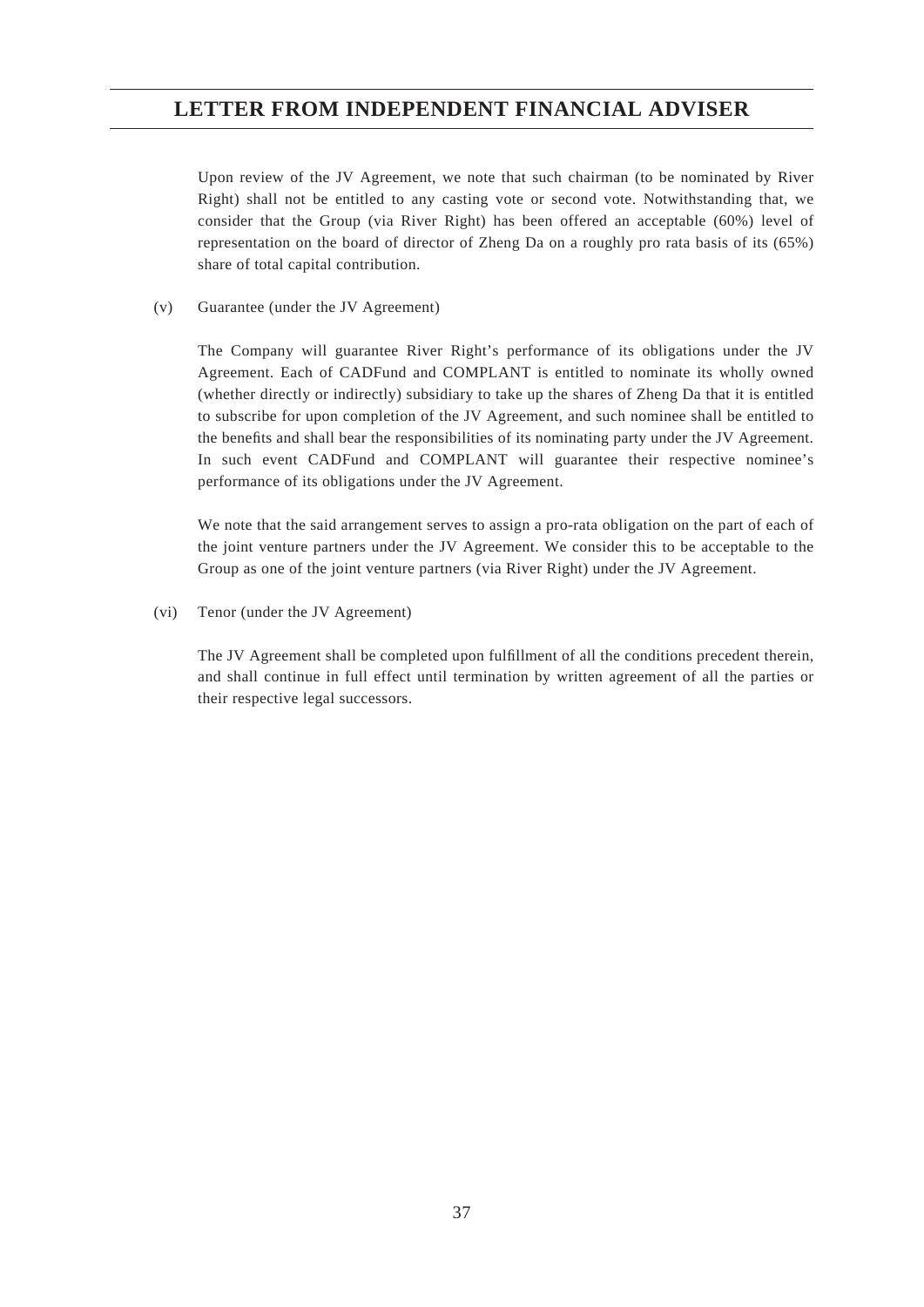(vii) Subscription Price (under the Shares Subscription Agreement)

For the purpose of comparing the Subscription Price with the market price of the Shares, we plot the closing price level of the Shares traded on the Stock Exchange from 1 October 2009 to the Last Trading Date and further up to the Latest Practicable Date (the "Review Period") as follows:



#### *Source: Bloomberg*

#### *Notes:*

- 1. Trading of Shares was suspended from 9:30 a.m. on 19 October 2009 to 20 October 2009, pending the release of an announcement in relation to a very substantial disposal transaction
- 2. Trading of Shares was suspended on 25 October 2010, pending the release of an announcement in relation to the Transaction

During the Review Period, the lowest closing price was HK\$0.64 per Share recorded on 26 May 2010, 31 May 2010 and 1 June 2010 and the highest closing price was HK\$1.16 per Share recorded on 5 January 2010. Each of the Subscription Price and the Conversion Price represents a discount of approximately 6.25% to the said lowest closing price per Share (and a discount of approximately 48.28% to the said highest closing price per Share) during the Review Period.

We note that the trading of the Shares was suspended in the morning trading session on 1 February 2010 pending the publication of the Company's announcement dated 1 February 2010 pursuant to Rule 13.09 regarding the memorandum of understanding signed on 31 January 2010 among CADFund, COMPLANT and the Company relating to the possible Transaction.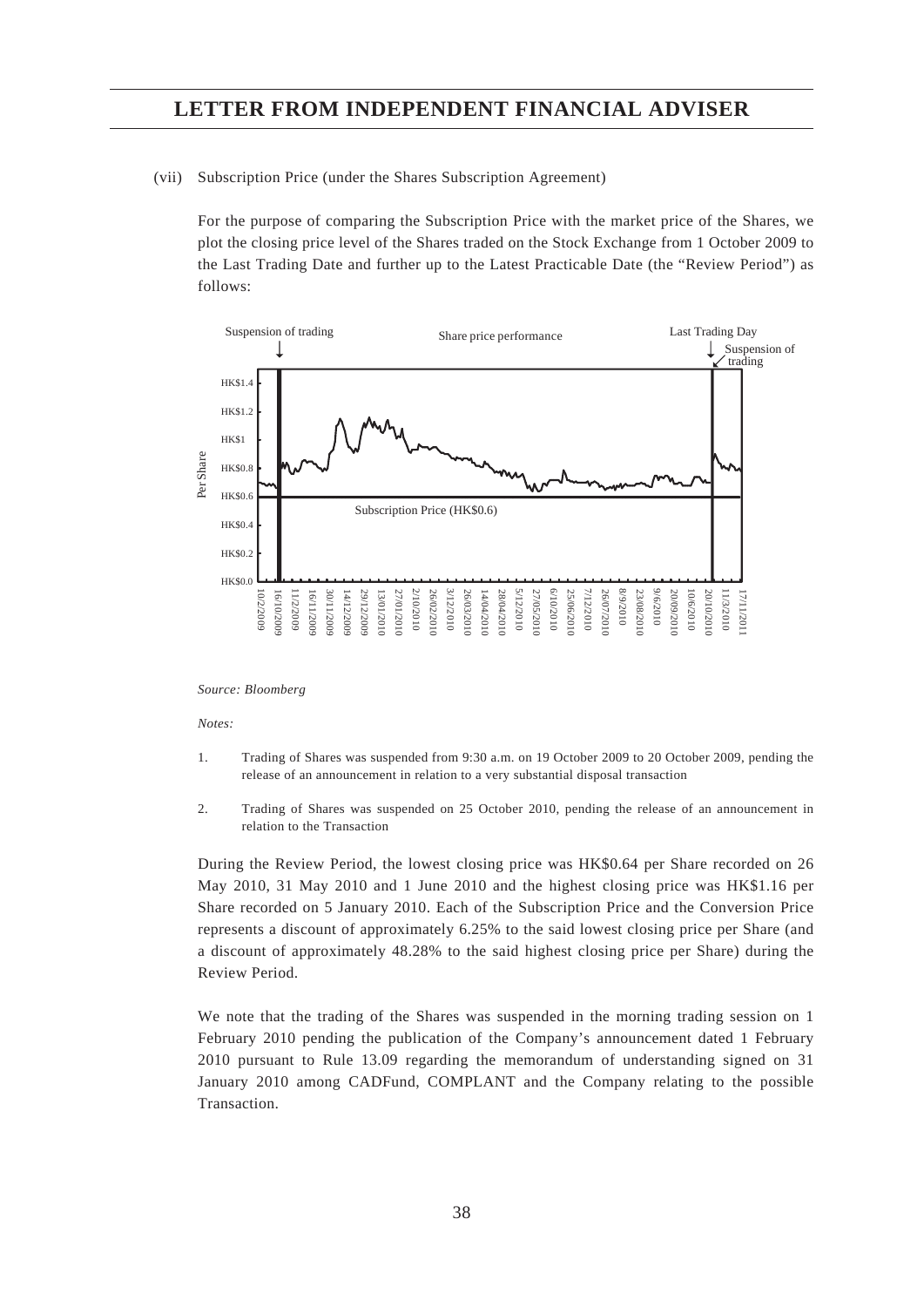The table below summarises the premium/(discount) of the Subscription Price of HK\$0.60 per Share over/(to) closing market prices per Share and net asset value per Share:

|       |                                                                                                                                                                                                                                                        | (Closing) price<br>per Share | Premium/<br>(Discount) of<br>the Subscription<br>Price over $/(to)$<br>(closing) price<br>per Share |
|-------|--------------------------------------------------------------------------------------------------------------------------------------------------------------------------------------------------------------------------------------------------------|------------------------------|-----------------------------------------------------------------------------------------------------|
| (i)   | On the Last Trading Day                                                                                                                                                                                                                                | HK\$0.70                     | $(14.3\%)$                                                                                          |
| (ii)  | Average for the last five trading days up to the<br><b>Last Trading Date</b>                                                                                                                                                                           | HK\$0.70                     | $(14.3\%)$                                                                                          |
| (iii) | Average for the last 10 trading days up to the<br><b>Last Trading Date</b>                                                                                                                                                                             | HK\$0.72                     | $(16.7\%)$                                                                                          |
| (iv)  | Average for the last 30 trading days up to the<br><b>Last Trading Date</b>                                                                                                                                                                             | HK\$0.71                     | $(15.5\%)$                                                                                          |
| (iv)  | Average for the last 60 trading days up to the<br>Last Trading Date                                                                                                                                                                                    | HK\$0.70                     | $(14.3\%)$                                                                                          |
| (iv)  | Average for the last 90 trading days up to the<br><b>Last Trading Date</b>                                                                                                                                                                             | HK\$0.70                     | $(14.3\%)$                                                                                          |
| (iv)  | Average for the last 180 trading days up to the<br>Last Trading Date                                                                                                                                                                                   | HK\$0.60                     | $0.0\%$                                                                                             |
| (iv)  | Average for the last 250 trading days up to the<br>Last Trading Date                                                                                                                                                                                   | HK\$0.82                     | $(26.8\%)$                                                                                          |
| (v)   | On the Latest Practicable Date                                                                                                                                                                                                                         | HK\$0.78                     | $(23.1\%)$                                                                                          |
| (vi)  | Unaudited consolidated net assets value per<br>Share of approximately HK\$0.41 as at 30 June<br>2010 (as calculated by the net assets of<br>approximately HK\$510,568,000 as at 30 June<br>2010 and the number of Shares in issue of<br>1,248,680,000) | HK\$0.41                     | 46.3%                                                                                               |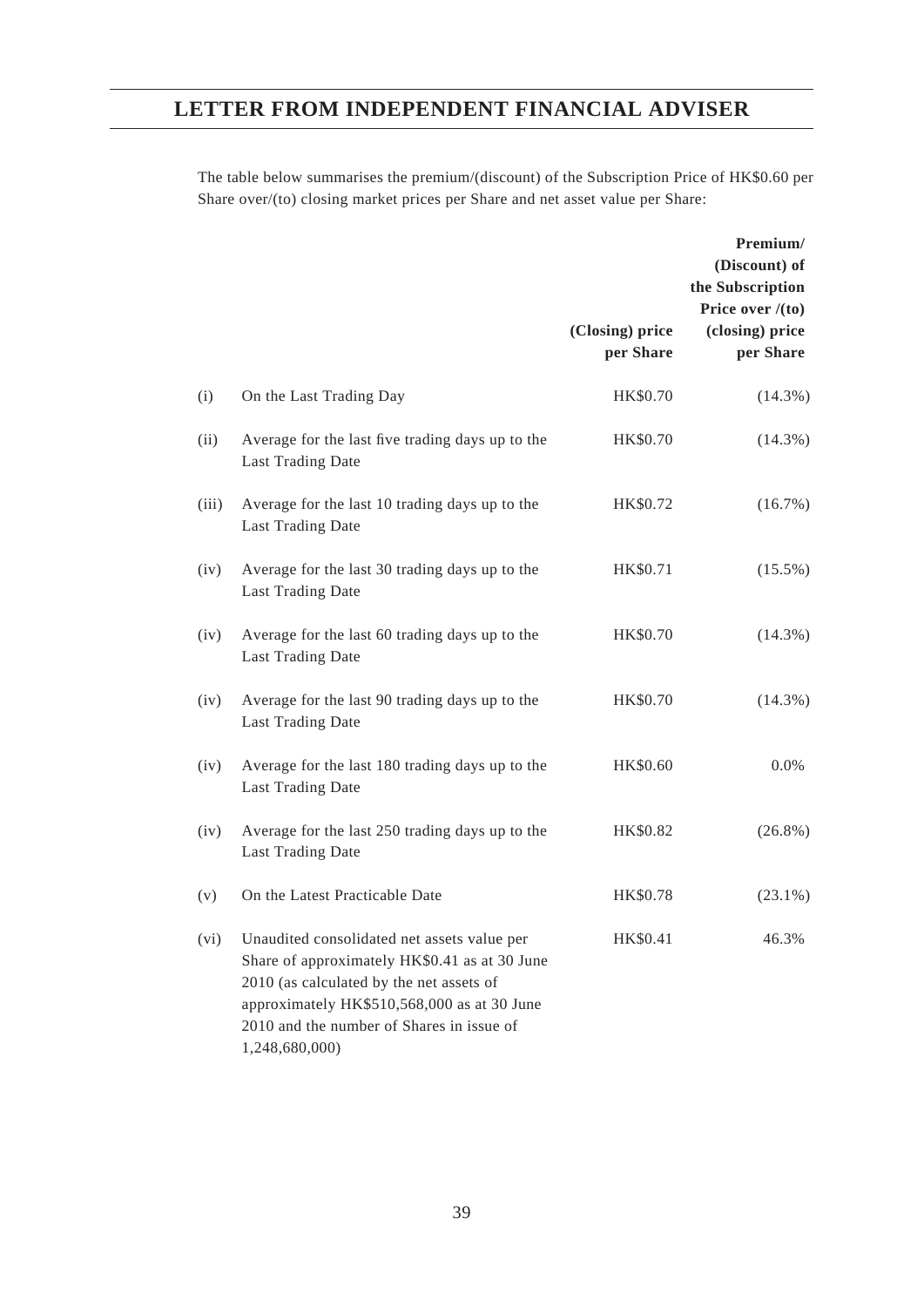As illustrated in the above table, the Subscription Price represents a range of discounts of approximately 26.8% to 0% to (average) closing price per Share under a series of time spectrum. Despite such level of discounts, and for comparison purpose, we attempt to identify 'direct' comparable companies listed on the Stock Exchange which are engaged in 'supporting services' to sweetener and biofuel business in Africa (as in the case of the Group). With reference to a combined list of companies (as generated by ETnet, infocast and e-finet), we did not succeed in identifying any such 'direct' comparable companies. Accordingly, we have no better alternative but to resort to identify (to our best knowledge) a total of three 'indirect' comparable companies (the "Share Comparables") listed on the Stock Exchange which are substantially engaged in the 'processing/refining' of sweetener/biofuel products in the PRC, details of which are set out below:

| <b>Name</b>                                                                 | code | <b>Stock Principal</b><br>business                                                                                                                                                                                   | <b>Market</b><br>Capitalisation<br>$(HK\$ <sup>1</sup><br>(1) | Net profit<br>attributable<br>t <sub>0</sub><br>shareholders <sup>2</sup><br>(2) | P/E<br>$(3) = (1) / (2)$             | Net asset<br>value <sup>2</sup><br>(4) | P/B<br>$(5) = (1) / (4)$        |
|-----------------------------------------------------------------------------|------|----------------------------------------------------------------------------------------------------------------------------------------------------------------------------------------------------------------------|---------------------------------------------------------------|----------------------------------------------------------------------------------|--------------------------------------|----------------------------------------|---------------------------------|
| China Agri-<br>Industries<br>Holdings Ltd                                   | 606  | Oil seeds<br>processing,<br>rice trading<br>and processing,<br>biofuel and<br>biochemical,<br>brewing<br>materials and<br>wheat processing                                                                           | HK\$<br>46, 197, 940, 224 1, 952, 042, 000                    | <b>HK\$</b>                                                                      | 23.7                                 | HK\$<br>17,119,241,000                 | 2.7                             |
| Xiwang Sugar<br>Holdings<br>Co Ltd                                          | 2088 | Refining corn<br>to a variety<br>of sweetener<br>products and<br>corn co-products<br>that are widely<br>applied in food<br>and beverage,<br>animal feed,<br>and many<br>other consumer<br>and industrial<br>products | HK\$<br>2,620,728,320                                         | <b>RMB</b><br>101,759,000                                                        | 22.2                                 | <b>RMB</b><br>1,830,741,000            | $1.2\,$                         |
| <b>Global Sweeteners</b><br>Holdings Ltd                                    | 3889 | Manufacture<br>and sale of corn<br>refined products<br>and corn based<br>sweetener<br>products<br>$Median =$<br>$Mean =$<br>$Maximum =$<br>$Minimum =$                                                               | HK\$<br>1,862,154,368                                         | HK\$<br>85,681,000                                                               | 21.7<br>22.2<br>22.5<br>23.7<br>21.7 | HK\$<br>1,866,269,000                  | 1.0<br>1.2<br>1.6<br>2.7<br>1.0 |
| Hua Lien<br>International<br>(Holding) Co Ltd<br>(at HK\$0.6)<br>per Share) | 969  | Provision of<br>supporting<br>services to<br>sweetener<br>and ethanol<br>businesses in<br>African and other<br>countries                                                                                             | <b>HKS</b><br>749,208,000                                     | (HK\$<br>179,113,000)                                                            | N/A                                  | <b>HKS</b><br>510,568,000              | 1.5                             |

*Source: ETnet, infocast, e-fi net, Bloomberg and www.hkex.com.hk*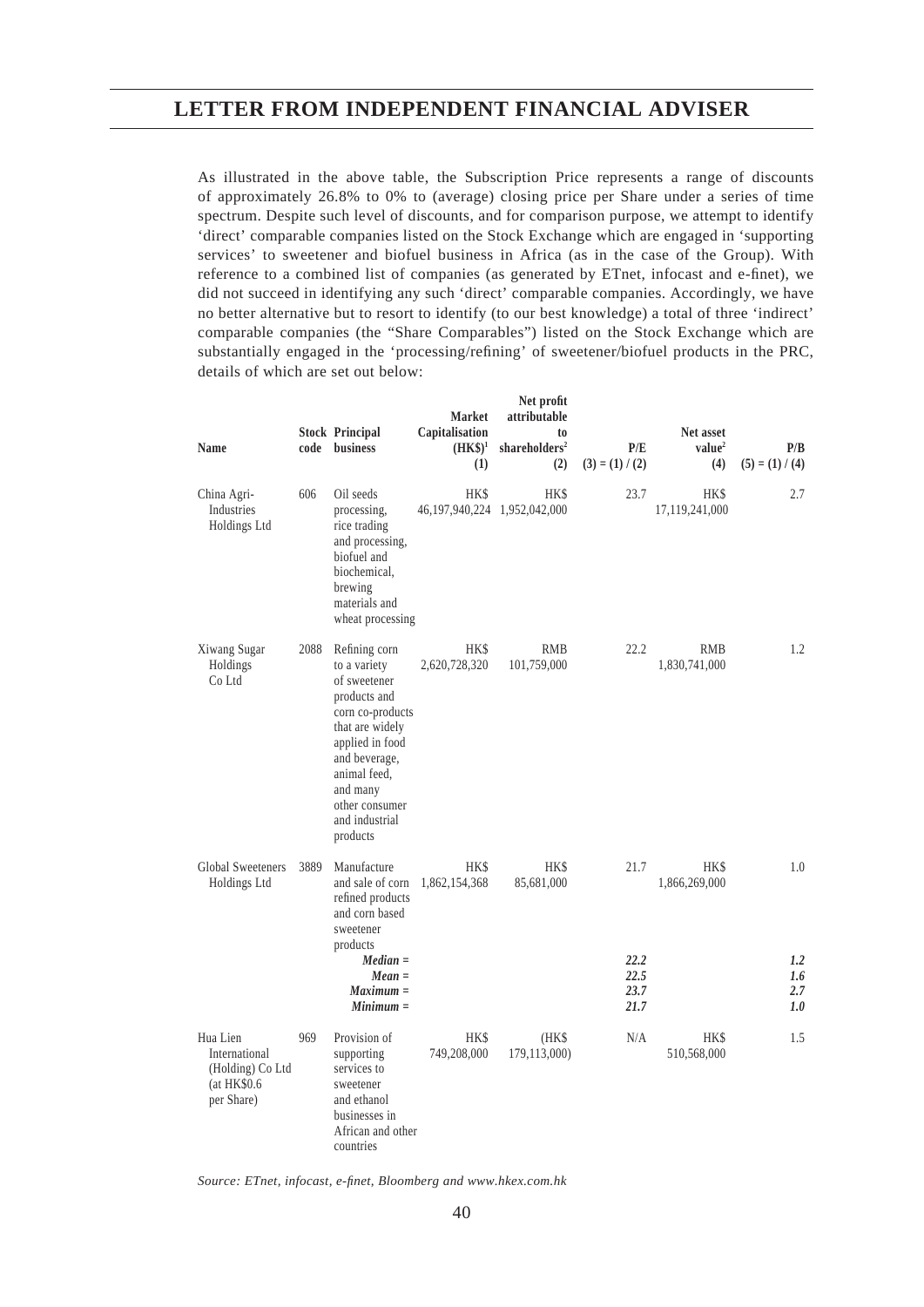#### *Notes:*

- 1. Based on the latest closing share price as published by the Last Trading Date
- 2. Based on the latest financial data (net profit/net asset value) as published in the respective annual/interim reports by the Last Trading Date

As the Company was loss-making for the latest full financial year ended 31 December 2009, it would not be applicable for us to assess the Subscription Price by means of the price/earnings multiple approach.

Taking into an overall account that:

- (1) upon comparison, that the price/book multiple represented by the Consideration of approximately 1.5 times is within the range of the Share Comparables from about 1.0 times to about 2.7 times, and is higher than the median of the Share Comparables of about 1.2 times;
- (2) notwithstanding that the Share Comparables are merely 'indirect' comparable companies of the Company and hence the said comparison may not be most appropriate, the Subscription Price of HK\$0.60 per Share in itself already represents a 'premium' of approximately 46.34% over the unaudited consolidated net assets value per Share of approximately HK\$0.41 as at 30 June 2010 (as calculated by the total net assets of approximately HK\$510,568,000 as at 30 June 2010 and the number of Shares in issue of 1,248,680,000), in the context that the Company was loss-making for the latest full financial year ended 31 December 2009; and
- (3) the substantial amount of the Subscription Shares to be issued under the Shares Subscription Agreement (representing approximately 7.21% of the issued share capital of the Company as at the date of the Shares Subscription Agreement), with particular reference to the liquidity of Shares recorded during the Review Period (with average daily turnover of about 2,284,927 Shares up to the Last Trading Date during the Review Period, representing only about 0.18% of a total of 1,248,680,000 Shares in issue as at the date of the Shares Subscription Agreement);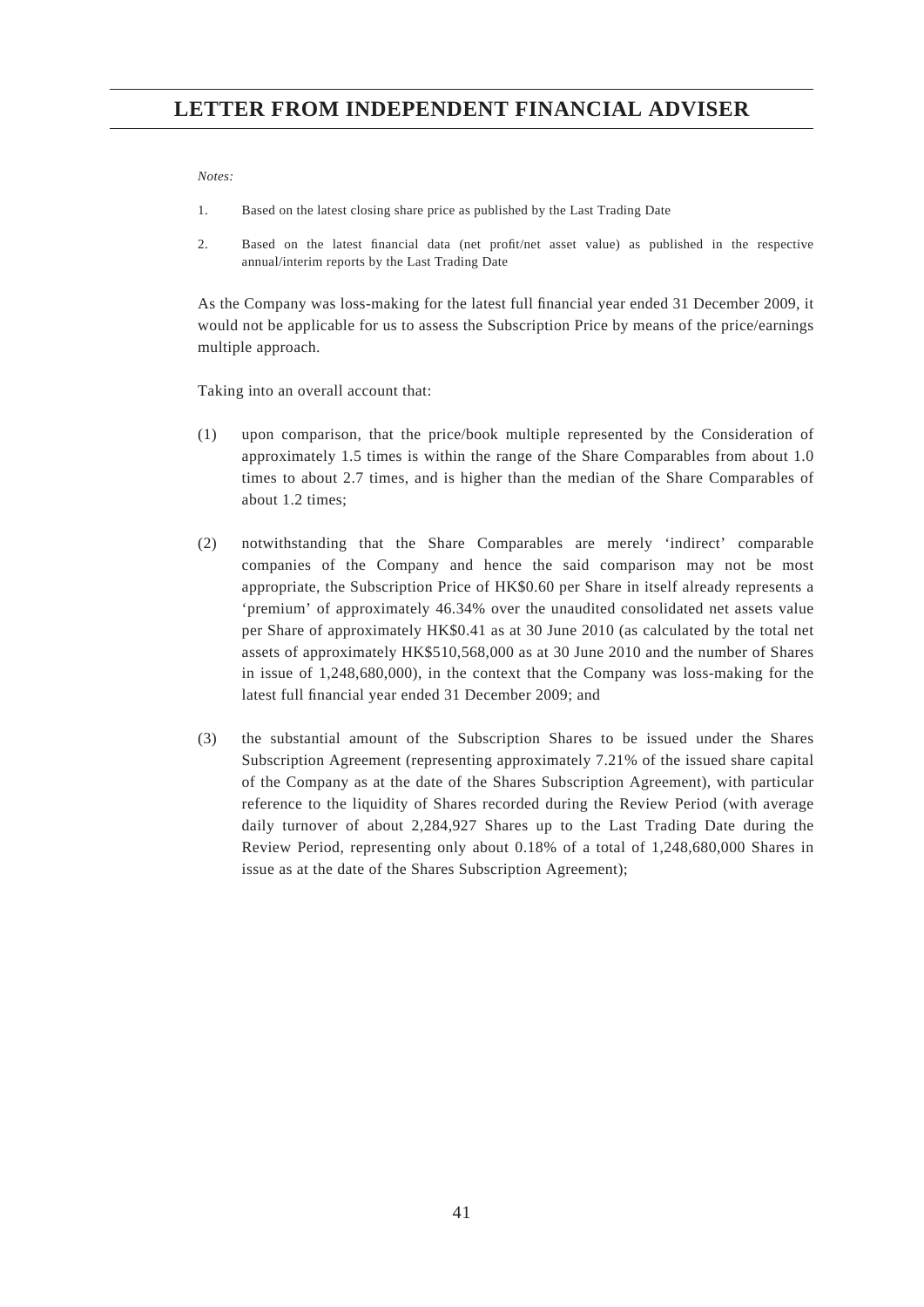we consider that the Subscription Price is fair and reasonable so far as the Independent Shareholders are concerned. For graphical presentation of data under point (2) above, we plot the trading volume of the Shares traded during the Review Period as follows:



*Source: Bloomberg*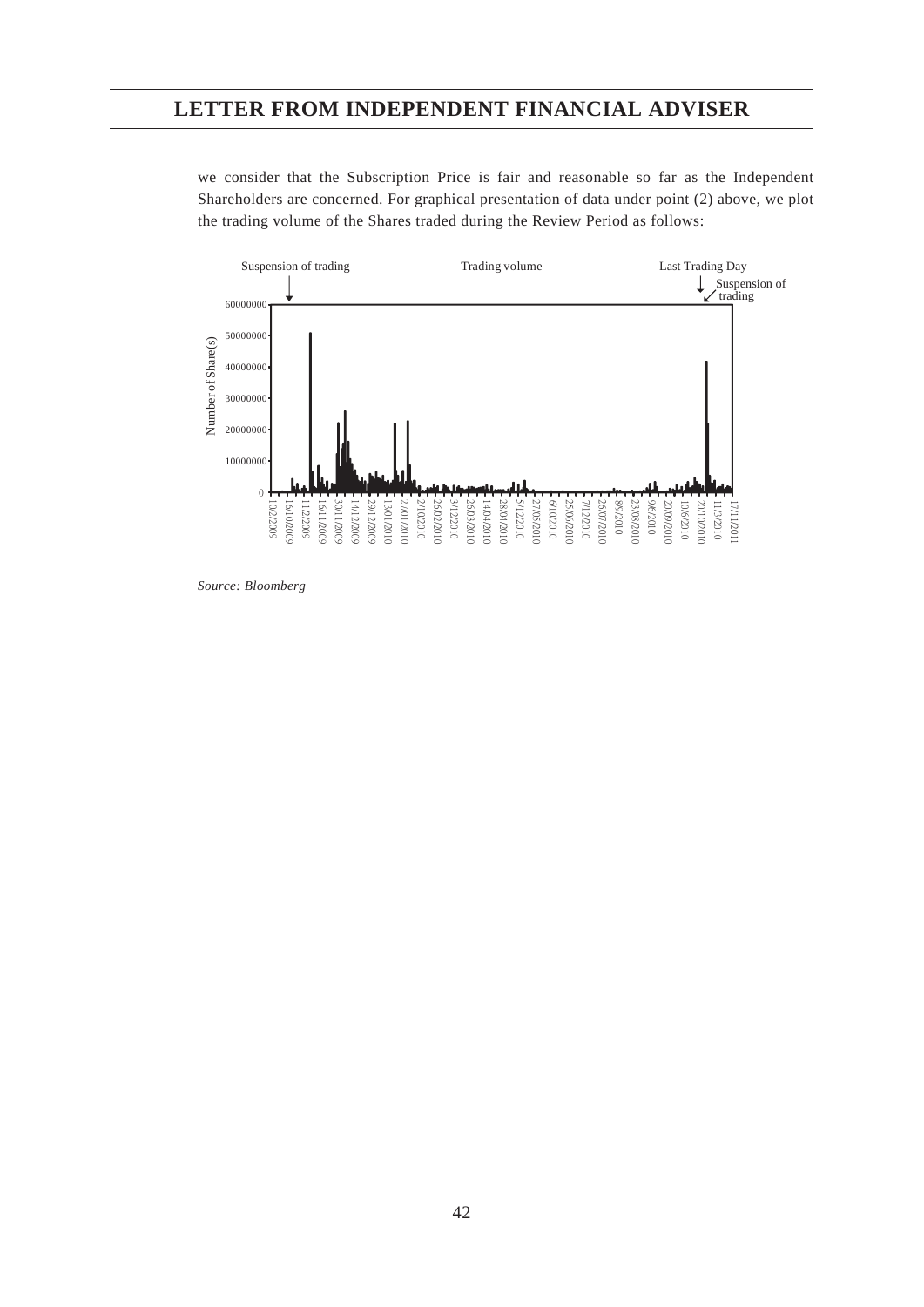#### (viii) Conversion Price and coupon rate (under the CN Subscription Agreement)

In order to assess the terms of the Convertible Notes, we have identified 15 companies listed on the Stock Exchange (the "CN Comparables") which proposed to issue convertible bonds/notes during the 1-month period prior to the Last Trading Day, based on published announcements on the website of the Stock Exchange. We have reviewed and tabulated below the (discount)/premium represented by the conversion prices of the respective convertible bonds/notes proposed to be issued by the CN Comparables (to)/over (i) their respective closing price as at the last trading date and (ii) their respective average closing price for the last 10 consecutive trading dates, both prior to their respective announcement on the proposed issue:

|                         |                                                            |                   |                  |             |                |                             | (Discount)/<br>premium           |
|-------------------------|------------------------------------------------------------|-------------------|------------------|-------------|----------------|-----------------------------|----------------------------------|
|                         |                                                            |                   |                  |             |                |                             | (to)/over the                    |
|                         |                                                            |                   |                  |             |                | (Discount)/<br>premium (to) | average closing<br>price for the |
|                         |                                                            |                   |                  |             |                | over the closing            | last 10 trading                  |
|                         |                                                            |                   |                  |             |                | price on the                | days up to the                   |
| Date of<br>announcement | Company                                                    | <b>Stock Code</b> | Principal        | Coupon rate | Maturity       | last trading<br>day         | last trading<br>day              |
|                         |                                                            |                   |                  |             | approximate    |                             |                                  |
|                         |                                                            |                   | (million)        | (%)         | (year)         | (%)                         | (%)                              |
| $19-Oct-10$             | Minmetals Resources Limited                                | 1208              | <b>US\$690</b>   | 1.0         | perpetual      | 45.1                        | n/a                              |
| 18-Oct-10               | Soluteck Holdings Limited                                  | 8111              | <b>HK\$26</b>    | 0.0         | $\mathbf{1}$   | (7.4)                       | (4.9)                            |
| 15-Oct-10               | Goldin Properties Holdings Limited                         | 283               | HK\$5,077        | 8.0         | $\overline{3}$ | 28.2                        | 25.0                             |
| 15-Oct-10               | Netel Technology (Holdings)<br>Limited                     | 8256              | HK\$7.2+HK\$28.8 | 0.0         | 5              | 18.2                        | 9.2                              |
| 14-Oct-10               | Capital Estate Limited                                     | 193               | <b>HK\$135</b>   | 4.0         | $\overline{3}$ | 5.9                         | 7.1                              |
| 13-Oct-10               | China HealthCare Holdings Limited                          | 673               | HK\$3,316        | 0.0         | 10             | (52.9)                      | (44.9)                           |
| 8-Oct-10                | GR Vietnam Holdings Limited                                | 139               | <b>HK\$200</b>   | 0.0         | 3              | 7.8                         | 5.9                              |
| 8-Oct-10                | Xing Lin Medical Information<br>Technology Company Limited | 8130              | <b>HK\$150</b>   | 0.0         | 5              | (51.2)                      | (53.9)                           |
| 8-Oct-10                | Sino-Tech International Holdings<br>Limited                | 724               | HK\$1,844.4      | 0.0         | 5              | (16.7)                      | (7.5)                            |
| $5-Oct-10$              | Chinasoft International Limited                            | 354               | <b>RMB200</b>    | 4.3         | $\overline{3}$ | (2.9)                       | (9.5)                            |
| $4-Oct-10$              | Vitop Bioenergy Holdings Limited                           | 1178              | <b>HK\$30</b>    | 3.0         | 1.5            | 20.8                        | 24.0                             |
| 29-Sep-10               | Sewco International Holdings<br>Limited                    | 209               | <b>HK\$243</b>   | 2.0         | $\overline{3}$ | 29.8                        | 39.2                             |
| 28-Sep-10               | China Unicom (Hong Kong)<br>Limited                        | 762               | US\$1,838.8      | 0.8         | 5              | 35.5                        | 33.8                             |
| 27-Sep-10               | Franshion Properties (China)<br>Limited                    | 817               | US\$500+US\$100  | 6.8         | perpetual      | n/a                         | n/a                              |
| 24-Sep-10               | Pacific Plywood Holdings Limited                           | 767               | HK\$48           | 0.0         | $\mathbf{1}$   | (19.6)                      | n/a                              |
|                         | $Median =$                                                 |                   |                  | 0.8         | $\overline{3}$ | 6.8                         | 6.5                              |
|                         | $Mean =$                                                   |                   |                  | 2.0         | $\overline{4}$ | 2.9                         | 2.0                              |
|                         | $Maximum =$                                                |                   |                  | 8.0         | 10             | 45.1                        | 39.2                             |
|                         | $Minimum =$                                                |                   |                  | 0.0         | $\cal I$       | (52.9)                      | (53.9)                           |
| 25-Oct-10               | the Company                                                |                   | <b>HK\$24</b>    | 0.0         | 5              | (14.3)                      | (16.7)                           |

*Source: www.hkex.com.hk*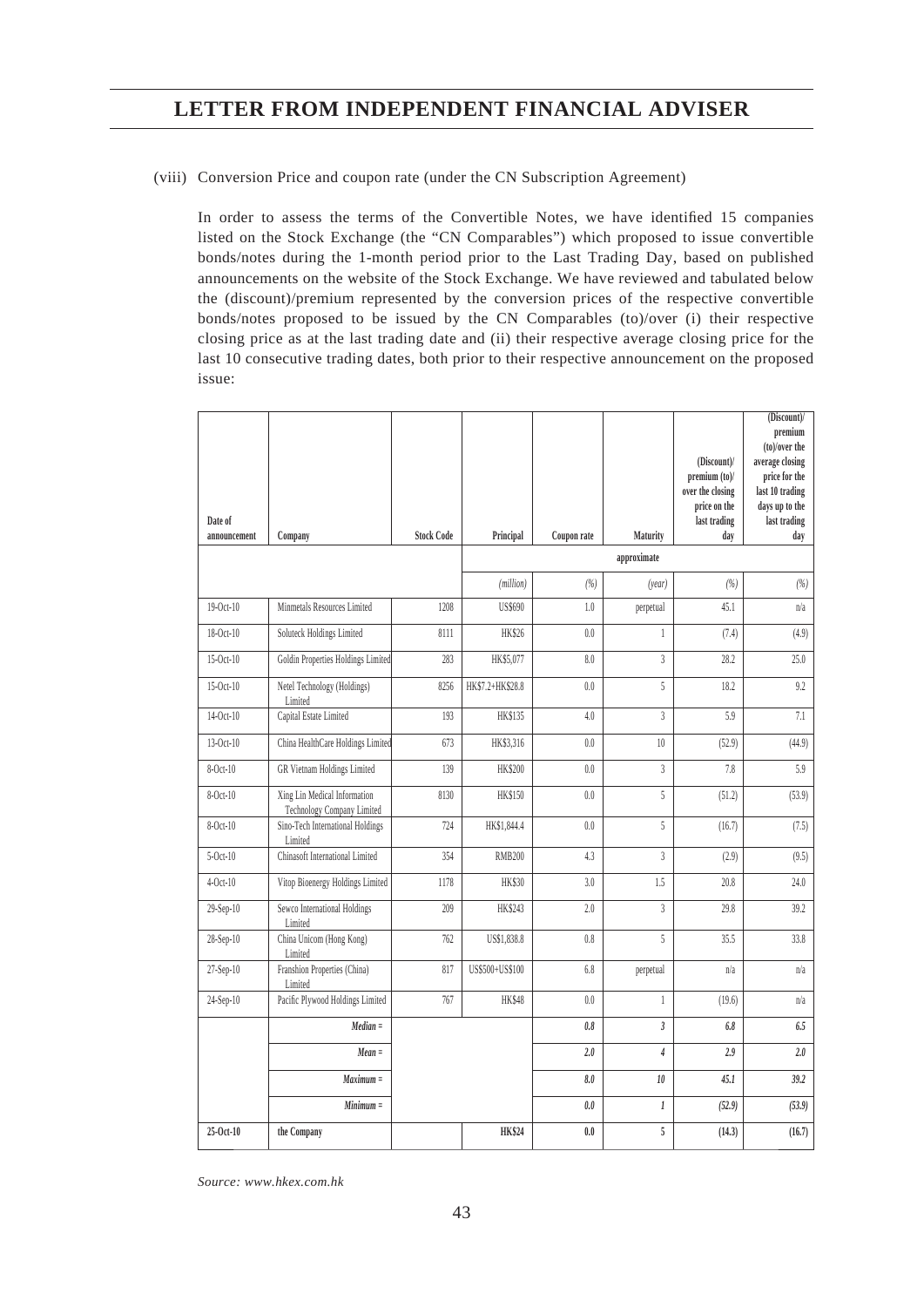Upon comparison, we note that the discount represented by the Conversion Price to the average closing price of HK\$0.72 per Share on the last 10 trading days immediately preceding the Last Trading Date of approximately 16.7% is deeper than the median and the mean of the CN Comparables of premium of approximately 6.5% and 2.0% respectively. Solely on such basis, we consider that the Conversion Price is not attractive to the Company as issuer. However, taking into an overall account from a wide perspective that:

- (1) the Company has further business co-operation potential with, and future fund raising source from, CADFund: at any time on or prior to the third anniversary of the date of the CN Subscription Agreement, subject to entering into a definitive joint venture agreement(s) among the Company, CADFund and COMPLANT in relation to the establishment of Other JVs, CADFund shall be entitled, but not obligated, to require the Company to issue to it (or its nomines(s)) additional convertible note(s) up to an aggregate principal amount of HK\$312,000,000, which are to be secured by the Company's interest in Other JVs and any other securities requested by CADFund and agreed by the Company. If CADFund elects to participate in such further subscription, each of the Company and CADFund agrees that it shall enter into a subscription agreement substantially in the form of the CN Subscription Agreement to effectuate the Further Subscription. Save as aforesaid and for the Conversion Price as already agreed under the MOU, no legally binding agreement has been entered into on the Further Subscription or on any of its terms or conditions as at the Latest Practicable Date;
- (2) the zero coupon rate of the Convertible Notes is lower than the median and the mean of the CN Comparables of approximately 0.8% and 2.0% respectively, and is at the low end of the range; and
- (3) the tenor of the Convertible Notes of five years is higher than the median and the mean of the CN Comparables of approximately 3 years and 4 years (excluding perpetual data) and is in a position to offer a relatively long-term funding to the Company (unless otherwise redeemed early at the discretion of the holders of the Convertible Notes),

we consider that the Conversion Price is, on balance, acceptable so far as the Independent Shareholders are concerned. In any event, the Independent Shareholders should note that the business nature, financial positions and use of proceeds of the underlying companies issuing the comparable bonds/notes are different from those of the Company. Further, the principal amounts and the tenor of the comparable bonds/notes are different from those of the Convertible Notes.

(ix) Collateral (under the CN Subscription Agreement)

To secure the Company's due performance of all its obligations under the Convertible Notes, the Company shall grant or cause to be granted security to CADFund by way of pledging all its interest in the entire issued share capital of Zheng Da and the other joint venture vehicles to CADFund pursuant to a share charge (a first mortgage) to be executed which will be expressed to be supplemental to the CN Subscription Agreement and the Convertible Notes.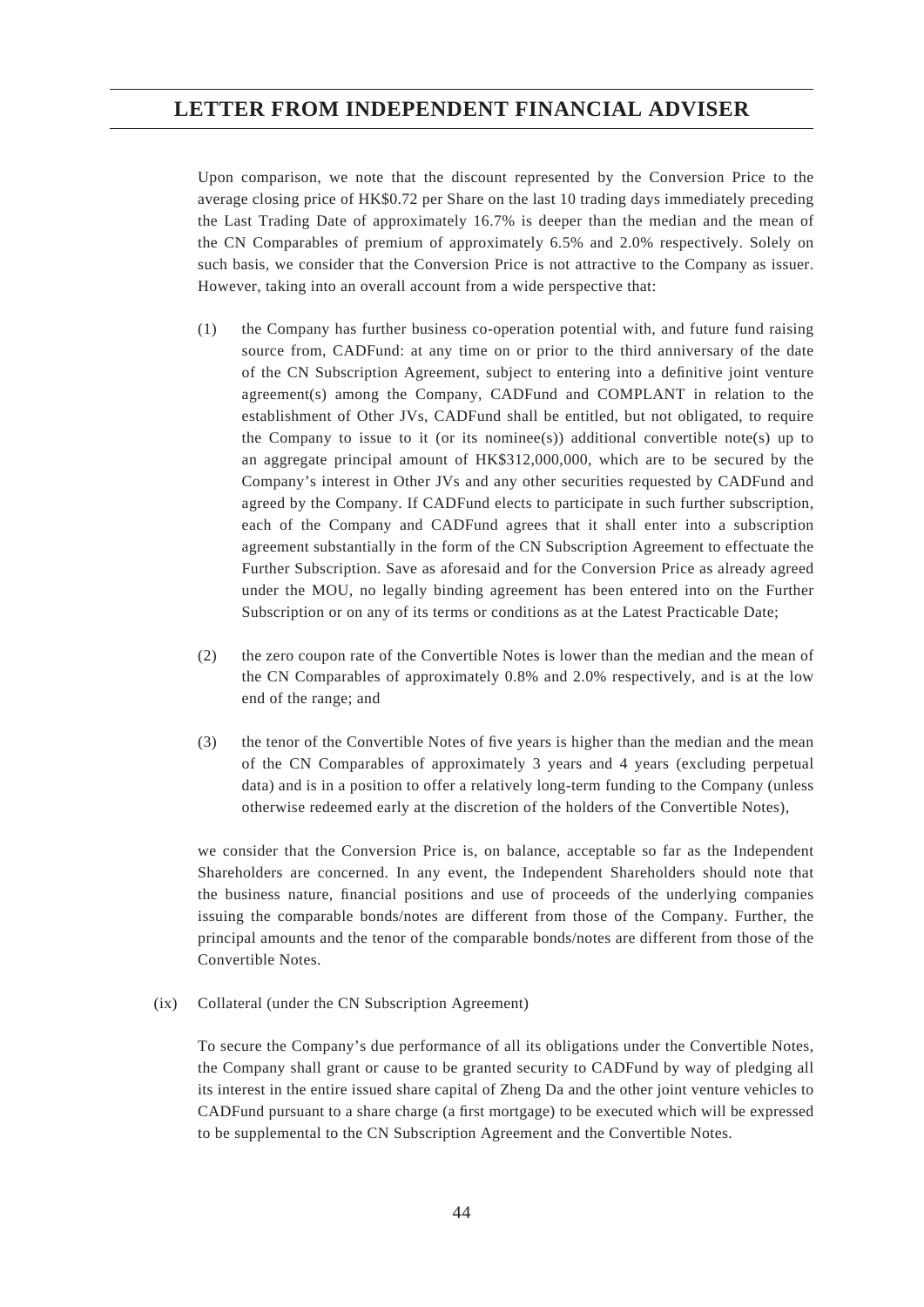We consider such kind of collateral arrangement not uncommon for debt issue transaction. We envisage that the loan-to-collateral ratio of such issue of Convertible Notes is about 20% (representing HK\$24 million over HK\$120.2 million) immediately upon completion of the JV Agreement. We understand from the Company that such low level of loan-to-collateral ratio can be explained by the fact that the same creditor (CADFund) under the CN Subscription Agreement is also the investor in new Shares pursuant to the Shares Subscription Agreement, both use of proceeds are intended for the same purpose of funding a majority of the Group's capital contribution obligation (via River Right) by cash into Zheng Da.

### *the Increased Caps*

For the purpose of assessing whether the Increased Caps for the two years ending 31 December 2011 are justifiable, we summarise the table below each of the four Increased Caps to be sought:

|                  |              |      | <b>The</b>           |                         | Proposed              |
|------------------|--------------|------|----------------------|-------------------------|-----------------------|
|                  |              |      | <b>Approved Caps</b> | Proposed increase       | <b>Increased Caps</b> |
|                  |              |      |                      |                         |                       |
|                  |              | 2010 | US\$14,191,000       | US\$2,531,000           | US\$16,722,000        |
|                  |              |      | (approximately       | (approximately          | (approximately        |
| <b>BETWEEN</b>   |              |      | HK\$110,690,000)     | HK\$19,742,000)         | HK\$130,432,000)      |
| <b>SATT AND</b>  |              |      |                      |                         |                       |
| <b>CHINA</b>     |              |      |                      | $+17.84\%$ <sup>1</sup> |                       |
| <b>COMPLANT</b>  |              |      |                      |                         |                       |
|                  |              | 2011 | US\$14,901,000       | US\$7,147,000           | US\$22,048,000        |
| (connected       |              |      | (approximately       | (approximately          | (approximately        |
| purchase)        |              |      | HK\$116,228,000)     | HK\$55,747,000)         | HK\$171,975,000)      |
|                  |              |      |                      |                         |                       |
|                  | For the year |      |                      | $+48.00\%$ <sup>2</sup> |                       |
|                  | ending 31    |      |                      |                         |                       |
|                  | December     | 2010 | US\$23,651,000       | US\$3,280,000           | US\$26,931,000        |
| <b>BETWEEN</b>   |              |      | (approximately       | (approximately          | (approximately        |
| <b>SATT</b>      |              |      | HK\$184,478,000)     | HK\$25,584,000)         | HK\$210,062,000)      |
| <b>AND THE</b>   |              |      |                      |                         |                       |
| <b>AFRICAN</b>   |              |      |                      | $+13.86\%$ <sup>3</sup> |                       |
| <b>COMPANIES</b> |              |      |                      |                         |                       |
|                  |              | 2011 | US\$24,834,000       | US\$7,726,000           | US\$32,560,000        |
| (connected       |              |      | (approximately       | (approximately          | (approximately        |
| sale)            |              |      | HK\$193,705,000)     | HK\$60,263,000)         | HK\$253,968,000)      |
|                  |              |      |                      |                         |                       |
|                  |              |      |                      | $+31.11\%$ <sup>4</sup> |                       |
|                  |              |      |                      |                         |                       |

For each of the four Increased Caps as illustrated above,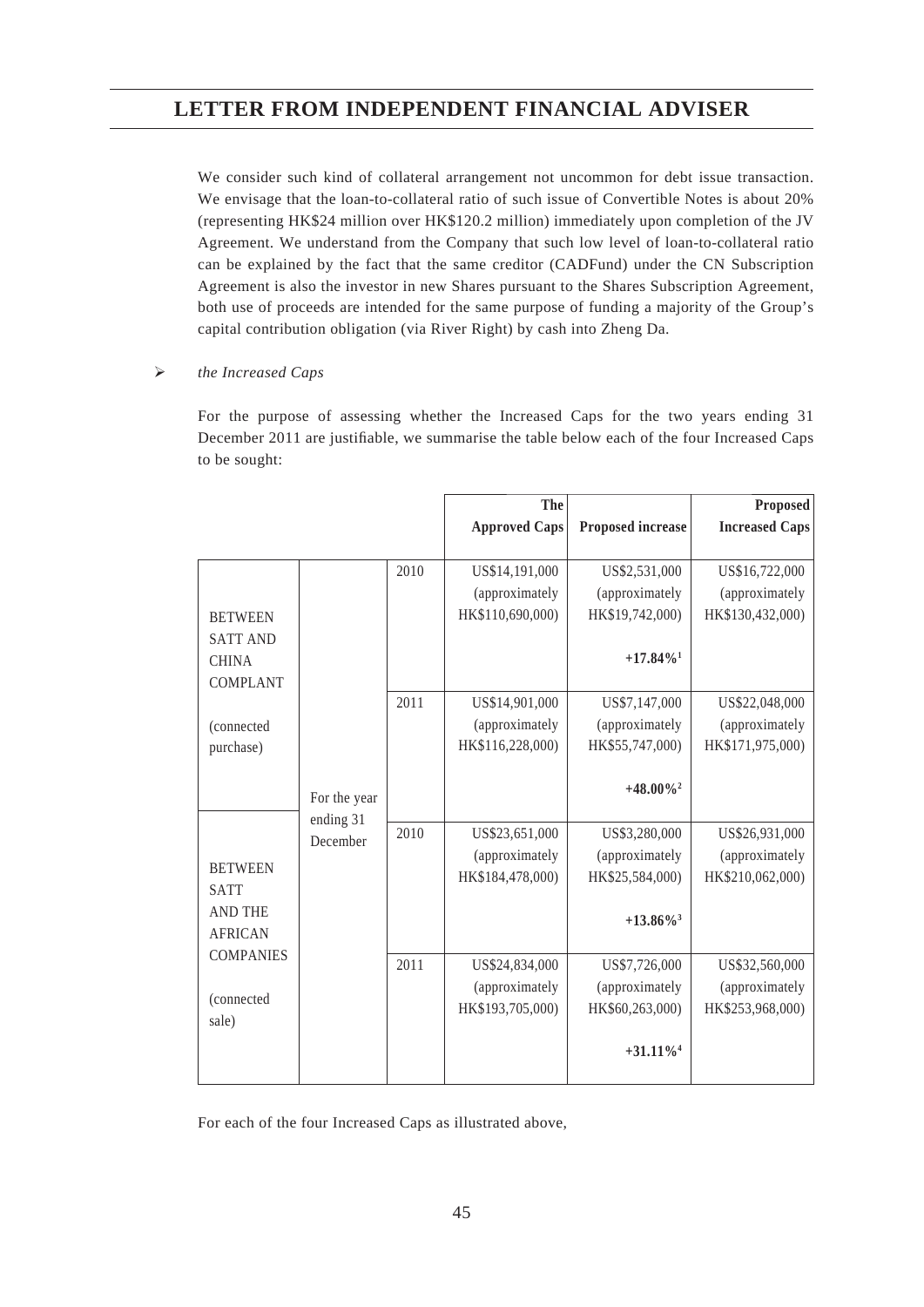1. we have discussed with the Company on the reasonableness of the proposed increase of +17.84% for the purchase by SATT from China Complant for the year ending 31 December 2010. The Company explains that in view of the increasing commodity price in the recent period, the Group's customer in Madagascar has increased the orders for E&M to speed up its overhaul and refurbishment of one of its production facilities and subsequently increased orders for the commercial production of this production facility which started in 2010. Those customer orders came much earlier than the original estimation in respect of the Approved Caps in early 2009. In this connection, according to the interim report of the Company for the six months ended 30 June 2010 and as advised by the Company, there was already an increase in the Group's sales in E&M of approximately HK\$34 million. We understand from the Company that such sales increase was the entire driver causing the corresponding purchase by SATT from China Complant to increase for the same period.

 However, we note that only approximately 68% of the Approved Cap for the year ending 31 December 2010 is used up in the first half of 2010. In other words,  $32\%$ of the Approved Cap remains available for the second half of 2010. Notwithstanding that, we have been explained by the Company that it is still necessary to increase the Approved Cap, because the Group expects its sales increase to be continuing in the second half of 2010, thereby driving up corresponding purchase by SATT from China Complant to exceed the remaining 32% quota under the Approved Cap. For reference purpose, the Group has a track record to manage to record a roughly 50%:50% apportioning of total sales for the year ended 31 December 2009 of approximately HK\$154 million (2009H1: HK\$81 million; 2009H2: HK\$73 million);

2. we have discussed with the Company on the reasonableness of the proposed increase of +48.00% for the purchase by SATT from China Complant for the year ending 31 December 2011. The Company explains that such proposed increase in 2011 is mainly due to budgeted increase in purchase of E&M for Ethanol Biofuel Business contemplated under the JV Agreement. The Board expects the order from this joint venture may start next year if among other things the conditions precedent in the JV Agreement are fulfilled.

 We understand from the Company that no purchase contract has actually been signed so far under the Ethanol Biofuel Business as contemplated under the JV Agreement. Notwithstanding that, we have reviewed a summary of breakdown on the proposed increase of the purchase by SATT from China Complant of US\$7,147,000 for the year ending 31 December 2011 as provided by the Company. According to such breakdown, the proposed increase is attributable to (1) the budgeted purchase of approximately US\$10 million for E&M for Ethanol Biofuel Business as contemplated under the JV Agreement, which sum is to be offset by (2) an approximately US\$3 million worth of purchase for E&M as driven by the earlier than expected sales order from the Group's customer in Madagascar to speed up its overhaul and refurbishment of one of its production facilities and subsequently increased orders for the commercial production of this production facility which started in 2010 (as discussed in point 1 above).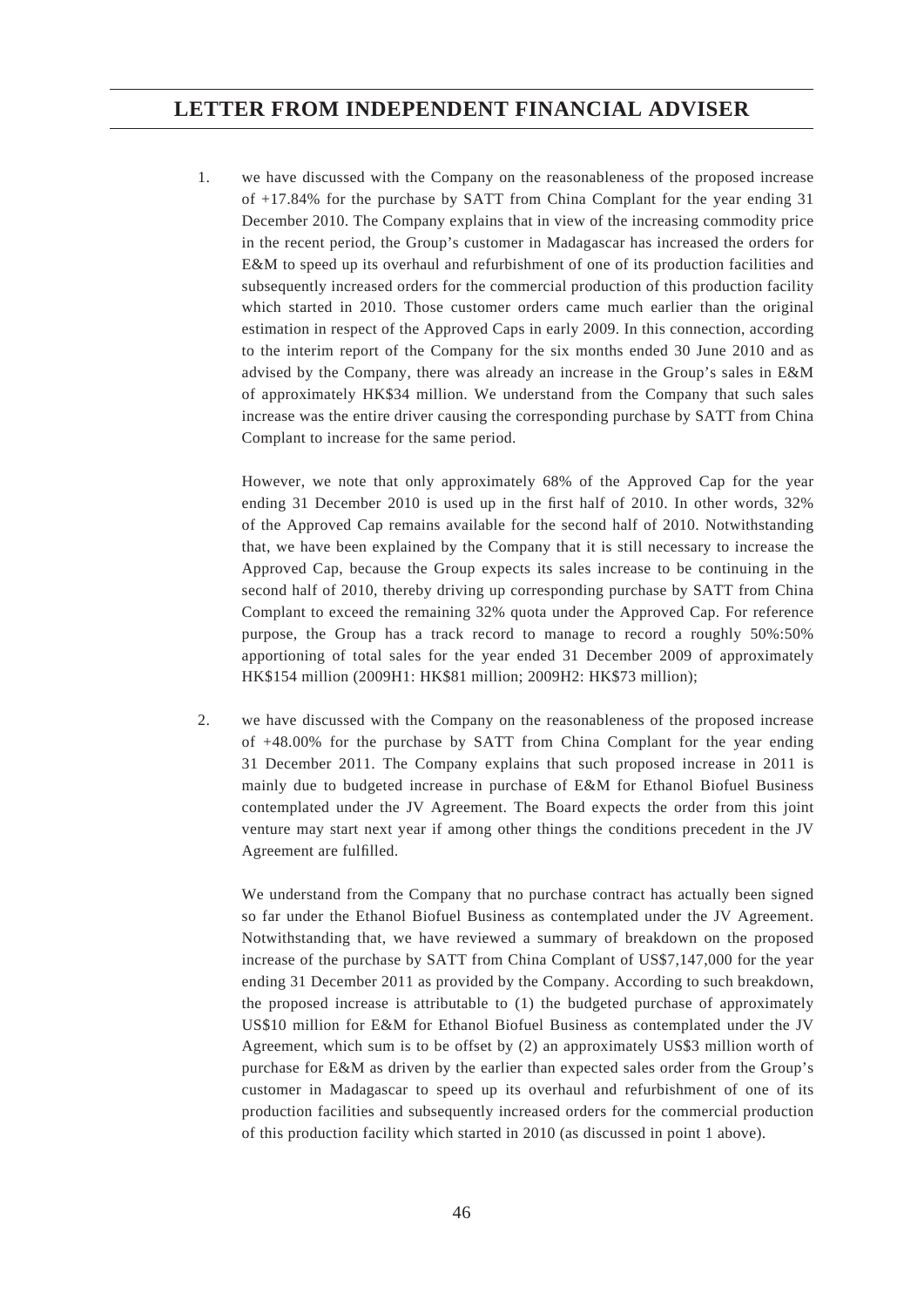As advised by the Company, the budgeted purchase of approximately US\$10 million for E&M for Ethanol Biofuel Business as contemplated under the JV Agreement corresponds to the budgeted sale of approximately US\$12 million for the same E&M, which in turn represents approximately 50% of the total investment of Zheng Da of US\$23,720,000 under the JV Agreement. We have been explained by the Company that such 50% level of expectation is justifiable, given that

- (1) the construction period of the Ethanol Biofuel Business is expected to take about 12 months, and
- (2) the actual construction thereof is expected to commence from the second half of 2011, thereby roughly utilising 50% of the total construction expenses (to be fully derived from the total investment of Zheng Da) for the year ending 31 December 2011.
- 3. we have discussed with the Company on the reasonableness of the proposed increase of +13.86% for the sale by SATT to African Companies for the year ending 31 December 2010. The Company explains that in view of the increasing commodity price in the recent period, the Group's customer in Madagascar has increased the orders for E&M to speed up its overhaul and refurbishment of one of its production facilities and subsequently increased orders for the commercial production of this production facility which started in 2010. Those customer orders came much earlier than the original estimation in respect of the Approved Caps in early 2009. In this connection, according to the interim report of the Company for the six months ended 30 June 2010 and as advised by the Company, there was already an increase in the Group's sales in E&M of approximately HK\$34 million.

 However, we note that only approximately 71% of the Approved Cap for the year ending 31 December 2010 is used up in the first half of 2010. In other words,  $29\%$ of the Approved Cap remains available for the second half of 2010. Notwithstanding that, we have been explained by the Company that it is still necessary to increase the Approved Cap, because the Group expects its sales increase to be continuing in the second half of 2010, thereby driving up the sale by SATT to African Companies to exceed the remaining 29% quota under the Approved Cap. For reference purpose, the Group has a track record to manage to record a roughly 50%:50% apportioning of total sales for the year ended 31 December 2009 of approximately HK\$154 million (2009H1: HK\$81 million; 2009H2: HK\$73 million); and

4. we have discussed with the Company on the reasonableness of the proposed increase of +31.11% for the sale by SATT to African Companies for the year ending 31 December 2011. The Company explains that such proposed increase in 2011 is determined mainly based on the new 2011 sales target that is driven up by budgeted increase in sales of E&M for the Ethanol Biofuel Business contemplated under the JV Agreement.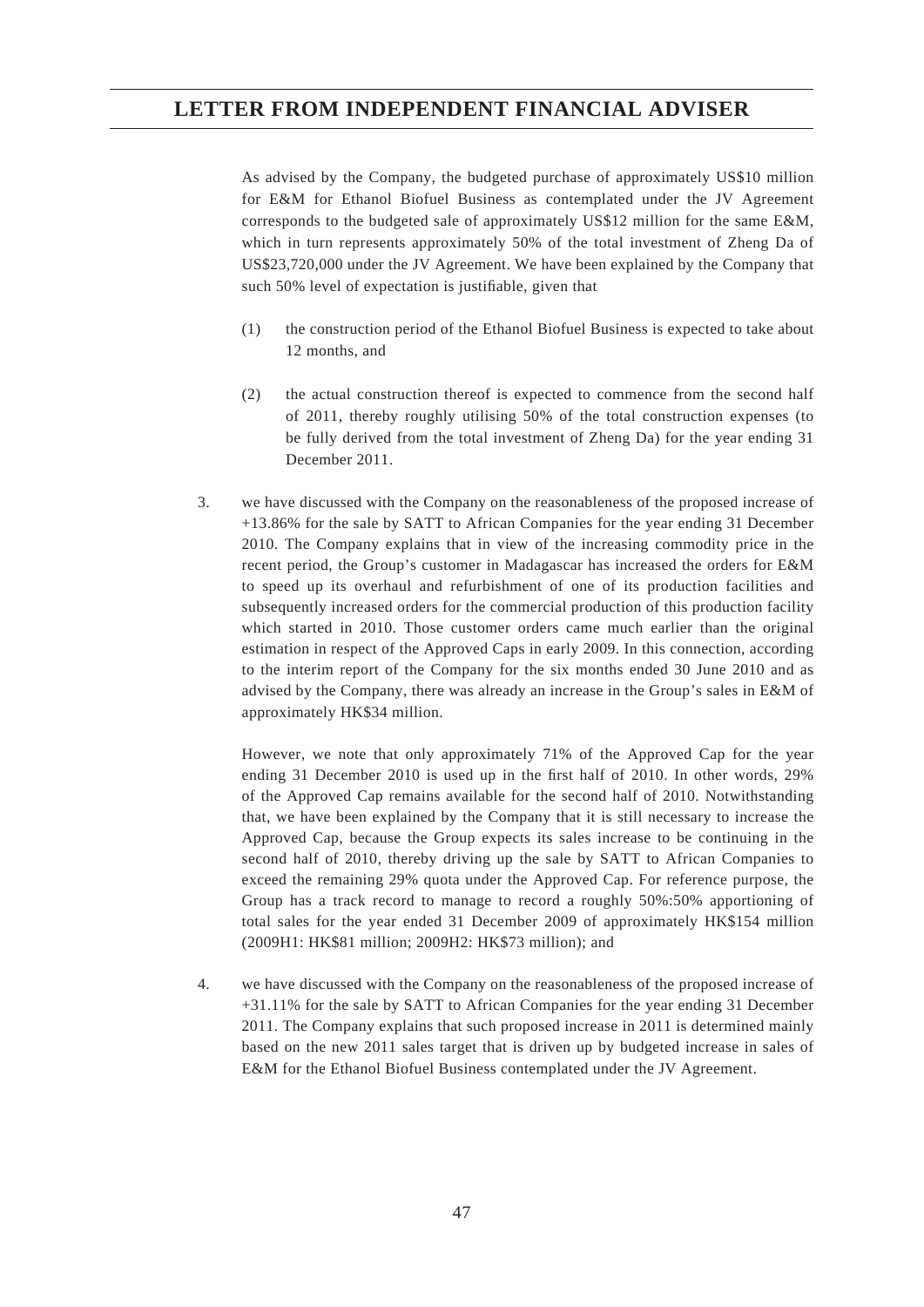We understand from the Company that no sales contract has actually been signed so far under the said Ethanol Biofuel Business. Notwithstanding that, we have reviewed a summary of breakdown on the proposed increase of the sale by SATT to African Companies of US\$7,726,000 for the year ending 31 December 2011 as provided by the Company. According to such breakdown, the proposed increase is attributable to (1) the budgeted sales of approximately US\$12 million for E&M for Ethanol Biofuel Business as contemplated under the JV Agreement, which sum is to be offset by (2) an approximately US\$4 million worth of sales for E&M as driven by the earlier than expected sales order from the Group's customer in Madagascar to speed up its overhaul and refurbishment of one of its production facilities and subsequently increased orders for the commercial production of this production facility which started in 2010 (as discussed in point 3 above).

 We note that the budgeted sale of approximately US\$12 million for E&M for Ethanol Biofuel Business as contemplated under the JV Agreement represents approximately 50% of the total investment of Zheng Da of US\$23,720,000 under the JV Agreement. We have been explained by the Company that such 50% level of expectation is justifiable, given that

- (1) the construction period of the Ethanol Biofuel Business is expected to take about 12 months, and
- (2) the actual construction thereof is expected to commence from the second half of 2011, thereby roughly utilising 50% of the total construction expenses (to be fully derived from the total investment of Zheng Da) for the year ending 31 December 2011.

For further comparison purpose, it comes to our attention that the premium of "connected sale" over "connected purchase" (which in a way correlates to the profit margin level as entitled by the Group) under the Increased Caps is approximately 61% in 2010 and 48% in 2011, which is not deviating wildly from that under the Approved Caps of approximately 67% in 2010 and 67% in 2011.

As far as industry overview is concerned, according to The Freedonia Group, Inc. (a business research firm based in Ohio, United Stated and founded in 1985) in September 2010, global biofuel demand will grow 10.3% annually through 2014. Bioethanol will experience the greatest gains, as continued steady growth in the large North American market will be accompanied by more rapid advances in the Asia/Pacific region and Europe.

Based on the foregoing analysis, we consider that the Increased Caps for the two years ending 31 December 2011 can be regarded to have been arrived at on a fair and reasonable basis.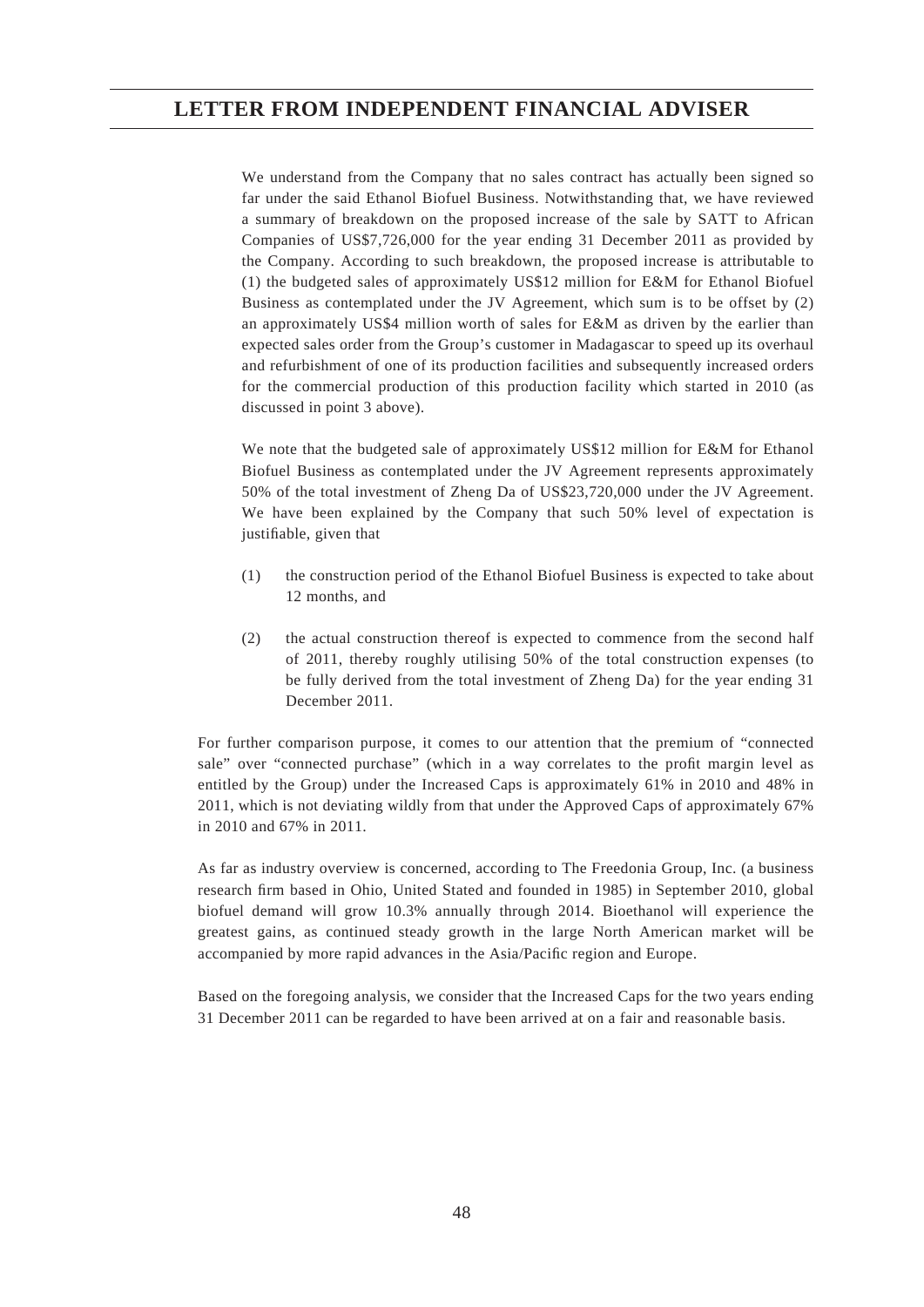#### **3. Financial effects of the Transaction**

#### *(i) Cashfl ow*

River Right will satisfy its capital contribution obligation under the JV Agreement by cash, which will be funded by the proceeds from the issue of the Subscription Shares and the issue of the Convertible Notes and internal resources. We summarise the intended mode of settlement by the Group (via River Right) below:

|     | (Approximate)                          | US\$' million | HK\$'<br>equivalent<br>million | Percentage |
|-----|----------------------------------------|---------------|--------------------------------|------------|
| (1) | Gross proceeds from issue of           |               |                                |            |
|     | <b>Subscription Shares</b>             | 6.9           | 54.0                           | 45%        |
| (2) | Gross proceeds from issue of           |               |                                |            |
|     | <b>Convertible Notes</b>               | 3.1           | 24.0                           | 20%        |
|     | Deduct approximate issuing             |               |                                |            |
|     | expenses incidental to $(1)$ and $(2)$ | (0.1)         | (1.0)                          | $(0\%)$    |
| (3) | Internal cash resources                | 5.5           | 43.3                           | 35%        |
|     | <b>Total</b>                           | 15.4          | 120.3                          | 100        |
|     |                                        |               |                                |            |

Solely on the above basis, the Transaction are expected to have a net negative impact on the cashflow position of the Group in an amount of internal cash resources tabulated above.

As set out in the latest published interim report of the Company, we note that the unaudited bank balance and cash of the Group amounted to approximately HK\$208.7 million as at 30 June 2010, which itself was more than the capital contribution obligation payable by the Group under the JV Agreement. On such basis, and taking into account (i) the zero capital commitment of the Group as at 30 June 2010; and (ii) the new cash fundings to be raised from the issue of the Subscription Shares and the issue of the Convertible Notes, both of which are inter-conditional with completion of the JV Agreement, the Directors expect that the Group would have sufficient working capital for meeting its capital contribution obligation under the JV Agreement.

*(ii) Net Asset*

As discussed with the Company, the net assets of the Group shall be impacted

(1) positively by the issue of the Subscription Shares under the Shares Subscription Agreement;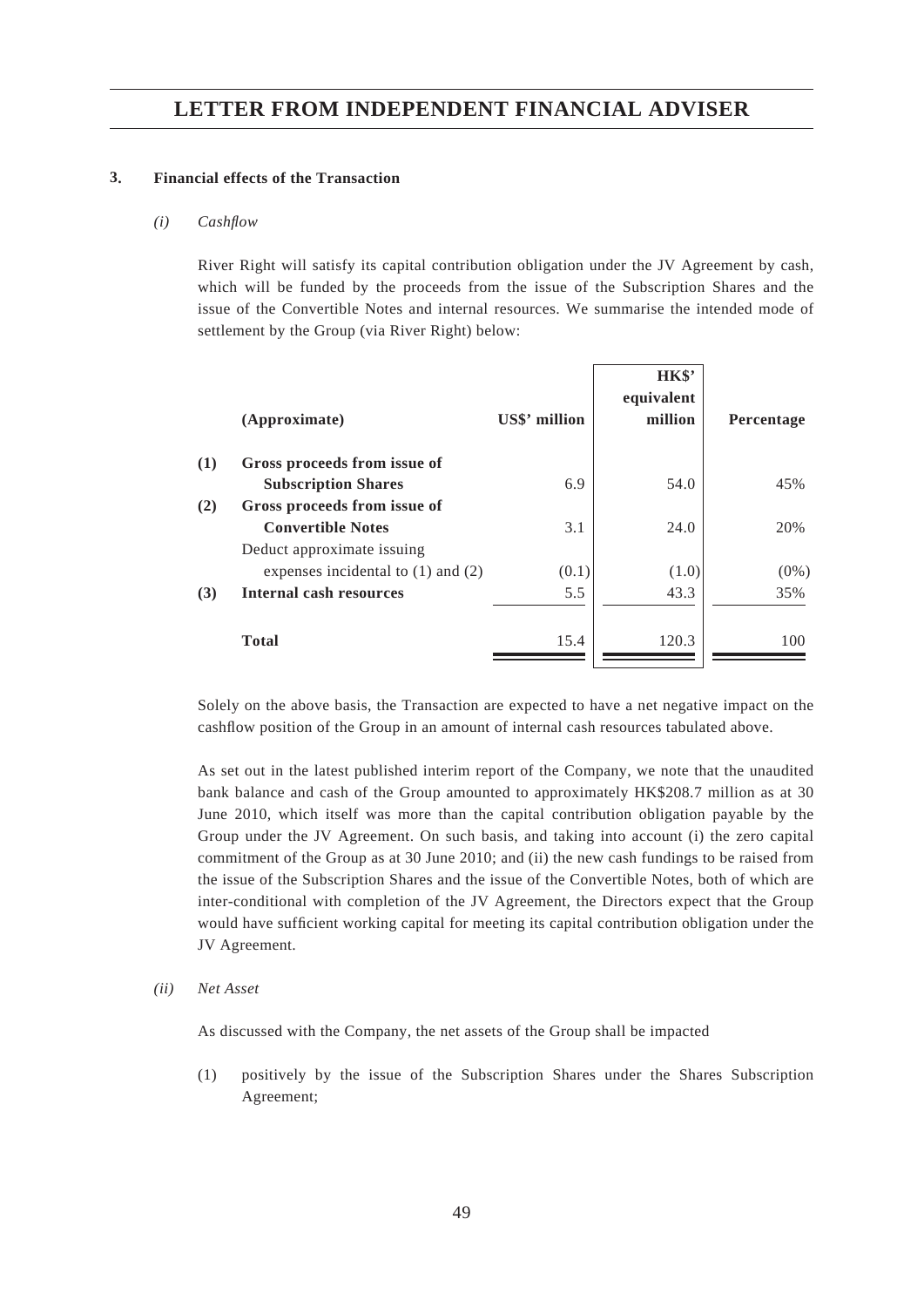- (2) positively by the equity component of the Convertible Notes to be issued under the CN Subscription Agreement; and
- (3) negatively by the estimated expenses for the Transaction.

Based on the foregoing, we consider that the Transaction is expected to have a net positive impact on the net assets of the Group immediately upon its completion. If any conversion of the Convertible Notes arises after Completion, the Transaction is expected to further impact positively on the net assets of the Group.

*(iii) Gearing*

As River Right will satisfy part of its capital contribution obligation under the JV Agreement by the proceeds from the issue of the Convertible Notes, the total indebtedness of the Group is expected to increase immediately upon completion of the Transaction. The exact extent of such increase shall depend on the recognition of the liability component of the Convertible Notes to be issued under the CN Subscription Agreement.

Zheng Da will become a 65%-owned subsidiary of the Group immediately upon completion of the Transaction. Hence, the Group will fully consolidate any future borrowings or other liabilities (if any) to be procured by Zheng Da and Benin PC after Completion.

*(iv) Earnings*

As Zheng Da will become a 65%-owned subsidiary of the Group immediately upon completion of the Transaction, the Group will fully consolidate the financial results (in terms of turnover and all relevant subsequent items of income statement) of Zheng Da (to be subsequently offset by 35% minority interests).

As discussed with the Company, we consider that the impact of the Transaction on the earnings of the Group will depend on

- (1) the actual profi t and loss performance of Zheng Da in future, in the context of full consolidation; and
- (2) the imputed interest expenses on the liability component of the Convertible Notes (to be assessed).

In summary, notwithstanding that the Transaction is expected to have negative impact on the cashflow position of the Group, the Transaction has its own merits, such as enabling the Group to better capture the growth potential of the Ethanol Biofuel Business in Africa.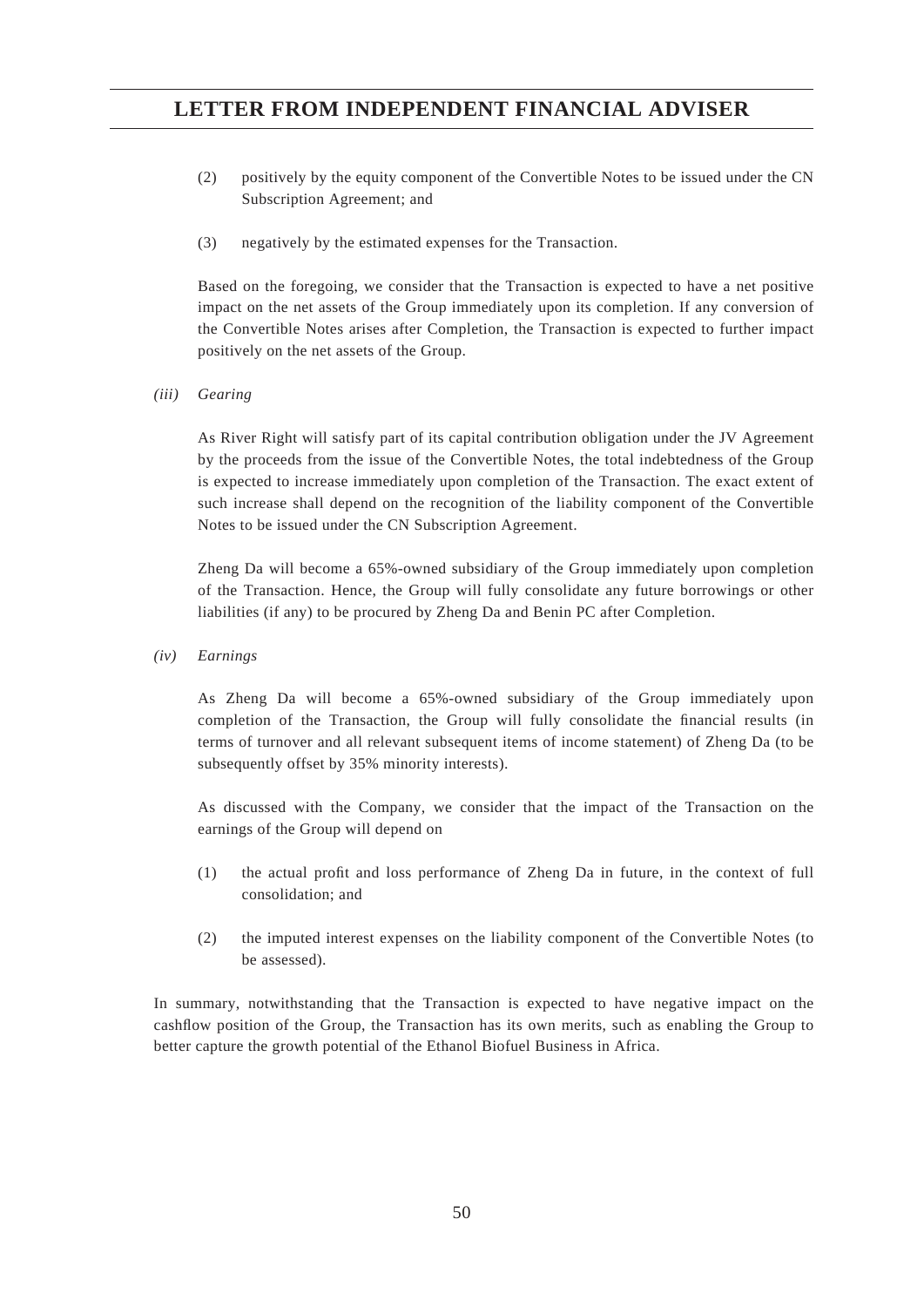#### **4. Dilution to shareholding interests of the Independent Shareholders**

The following chart sets out the possible effects of completion of the Shares Subscription Agreement and the possible conversion of the Convertible Notes on the shareholding structure of the Company (assuming there are no other changes thereto):

|                                     |                         |        |                            |        |                              |        | Immediately after the issue  |        |
|-------------------------------------|-------------------------|--------|----------------------------|--------|------------------------------|--------|------------------------------|--------|
|                                     |                         |        |                            |        |                              |        | of the Subscription Shares   |        |
|                                     |                         |        |                            |        | Immediately after the issue  |        | and the full exercise of the |        |
|                                     |                         |        |                            |        | of the Subscription Shares   |        | conversion rights attaching  |        |
|                                     |                         |        | <b>Immediately</b> after   |        | and the full exercise of the |        | to the Convertible Notes     |        |
|                                     | As at the Latest        |        | the issue of the           |        | conversion rights attaching  |        | and the Further              |        |
| <b>Shareholders</b>                 | <b>Practicable Date</b> |        | <b>Subscription Shares</b> |        | to the Convertible Notes     |        | <b>Convertible Notes</b>     |        |
|                                     | No. of Shares           | $\%$   | No. of Shares              | $\%$   | No. of Shares                | %      | No. of Shares                | $\%$   |
| COMPLANT (Note 1)                   | 300,000,000             | 24.03  | 300,000,000                | 22.41  | 300,000,000                  | 21.76  | 300,000,000                  | 15.80  |
| CADFund                             | $\theta$                | 0.00   | 90,000,000                 | 6.72   | 130,000,000                  | 9.43   | 650,000,000                  | 34.24  |
|                                     |                         |        | (Note 2)                   |        |                              |        |                              |        |
| Subtotal                            | 300,000,000             | 24.03  | 390,000,000                | 29.13  | 430,000,000                  | 31.19  | 950,000,000                  | 50.04  |
| Hu Yebi and Li Ling Xiu<br>(Note 3) | 215,943,083             | 17.29  | 215,943,083                | 16.13  | 215,943,083                  | 15.66  | 215,943,083                  | 11.37  |
| Other Public shareholders           | 732,736,917             | 58.68  | 732,736,917                | 54.74  | 732,736,917                  | 53.15  | 732,736,917                  | 38.59  |
| <b>Total issued shares</b>          | 1,248,680,000           | 100.00 | 1,338,680,000              | 100.00 | 1,378,680,000                | 100.00 | 1,898,680,000                | 100.00 |

Upon issue of the Subscription Shares and conversion of the Convertible Notes in full, the aggregate shareholding of the other public Shareholders is expected to be diluted from approximately 58.68% to approximately 53.15% (yet to account for conversion of any Further Convertible Notes). Assuming a further conversion of the Further Convertible Notes in full at the Conversion Price (which however would in itself trigger a change in control of the Company and thereby triggering certain regulatory provisions under the Takeovers Code and/or the Listing Rules where applicable), the aggregate shareholding of the existing other public Shareholders will be further diluted to approximately 38.59%.

Despite such (potential) dilution to the shareholding of the Shareholders, the Company has (further) business co-operation potential with, and (future) fund raising source from, CADFund of HK\$54 million under the Shares Subscription Agreement and of HK\$24 million under the CN Subscription Agreement respectively (plus a further HK\$312 million under the possible issue of the Further Convertible Notes). Taking into further account that the Company was itself loss-making for the latest full financial year ended 31 December 2009, we consider that the dilution to the shareholding of the Shareholders is acceptable.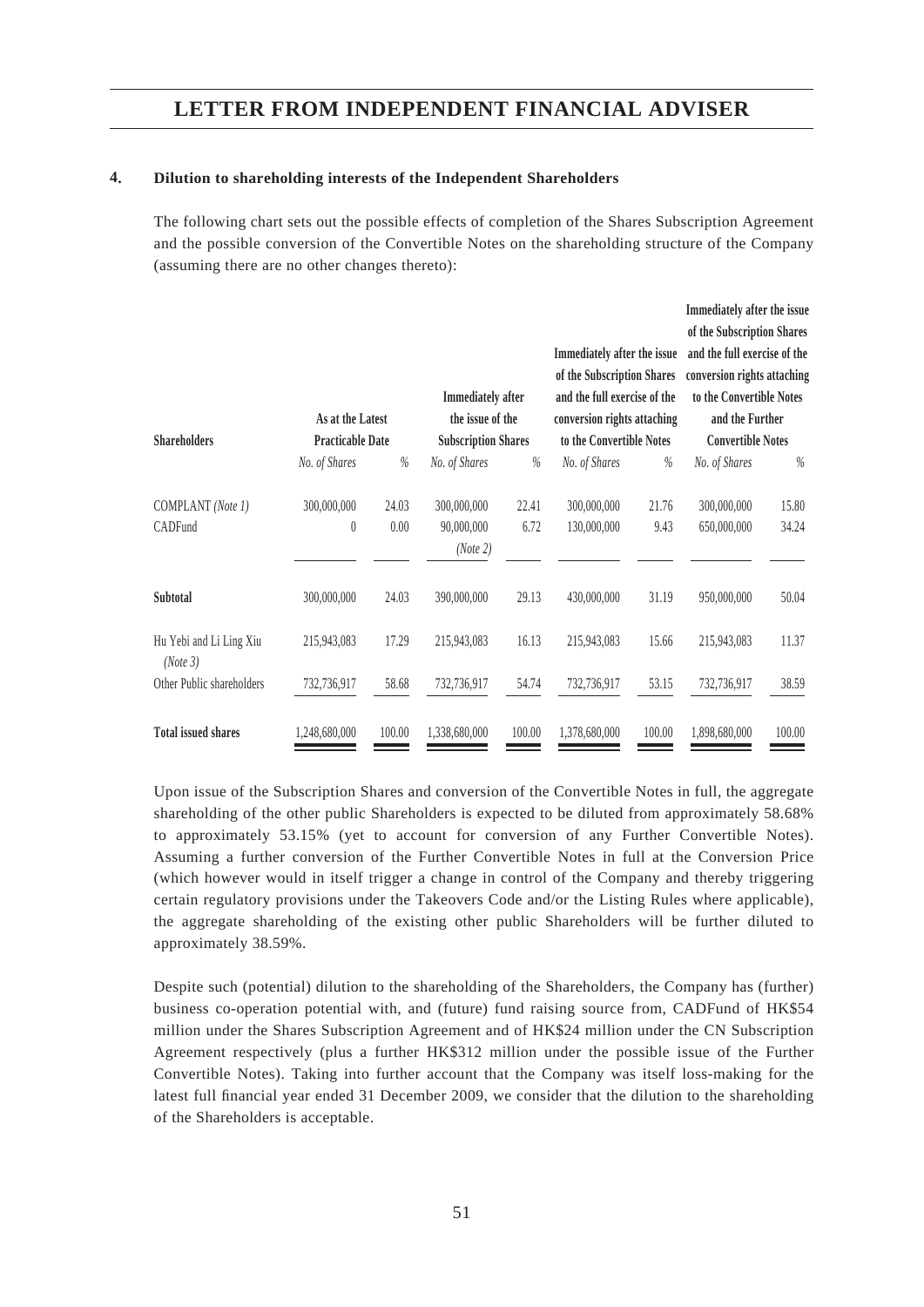#### **RECOMMENDATION**

Having considered the principal factors and reasons, we are of the opinion that the terms of the Transaction and the proposed Increased Caps for the Supply and Services Agreements are on normal commercial terms, in the ordinary course of business of the Group, fair and reasonable and in the interests of the Company and the Shareholders as a whole. Accordingly, we recommend the Independent Shareholders, and we recommend the Independent Board Committee to advise the Independent Shareholders, to vote in favour of the ordinary resolution to be proposed at the EGM for approving the Transaction and the proposed Increased Caps for the Supply and Services Agreements.

> Yours faithfully, For and on behalf of **Mitsubishi UFJ Securities (HK) Capital, Limited Harry Yu** *Executive Director*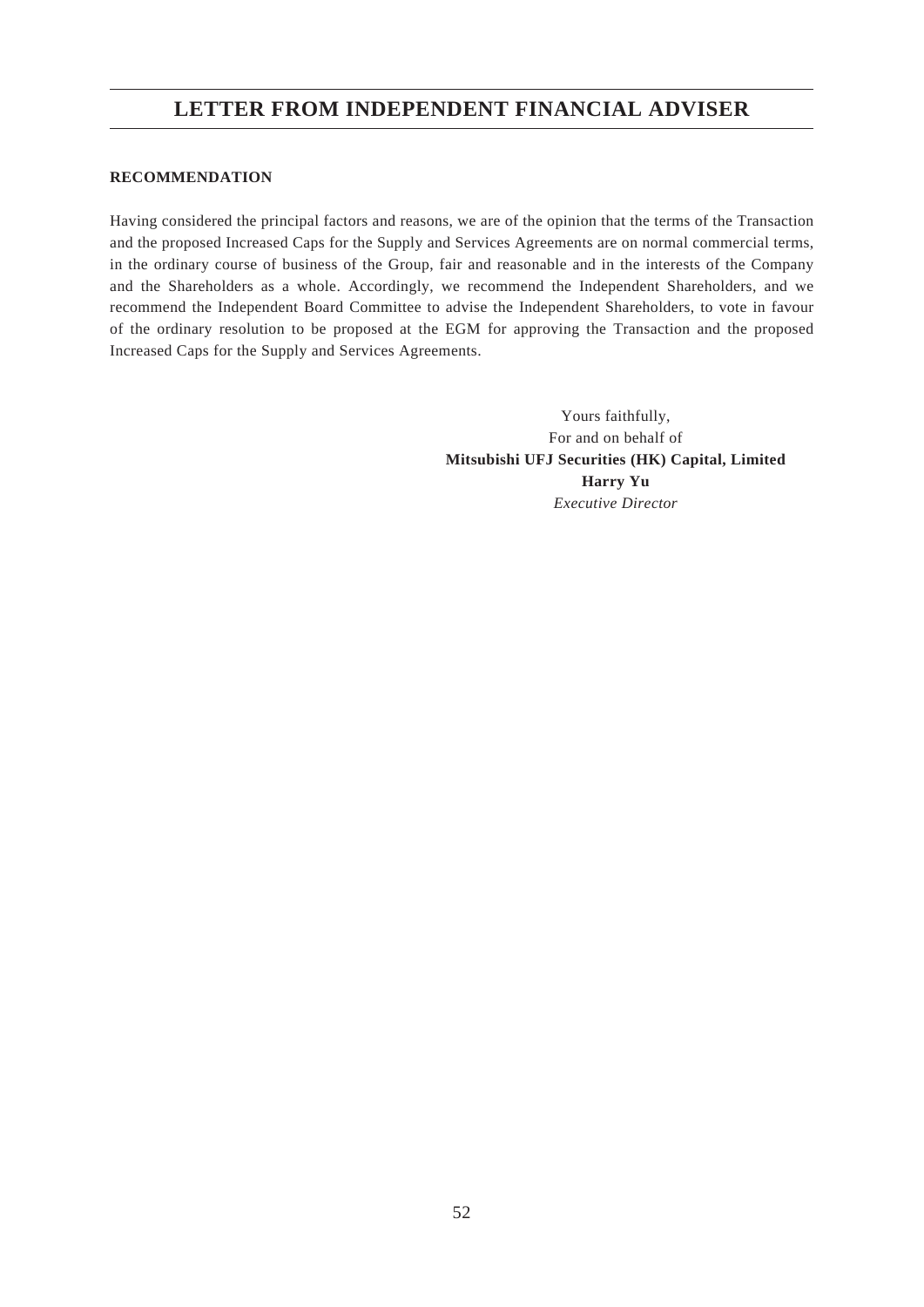#### **I. RESPONSIBILITY STATEMENT**

This circular, for which the Directors collectively and individually accept full responsibility, includes particulars given in compliance with the Listing Rules for the purpose of giving information with regard to the Company. The Directors, having made all reasonable enquiries, confirm that, to the best of their knowledge and belief:

- (a) the information contained in this circular is accurate and complete in all material respects and not misleading or deceptive; and
- (b) there are no other matters the omission of which would make any statement in this circular misleading.

#### **II. DISCLOSURE OF INTERESTS**

#### **Directors and chief executive**

As at the Latest Practicable Date, the interests and short positions of the Directors and chief executive of the Company in the Shares, underlying shares and debentures of the Company or any of its associated corporations (within the meaning of Part XV of the SFO) which are required to be notified to the Company and the Stock Exchange pursuant to Divisions 7 and 8 of Part XV of the SFO (including interests and short positions which they are taken or deemed to have under such provisions of the SFO) or which are required, pursuant to section 352 of the SFO, to be entered in the register referred to therein, or which are required, pursuant to the Model Code for Securities Transactions by Directors of Listed Companies ("Model Code") to be notified to the Company and the Stock Exchange are as follows:

#### **Long position in the Shares**

|                                                 |                                    |                                        | Approximate $\%$<br>of the issued                                              |
|-------------------------------------------------|------------------------------------|----------------------------------------|--------------------------------------------------------------------------------|
| <b>Name of Director</b>                         |                                    | Number of<br>ordinary<br>shares in the | share capital<br>of the Company<br>as at the Latest<br><b>Practicable Date</b> |
| Liaw Yuan Chian<br>("Mr. Liaw") ( <i>Note</i> ) | Capacity<br>Controlled corporation | Company held<br>31,004,956             | 2.48%                                                                          |

*Note:* Mr. Liaw is deemed to have interests in 31,004,956 ordinary shares in the Company, which were held by Joyce Services Limited, a company in which Mr. Liaw has 58.87% beneficial interests.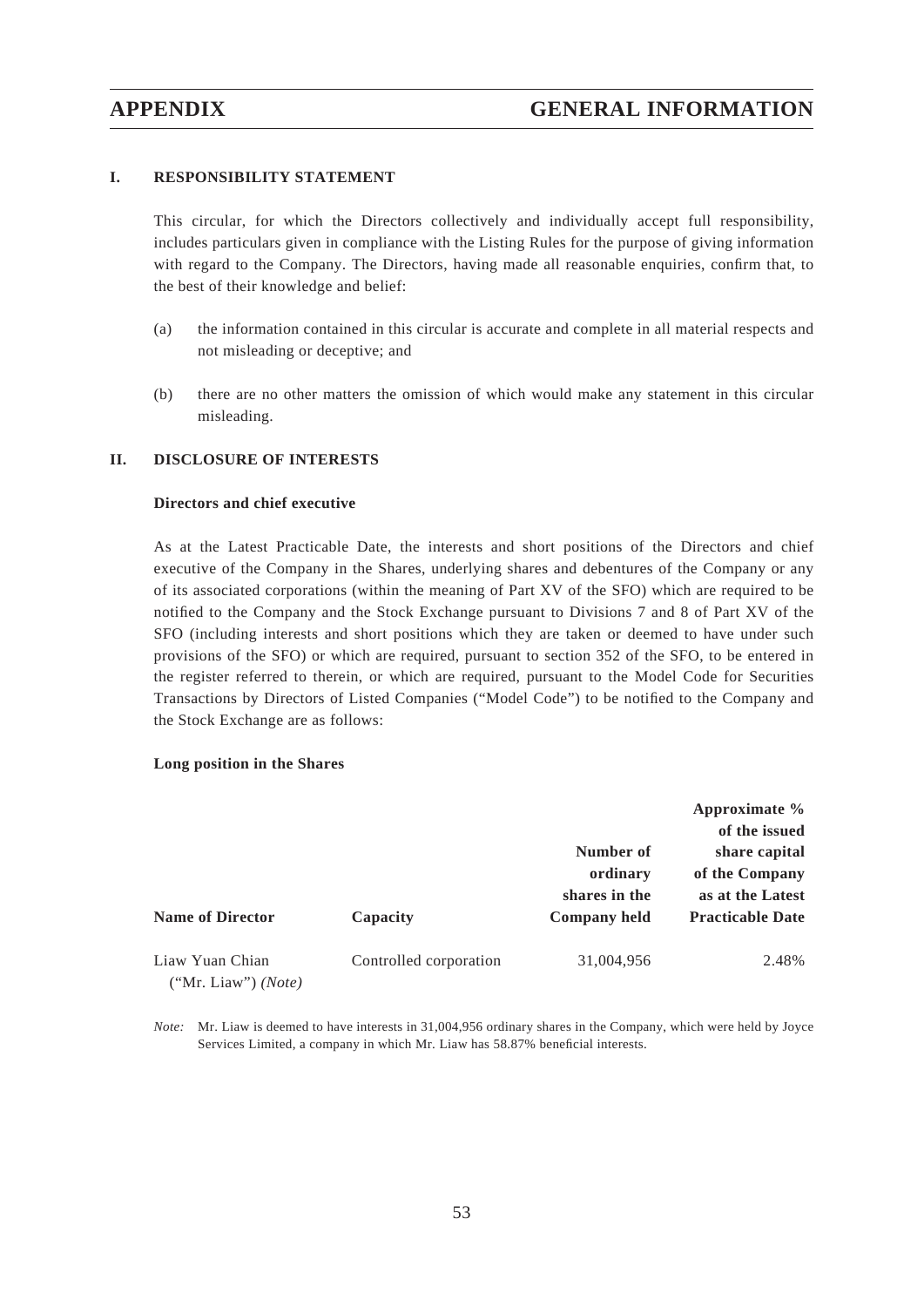Save as disclosed above, as at the Latest Practicable Date, no Director or chief executive officer of the Company has any other interest or short position in the Shares and underlying Shares and debentures of the Company or any of its associated corporations (within the meaning of Part XV of the SFO) which are required to be notified to the Company and the Stock Exchange pursuant to Divisions 7 and 8 of Part XV of the SFO (including interests and short positions which they are taken or deemed to have under such provisions of SFO) or are required, pursuant to section 352 of the SFO, to be entered in the register referred to therein or are required, pursuant to the Model Code to be notified to the Company and the Stock Exchange.

## **Directors who are Directors or Employees of Companies with Interests in Shares and Underlying Shares**

As at the Latest Practicable Date, Mr. Xiao Longlong and Mr. Han Hong, both Directors, are respectively a director and the deputy general manager of COMPLANT which currently holds approximately 24.03% of the existing issued share capital of the Company.

Save as aforesaid, as at the Latest Practicable Date, none of the Directors is director or employee of a company which has an interest or short position in the Shares and underlying shares of the Company which would fall to be disclosed to the Company under the provisions of Divisions 2 and 3 of Part XV of the SFO.

#### **Directors' Interests in Assets and Contracts**

As at the Latest Practicable Date, none of the Directors has any interest, either directly or indirectly, in any assets which have been, since 31 December 2009 (being the date to which the latest published audited accounts of the Company were made up), acquired or disposed of by or leased to any member of the Group, or are proposed to be acquired or disposed of by or leased to any member of the Group.

As at the Latest Practicable Date, save as disclosed herein, none of the Directors is materially interested in any contract or arrangement subsisting at the Latest Practicable Date which is significant in relation to the business of the Group.

#### **III. SERVICE CONTRACTS**

As at the Latest Practicable Date, none of the Directors has any existing or proposed service contracts with any member of the Group (excluding contracts expiring or determinable by the employer within one year without payment of compensation (other than statutory compensation)).

#### **IV. DIRECTORS' INTERESTS IN COMPETING BUSINESS**

As at the Latest Practicable Date, none of the Directors or their respective associates has any interest in businesses, which are considered to compete or are likely to compete, either directly or indirectly, with the business of the Group as required to be disclosed pursuant to the Listing Rules.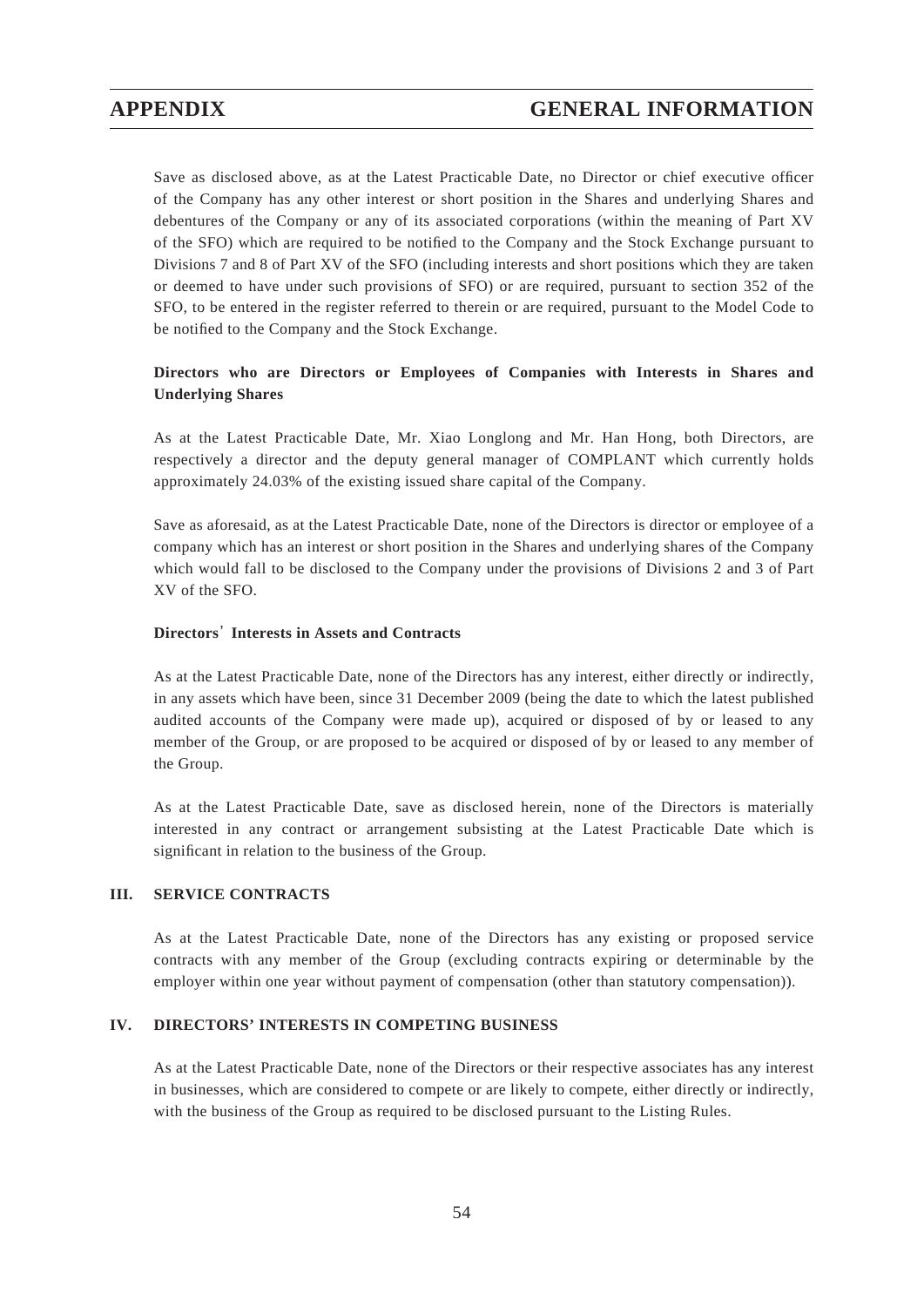### **V. EXPERT**

The following is the qualification of the expert which has given advice contained in this circular:

| <b>Name</b>                    | <b>Oualification</b>                                     |
|--------------------------------|----------------------------------------------------------|
| Mitsubishi UFJ Securities (HK) | A registered institution licensed to carry on Type 1     |
| Capital, Limited               | (dealing in securities), Type 4 (advising on securities) |
|                                | and Type 6 (advising on corporate finance) of the        |
|                                | regulated activities under the SFO                       |

The Independent Financial Adviser is not beneficially interested in the share capital of any member of the Group and has no right, whether legally enforceable or not, to subscribe for or to nominate persons to subscribe for securities in any member of the Group and has no interest, either directly or indirectly, in any assets which have been, since 31 December 2009, the date to which the latest published audited financial statements of the Company were made up, acquired or disposed of by or leased to or are proposed to be acquired or disposed of by or leased to any member of the Group.

The letter given by the Independent Financial Adviser is given as of the date of this circular for incorporation herein. The Independent Financial Adviser has given and has not withdrawn its written consent to the issue of this circular with the inclusion of its letter and references to its name and letter in the form and context in which it appears.

#### **VI. MATERIAL ADVERSE CHANGE**

As at the Latest Practicable Date, the Directors are not aware of any material adverse change in the financial or trading position of the Group since 31 December 2009, the date to which the latest published audited financial statements of the Group were made up.

#### **VII. MISCELLANEOUS**

The English text of this document shall prevail over the Chinese text.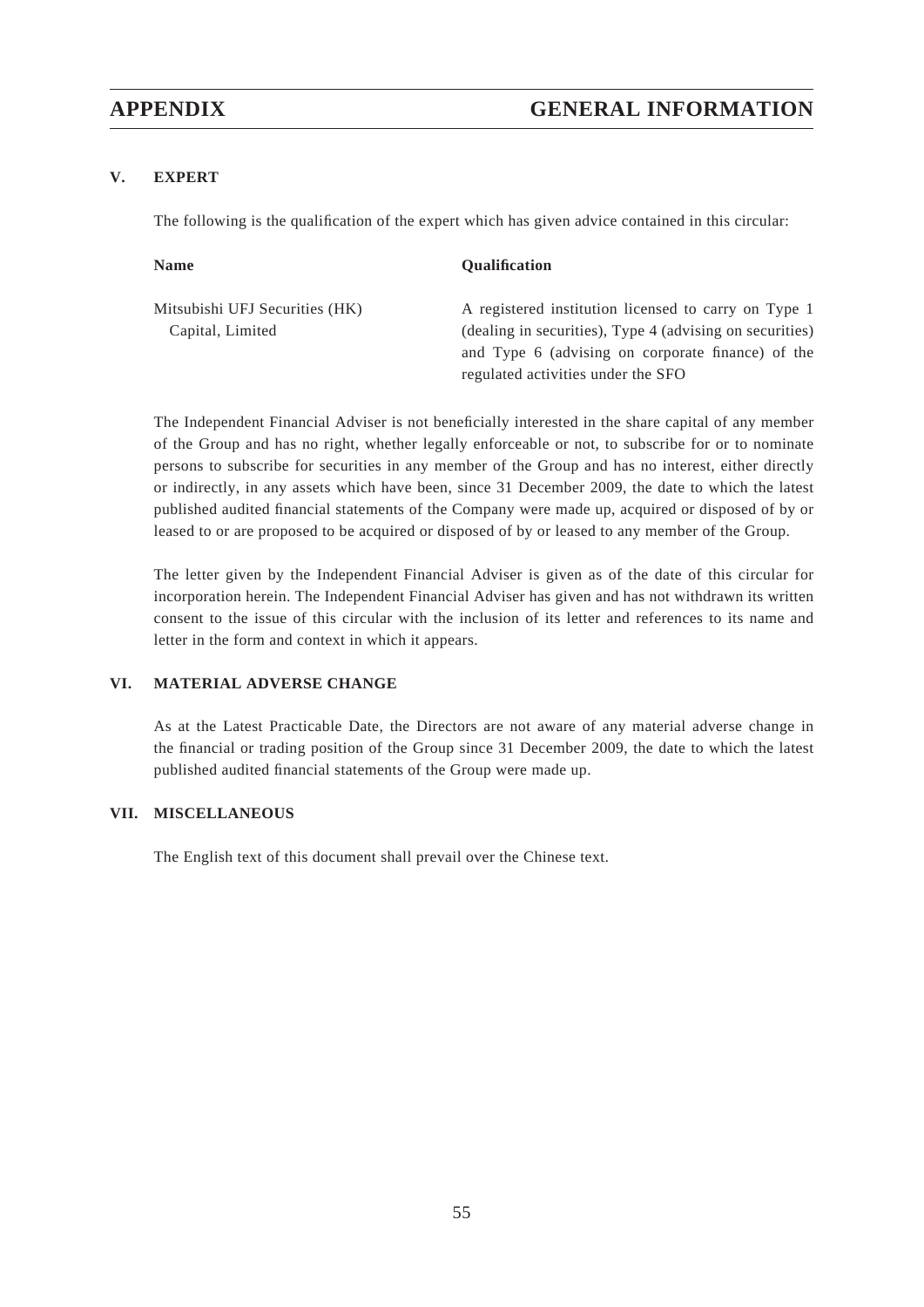#### **VIII. DOCUMENTS AVAILABLE FOR INSPECTION**

Copies of the following documents are available for inspection during normal business hours at Unit 2513A, 25th Floor, 113 Argyle Street, Mongkok, Kowloon, Hong Kong for 14 days from the date of this circular :

- (a) The memorandum and articles of association of the Company;
- (b) The MOU;
- (c) The JV Agreement;
- (d) The Shares Subscription Agreement;
- (e) The CN Subscription Agreement;
- (f) The Supply and Service Agreements; and
- (g) This Circular.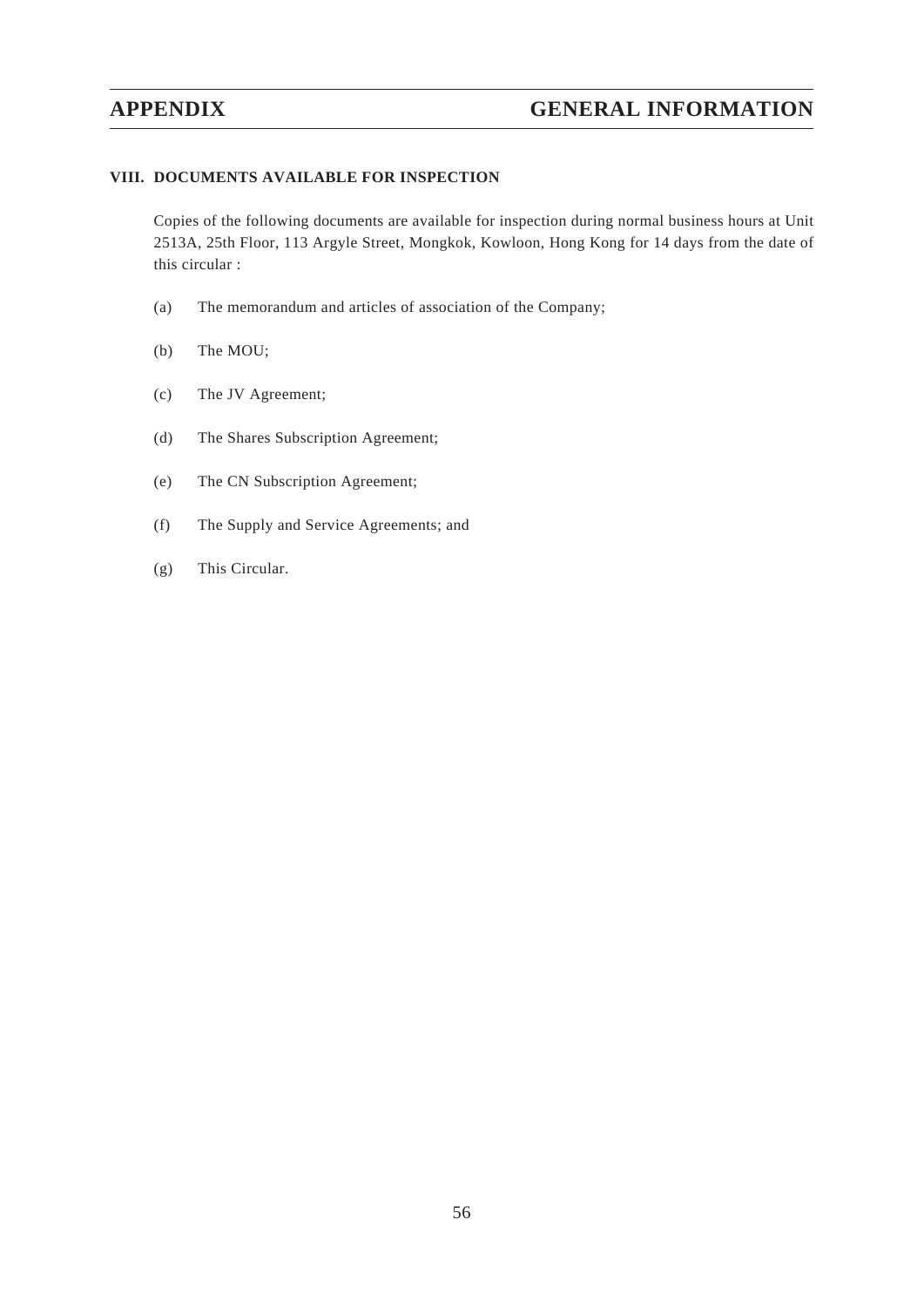## **NOTICE OF EXTRAORDINARY GENERAL MEETING**

# **HUA LIEN INTERNATIONAL (HOLDING) COMPANY LIMITED**

**華聯國際(控股)有限公司**\*

*(Incorporated in the Cayman Islands with limited liability)*

**(Stock Code: 969)**

## **NOTICE OF EXTRAORDINARY GENERAL MEETING**

**NOTICE IS HEREBY GIVEN** that the extraordinary general meeting (the "**EGM**") of Hua Lien International (Holding) Company Limited (the "**Company**") will be held at Dragon II, 2/F, The Kowloon Hotel, 19-21 Nathan Road, Tsimshatsui, Kowloon, Hong Kong on Wednesday, 8 December 2010 at 12:00 noon for the purpose of considering and, if thought fit, passing with or without modification the following resolutions as ordinary resolutions of the Company:

#### **ORDINARY RESOLUTIONS**

- (1) "**THAT** the following agreements the Company entered into on 22 October 2010:
	- i. the agreement with China-Africa Development Fund ("**CADFund**"), COMPLANT International Sugar Industry Co., Ltd. ("**COMPLANT**"), River Right Limited ("**River Right**") and Zheng Da Investments Limited ("**Zheng Da**") pursuant to which CADFund, COMPLANT and River Right have conditionally agreed to form a joint venture using Zheng Da as the vehicle to carry on the ethanol biofuel business in the Republic of Benin, and that CADfund, COMPLANT and River Right shall contribute capital in an aggregate amount of US\$23,720,000 by way of share capital and shareholders' loan in the proportion of 25%, 10% and 65% respectively;
	- ii. the agreement with CADFund pursuant to which the Company has conditionally agreed to issue and CADFund has conditionally agreed to subscribe for 90,000,000 new ordinary shares in the Company of par value HK\$0.10 each credited as fully paid ("**Shares**") at the subscription price of HK\$0.60 per Share; and
	- iii. the agreement ("**CN Subscription Agreement**") with CADFund pursuant to which the Company has conditionally agreed to issue and CADFund has conditionally agreed to subscribe for the redeemable convertible notes ("**Convertible Notes**") in the principal amount of HK\$24,000,000 convertible into Shares at a conversion price of HK\$0.60 per Share and the outstanding principal amount of the Convertible Notes is repayable on the fifth (5th) anniversary from the date of issue of the Convertible Notes

*<sup>\*</sup> For identifi cation only*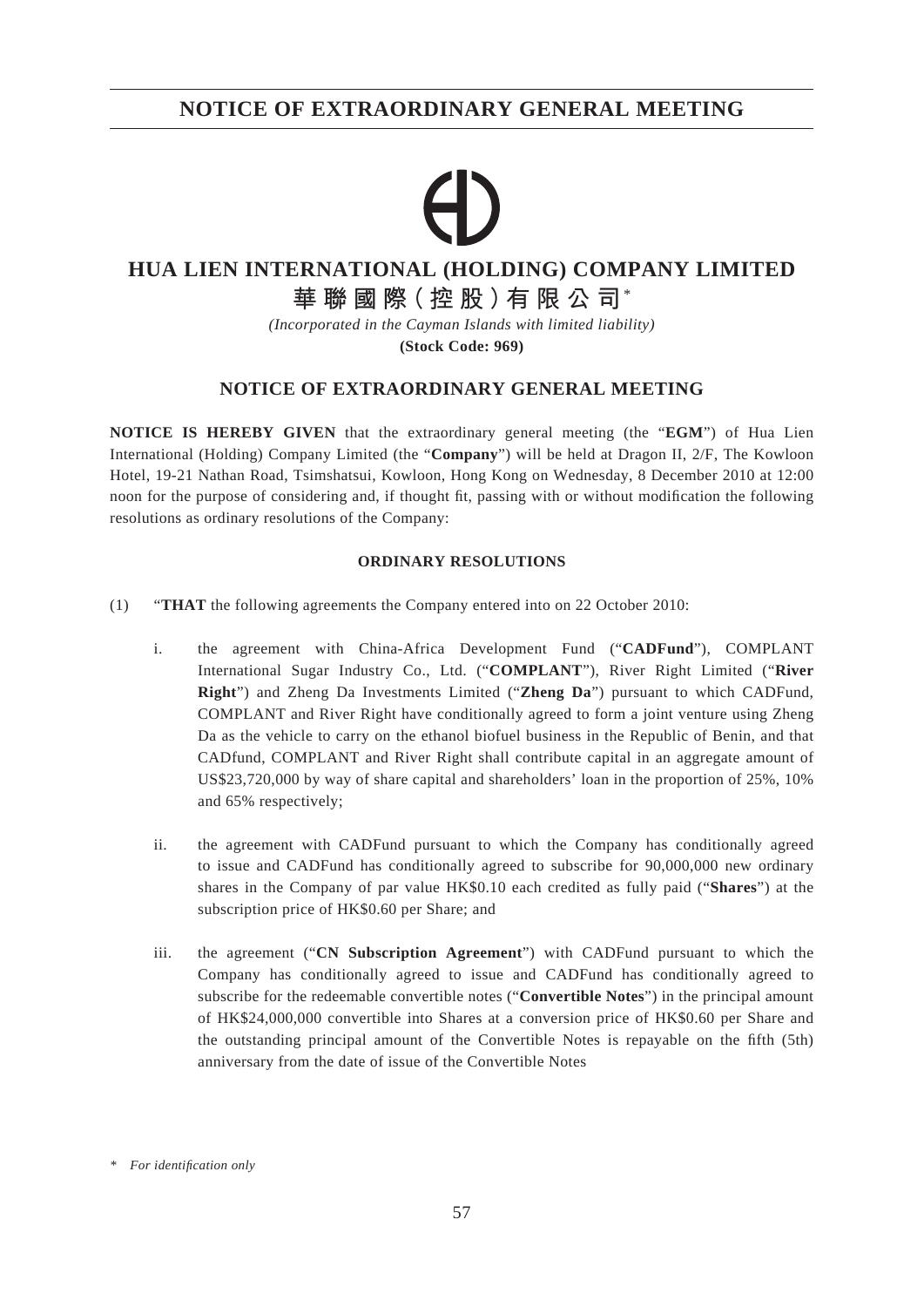# **NOTICE OF EXTRAORDINARY GENERAL MEETING**

(collectively the "**Agreements**") (a copy of which is marked "A" and produced to the meeting and signed by the chairman of the meeting for identification purpose), the terms and conditions of the Convertible Notes in Schedule II attached to the CN Subscription Agreement and all the transactions contemplated under the Agreements including but not limited to:

- (a) the allotment and issue of 90,000,000 Shares ("**Subscription Shares**") at an issue price of HK\$0.60 per Share by the Company to CADFund;
- (b) the issue of the Convertible Notes by the Company to CADFund; and
- (c) the entering into the share charge by the Company or its wholly owned subsidiary to secure its obligations under the Convertible Notes

be and are hereby confirmed, approved and ratified, and the directors ("Directors") of the Company be and are hereby authorised to do all such acts and things, to sign and execute all such further documents (in case of execution of documents under seal, to do so by any two Directors or any Director together with the secretary of the Company) and to take such steps as the Directors consider necessary, appropriate, desirable or expedient for the implementation of and giving effect to the Agreements and all the transactions contemplated thereunder, and to agree to such variation, amendment, supplement or waiver of matters relating thereto as are, in the opinion of the Directors, in the interest of the Company and the shareholders of the Company as a whole."

(2) "**THAT** conditional upon the passing of resolution (1) above and the Agreements having become unconditional, the Directors be and are hereby granted a specific mandate to exercise the powers of the Company to allot, issue and deal with the Subscription Shares and the conversion shares contemplated under the Convertible Notes, which specific mandate can be exercised once or more than once and with a valid term of five years commencing from the issue date of the Convertible Notes."